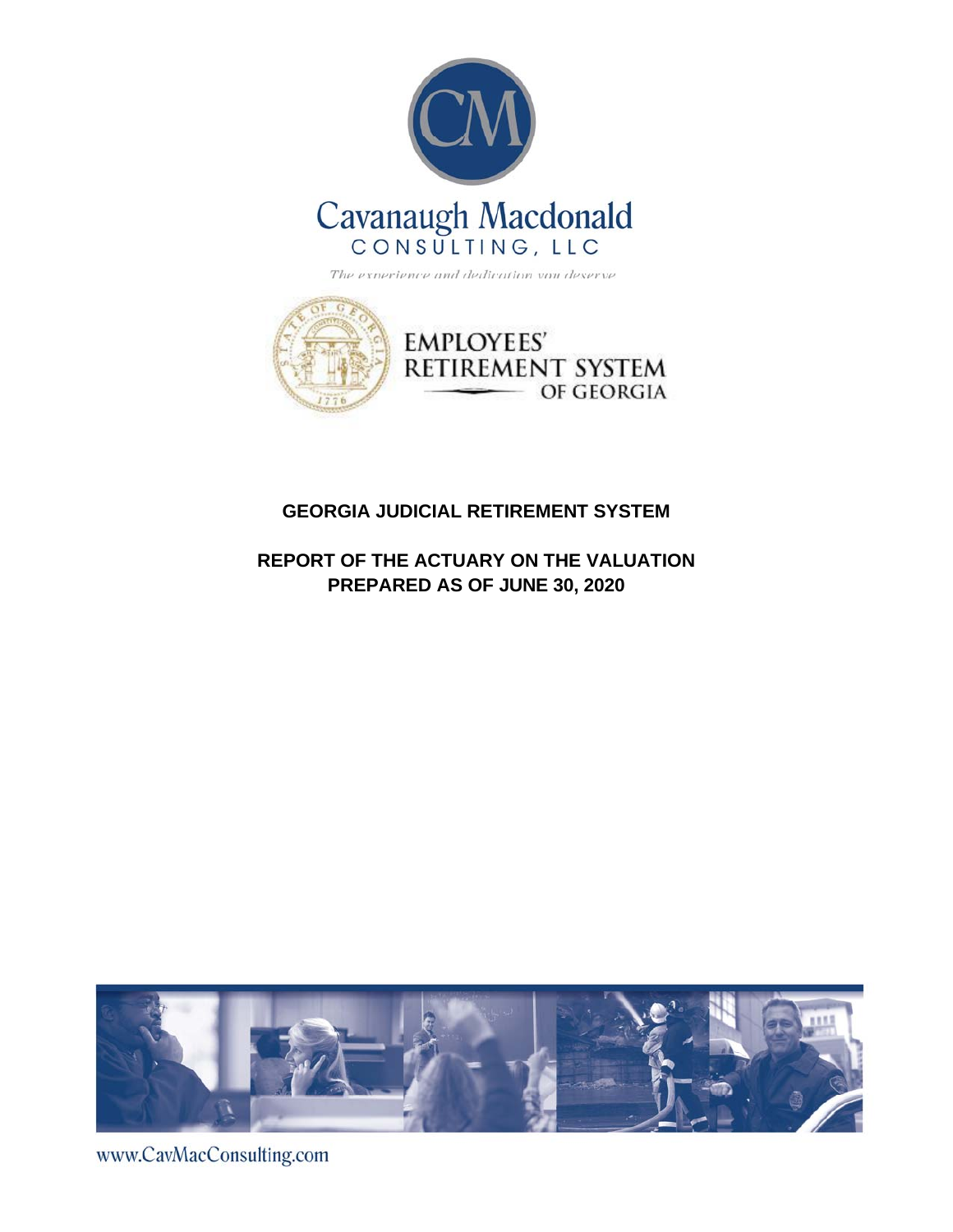

April 15, 2021

Board of Trustees Georgia Judicial Retirement System Two Northside 75, Suite 300 Atlanta, GA 30318-7701

Attention: Mr. James Potvin, Executive Director

Members of the Board:

Section 47-23-21 of the law governing the operation of the Georgia Judicial Retirement System (JRS) provides that the actuary shall make annual valuations of the contingent assets and liabilities of the Retirement System on the basis of regular interest and the tables last adopted by the Board of Trustees. We have submitted the report giving the results of the actuarial valuation of the System prepared as of June 30, 2020. The report indicates that annual employer contributions at the rate of 8.03% of compensation for the fiscal year ending June 30, 2023 are sufficient to support the benefits of the System.

Since the previous valuation, various economic and demographic assumptions and actuarial methods have been revised to reflect the results of the experience investigation for the five-year period ending June 30, 2019. A complete list of the changes is provided on page 2 of this report.

In preparing the valuation, the actuary relied on data provided by the System. While not verifying data at the source, the actuary performed tests for consistency and reasonableness. Our firm, as actuary, is responsible for all of the actuarial trend data in the financial section of the annual report and the supporting schedules in the actuarial section of the annual report.

In our opinion, the valuation is complete and accurate, and the methodology and assumptions are reasonable as a basis for the valuation. The valuation takes into account the effect of all amendments to the System enacted through the 2020 session of the General Assembly.

Effective with the June 30, 2017 valuation, the assumed rate of return will be reduced by 0.10% (10 basis points) from the immediate prior actuarial valuation, as long as the actual rate of return for the fiscal year ending with the current valuation date exceeds the assumed rate of return from the immediate prior actuarial valuation. The assumed rate of return may not decrease below 7.00% net of investment expenses. Since the actual rate of return for the year ending in June 30, 2020 was less than 7.30%, the assumed rate of return used in the current valuation remained at 7.30%.

> Off Offices in Kennesaw, GA • Bellevue, NE 3550 Busbee Pkwy, Suite 250, Kennesaw, GA 30144 Phone (678) 388-1700 • Fax (678) 388-1730 www.CavMacConsulting.com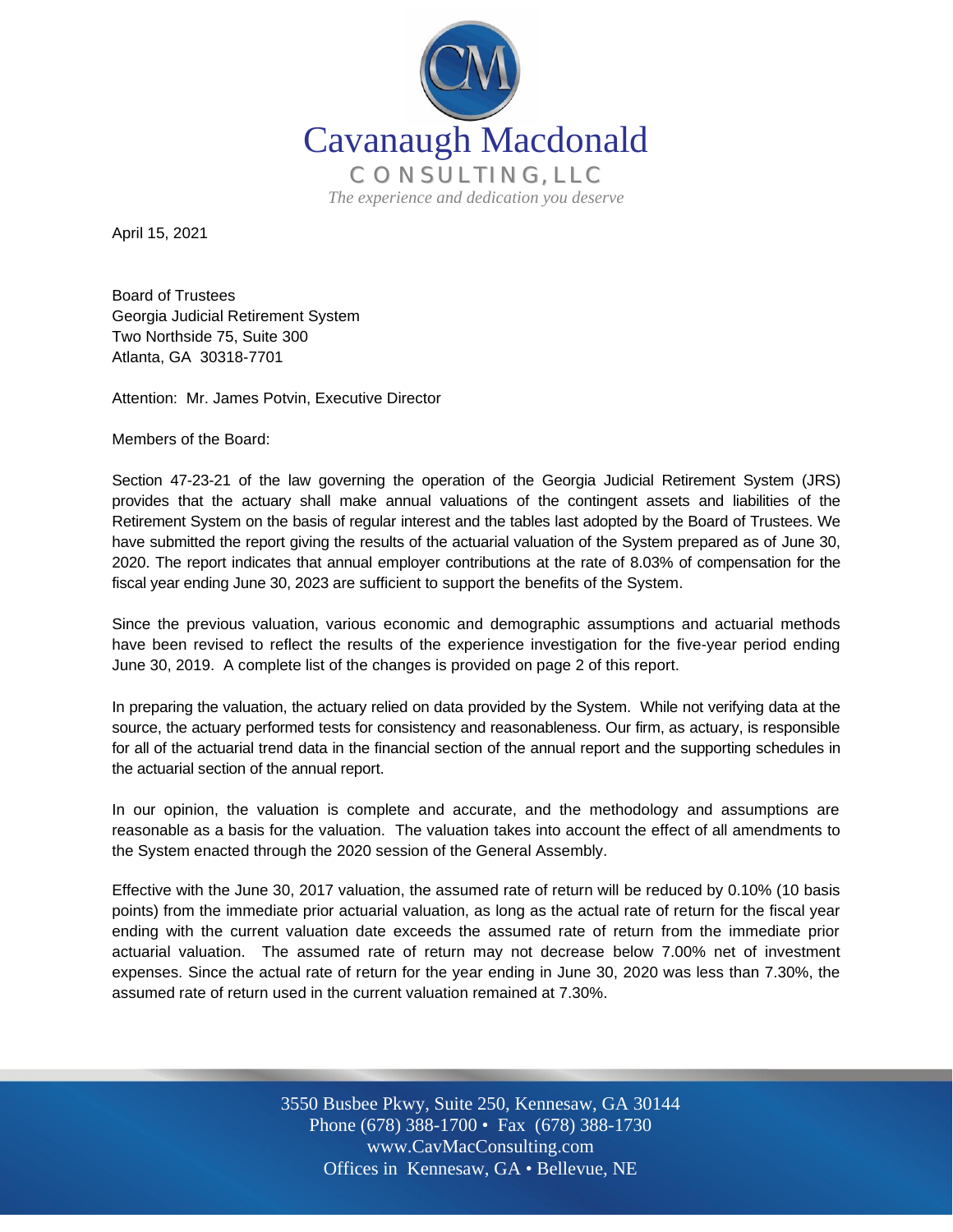

April 15, 2021 Board of Trustees Page 2

The System is funded on an actuarial reserve basis. The actuarial assumptions recommended by the actuary and adopted by the Board are in the aggregate reasonably related to the experience under the System and to reasonable expectations of anticipated experience under the System. The assumptions and methods used for financial reporting purposes meet the parameters set by Actuarial Standards of Practice (ASOPs). The funding objective of the plan is that contribution rates over time will remain level as a percent of payroll. The valuation method used is the entry age normal cost method. The normal contribution rate to cover current cost has been determined as a level percent of payroll. Gains and losses are reflected in the total unfunded accrued liability which is negative and being amortized as a level percent of payroll in accordance with the funding policy adopted by the Board.

The Plan and the employers are required to comply with the financial reporting requirements of GASB Statements No. 67 and 68. The necessary disclosure information is provided in separate supplemental reports.

We have provided the following information and supporting schedules for the Actuarial Section of the Comprehensive Annual Financial Report:

- Summary of Actuarial Assumptions
- Schedule of Active Members
- Schedule of Funding Progress
- Schedule of Retirees Added to and Removed from Rolls
- Analysis of Change in Unfunded Accrued Liability
- Solvency Test Results

The System is being funded in conformity with the minimum funding standard set forth in Code Section 47-20-10 of the Public Retirement Systems Standards Law and the funding policy adopted by the Board. In our opinion the System is operating on an actuarially sound basis. Assuming that contributions to the System are made by the employer from year to year in the future at the rates recommended on the basis of the successive actuarial valuations, the continued sufficiency of the retirement fund to provide the benefits called for under the System may be safely anticipated.

This is to certify that the independent consulting actuary is a member of the American Academy of Actuaries and has experience in performing valuations for public retirement systems, that the valuation was prepared in accordance with principles of practice prescribed by the Actuarial Standards Board, and that the actuarial calculations were performed by qualified actuaries in accordance with accepted actuarial procedures, based on the current provisions of the retirement system and on actuarial assumptions that are internally consistent and reasonably based on the actual experience of the System.

We note that as we are preparing this report, the world is in the midst of a pandemic. We have considered available information, but do not believe that there is yet sufficient data to warrant the modification of any of our assumptions prior to the upcoming experience study.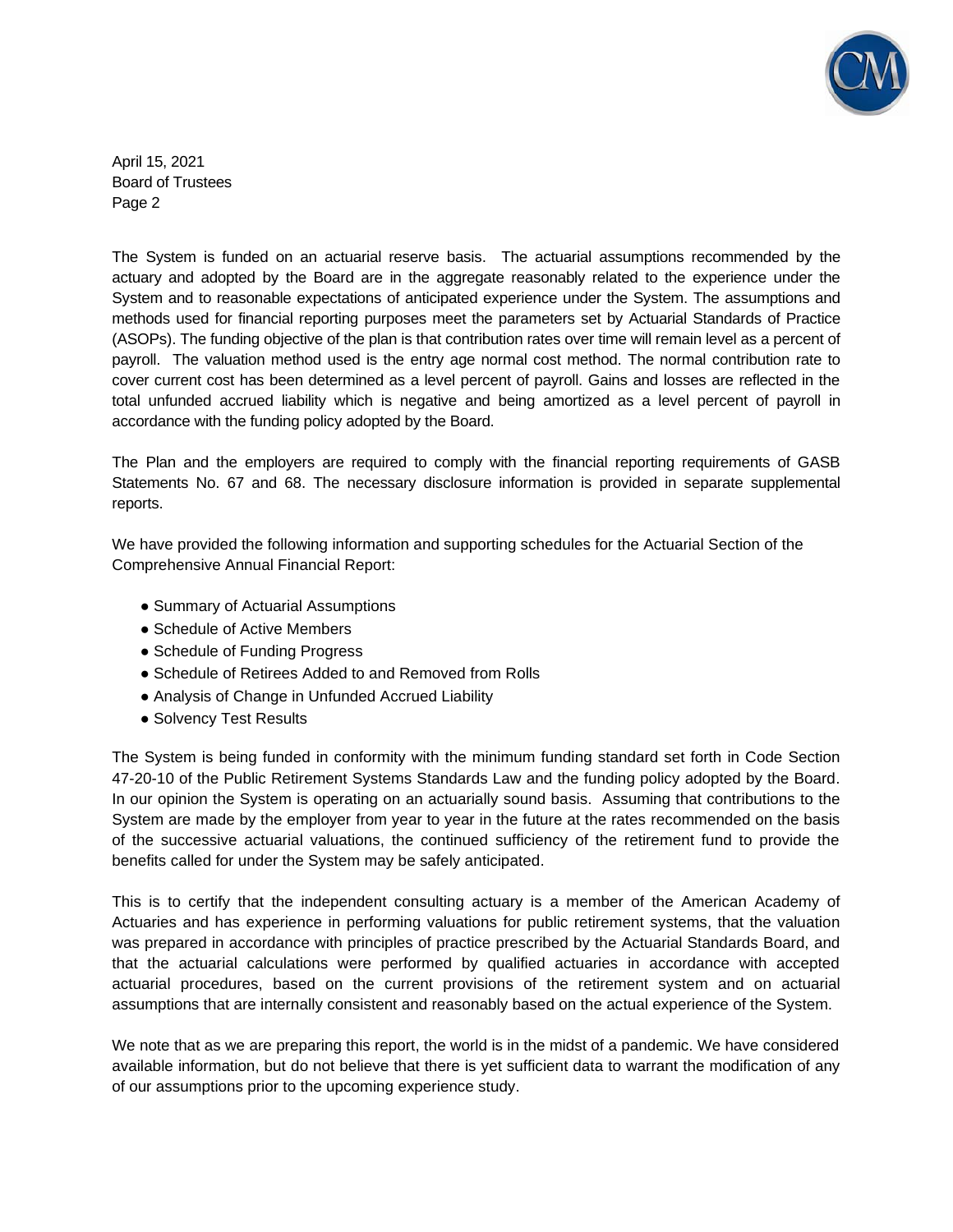

April 15, 2021 Board of Trustees Page 3

In order to prepare the results in this report, we have utilized appropriate actuarial models that were developed for this purpose. These models use assumptions about future contingent events along with recognized actuarial approaches to develop the needed results.

Future actuarial results may differ significantly from the current results presented in this report due to such factors as the following: plan experience differing from that anticipated by the economic or demographic assumptions; changes in economic or demographic assumptions; increases or decreases expected as part of the natural operation of the methodology used for these measurements (such as the end of an amortization period or additional cost or contribution requirements based on the plan's funded status); and changes in plan provisions or applicable law. Since the potential impact of such factors is outside the scope of a normal annual actuarial valuation, an analysis of the range of results is not presented herein.

The actuarial computations presented in this report are for purposes of determining the recommended funding amounts for the System. Use of these computations for purposes other than meeting these requirements may not be appropriate.

Sincerely yours,

Edward J. Hockel

Edward J. Koebel, EA, FCA, MAAA Cathy Turcot Chief Executive Officer **Principal and Managing Director** Principal and Managing Director

Ben Mobles

Ben Mobley, ASA, FCA, MAAA Consulting Actuary

Catty Tuicot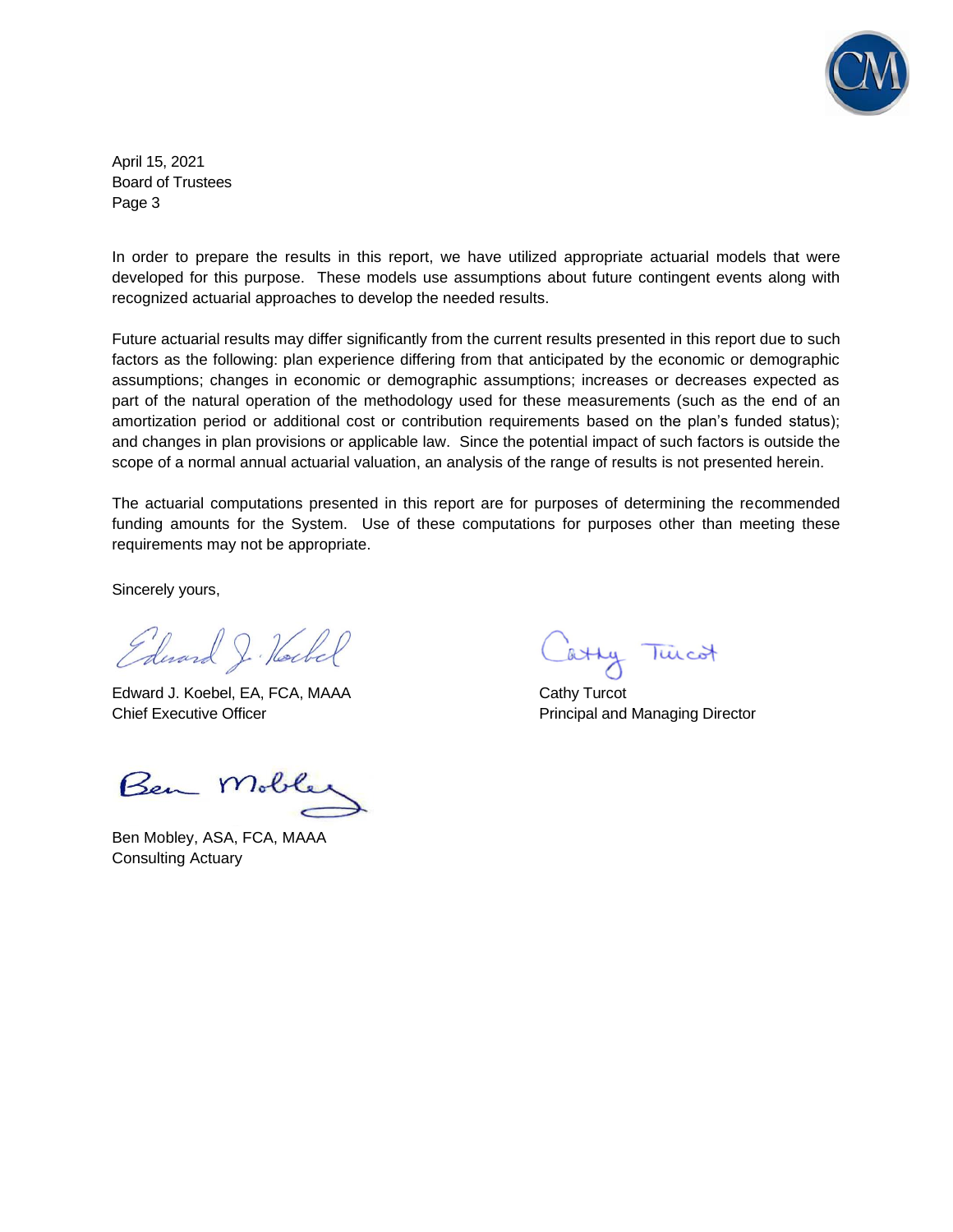

## **Table of Contents**

| <b>Section</b>  | <u>Item</u>                                                              | Page No. |
|-----------------|--------------------------------------------------------------------------|----------|
| I               | <b>Summary of Principal Results</b>                                      | 1        |
| $\mathbf{I}$    | Membership                                                               | 4        |
| III             | Assets                                                                   | 5        |
| IV              | <b>Comments on Valuation</b>                                             | 6        |
| $\vee$          | Contributions Payable by Employers                                       | 8        |
| VI              | Accounting Information                                                   | 9        |
| VII             | Experience                                                               | 11       |
| VIII            | <b>Risk Assessment</b>                                                   | 13       |
| <b>Schedule</b> |                                                                          |          |
| A               | <b>Valuation Balance Sheet</b>                                           | 17       |
| B               | Development of Actuarial Value of Assets                                 | 18       |
| С               | Summary of Receipts and Disbursements                                    | 19       |
| D               | Outline of Actuarial Assumptions and Methods                             | 20       |
| Е               | <b>Actuarial Cost Method</b>                                             | 23       |
| F               | <b>Board Funding Policy</b>                                              | 24       |
| G               | Amortization of UAAL                                                     | 27       |
| H               | Summary of Main Plan Provisions as Interpreted<br>for Valuation Purposes | 35       |
| $\mathsf{I}$    | Tables of Membership Data                                                | 38       |
| J               | <b>Comprehensive Annual Financial Report Schedules</b>                   | 41       |

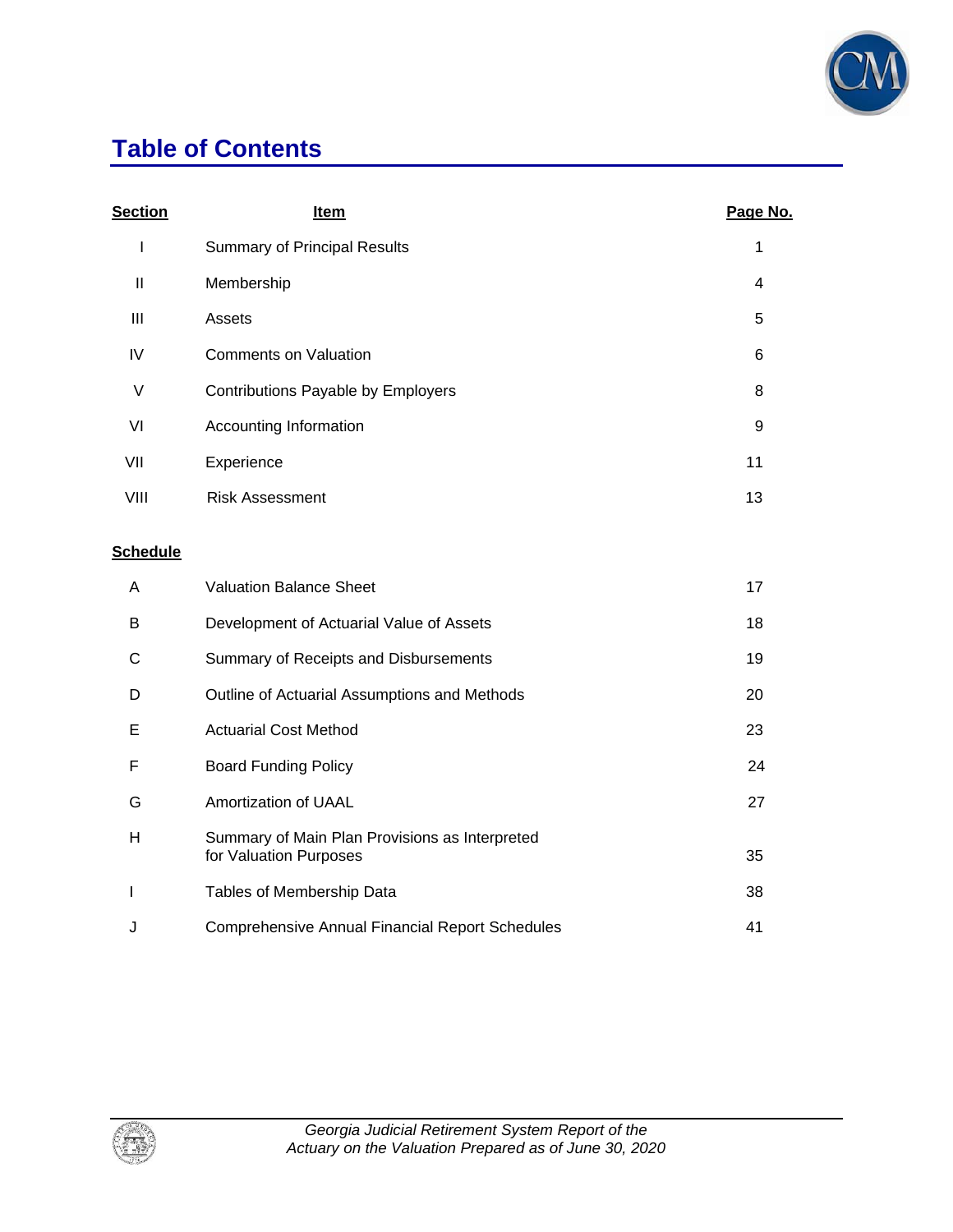

## **Section I – Summary of Principal Results**

1. For convenience of reference, the principal results of the current and preceding valuations are summarized below:

| <b>Valuation Date</b>                                                                             | <b>June 30, 2020</b>                                | <b>June 30, 2019</b>    |
|---------------------------------------------------------------------------------------------------|-----------------------------------------------------|-------------------------|
| <b>Active Members:</b><br>Number<br>Annual compensation                                           | 522<br>521<br>61,544,038<br>60,531,960<br>\$.<br>\$ |                         |
| <b>Retired Members and Beneficiaries:</b><br>Number<br>Annual allowances                          | 413<br>29,114,514<br>\$                             | 398<br>28,113,182<br>\$ |
| Deferred Vested Members:<br>Number<br>Annual allowances                                           | 26<br>\$<br>1,164,284                               | 28<br>\$<br>1,181,529   |
| Assets:                                                                                           |                                                     |                         |
| Fair Value                                                                                        | \$485,930,000                                       | \$479,372,000           |
| <b>Actuarial Value</b>                                                                            | 487,591,000<br>474,003,000                          |                         |
| <b>Valuation Interest Rate</b>                                                                    | 7.30%                                               | 7.30%                   |
| Unfunded actuarial accrued liability                                                              | (29, 402, 557)<br>\$                                | $$$ (33,338,935)        |
| <b>Blended Amortization period (years)</b>                                                        | 12.8                                                | 14.3                    |
| Funded Ratio based on Actuarial Value of Assets                                                   | 106.4%                                              | 107.6%                  |
| <b>Contribution Rates for Fiscal Year Ending</b>                                                  | June 30, 2023                                       | June 30, 2022           |
| Actuarially Determined Employer Contribution Rates (ADEC):<br>Normal*<br><b>Accrued liability</b> | 12.93%<br>(4.90)                                    | 13.93%<br>(5.12)        |
| Total                                                                                             | 8.03%                                               | 8.81%                   |

\* The normal contribution rate includes administrative expenses.

2. The major benefit and contribution provisions of the System as reflected in the valuation are summarized in Schedule H. The valuation takes into account the effect of amendments of the System enacted through the 2020 session of the General Assembly.

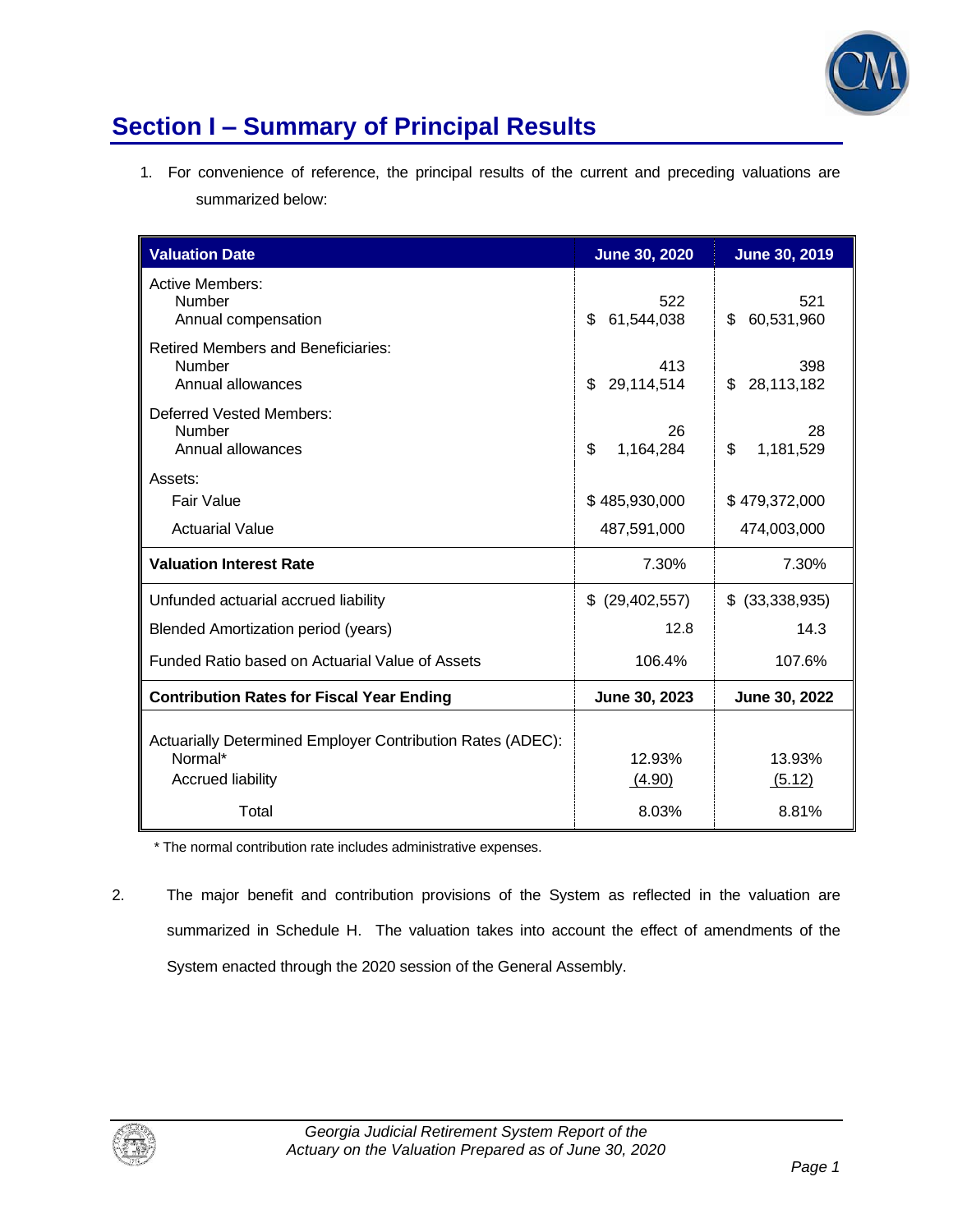

## **Section I – Summary of Principal Results**

3. Schedule D of this report outlines the full set of actuarial assumptions used to prepare the current valuation. Since the previous valuation, various assumptions and methods have been revised to reflect the results of the experience investigation for the five-year period ending June 30, 2019. These revised assumptions were adopted by the Board on December 17, 2020 and are summarized below.

| <b>Summary of Assumptions and Methods</b>      |                                                                                                                                                                                        |  |  |  |  |
|------------------------------------------------|----------------------------------------------------------------------------------------------------------------------------------------------------------------------------------------|--|--|--|--|
|                                                | <b>Economic Assumptions</b>                                                                                                                                                            |  |  |  |  |
| <b>Price Inflation</b>                         | Lowered assumption from 2.75% to 2.50%.                                                                                                                                                |  |  |  |  |
| <b>Investment Return</b>                       | Lowered long-term assumption from 7.50% to 7.00%.                                                                                                                                      |  |  |  |  |
| <b>Wage Inflation</b>                          | Lowered assumption from 3.25% to 3.00%.                                                                                                                                                |  |  |  |  |
|                                                | <b>Demographic Assumptions</b>                                                                                                                                                         |  |  |  |  |
| Withdrawal                                     | Increased rates for ages 40 and below and decreased rates for ages between 40<br>and 55.                                                                                               |  |  |  |  |
| <b>Pre-Retirement Mortality</b>                | Changed to the Pub-2010 General Employee table, with no adjustments,<br>projected generationally with the MP-2019 scale.                                                               |  |  |  |  |
| <b>Disability Retirement</b>                   | Decreased rates to better match experience.                                                                                                                                            |  |  |  |  |
| <b>Service Retirement</b>                      | Changed assumed rates to better match experience and extended fixed<br>retirement from age 75 to age 78.                                                                               |  |  |  |  |
| <b>Post-Retirement Mortality</b>               | Changed to the Pub-2010 family of mortality tables, with adjustments as outlined<br>in Schedule D to better fit actual experience, projected generationally with the<br>MP-2019 scale. |  |  |  |  |
| <b>Salary Scale</b>                            | Decreased rates to better match experience.                                                                                                                                            |  |  |  |  |
| <b>Other Actuarial Methods and Assumptions</b> |                                                                                                                                                                                        |  |  |  |  |
| <b>Administrative Expenses</b>                 | Changed from budgeted administrative expenses to 1.35% of payroll.                                                                                                                     |  |  |  |  |
| <b>Amortization Method</b>                     | No change to current method.                                                                                                                                                           |  |  |  |  |
| <b>Asset Smoothing</b>                         | No change to current method.                                                                                                                                                           |  |  |  |  |
| <b>Option Factors</b>                          | Changed option factors to reflect change in mortality rate table.                                                                                                                      |  |  |  |  |
| <b>Valuation Cost Method</b>                   | No change to current method.                                                                                                                                                           |  |  |  |  |

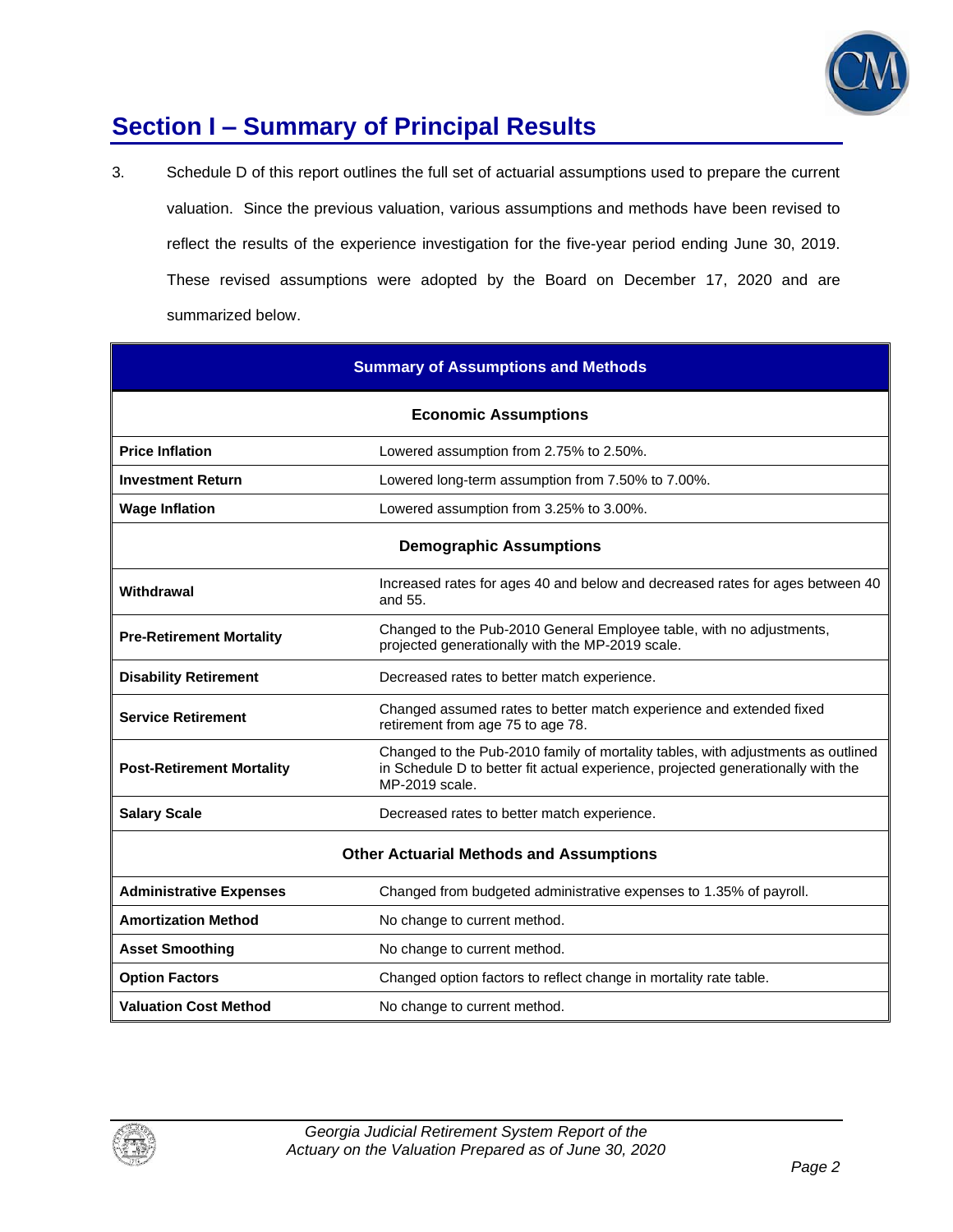

## **Section I – Summary of Principal Results**

- 4. In addition, the Board amended the JRS Funding Policy on June 18, 2020. The JRS funding policy states that beginning with the June 30, 2017 valuation, the long-term annual expected return on assets assumption shall be reduced by 0.10% per year from the immediate prior valuation when the actual rate of return for the fiscal year exceeds the assumed rate. The minimum return assumption stated in the funding policy is 7.00%. The Board policy will continue to require a reduction in the rate of return used in future valuations until a 7.00% return, which is now the long-term annual expected rate of return assumption recommended in the latest experience study, is achieved. The asset return assumption used in the prior actuarial valuation was 7.30%. Since the actual rate of return for the year ending June 30, 2020 was less than 7.30%, the assumed rate of return used in the current valuation remained at 7.30%. The new Board Funding Policy is shown in Schedule F.
- 5. The entry age actuarial cost method was used to prepare the valuation. Schedule E contains a brief description of this method.
- 6. Comments on the valuation results as of June 30, 2020 are given in Section IV and further discussion of the contributions is set out in Section V.
- 7. We have prepared the Solvency Test and the Schedule of Retirants Added to and Removed from Rolls for the System's Comprehensive Annual Financial Report. These tables are shown in Schedule J.
- 8. The funded ratio shown in the Summary of Principal Results is the ratio of the actuarial value of assets to the accrued liability and would be different if based on fair value of assets. The funded ratio is an indication of progress in funding the promised benefits. This funded ratio does not have any relationship to measuring sufficiency if the plan had to settle its liabilities.

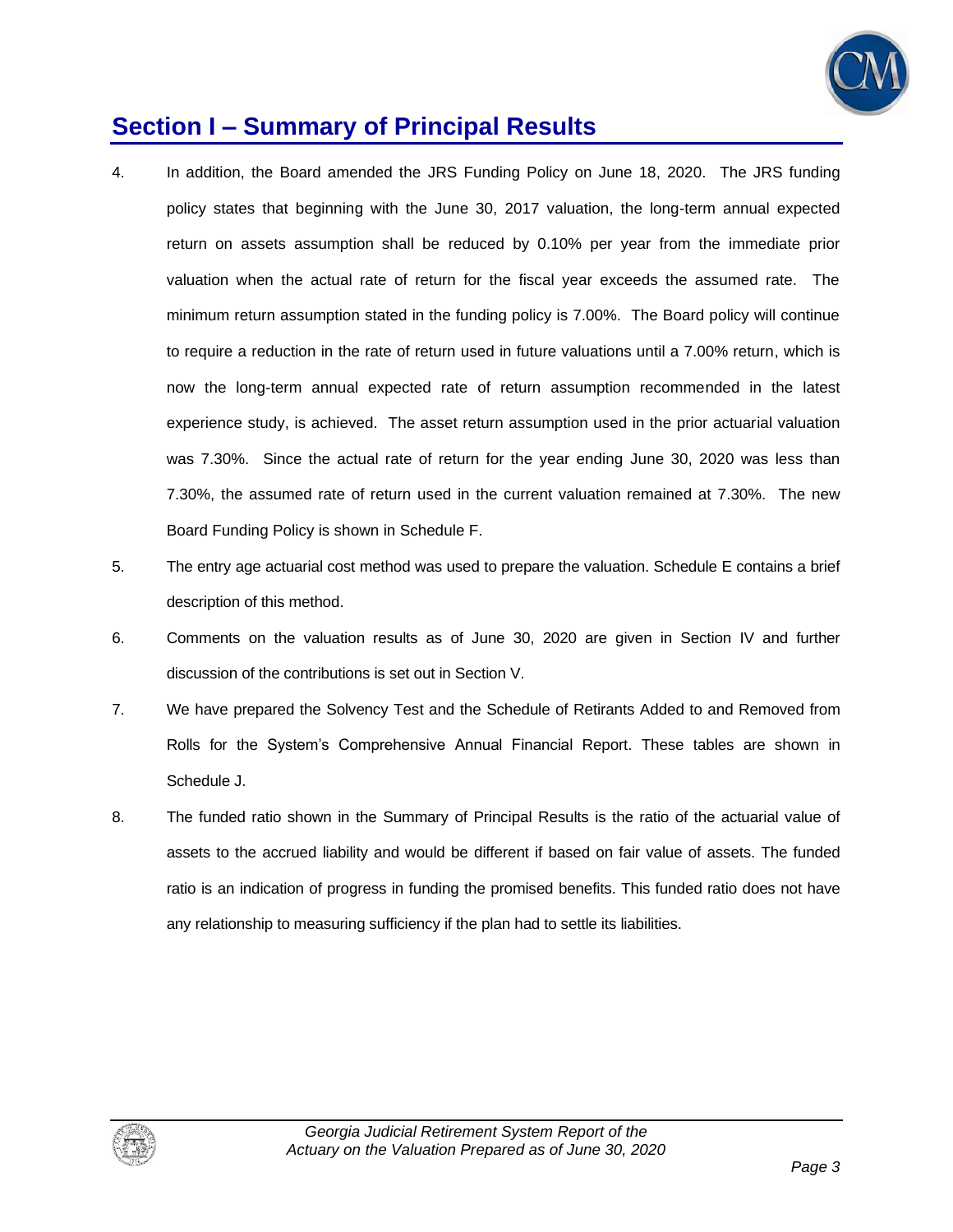

## **Section II – Membership**

- 1. Data regarding the membership of the System for use as a basis of the valuation were furnished by the Retirement System office. The valuation included 522 active members, with annual compensation of \$61,544,038.
- 2. Data was provided by the Retirement System for inactive members who are eligible for deferred vested benefits. The valuation included 26 deferred vested members with estimated annual allowances totaling \$1,164,284. In addition, there are 36 inactive non-vested members included in the valuation entitled to a refund of member contributions.
- 3. The following table shows the number of retired members and beneficiaries receiving a benefit as of June 30, 2020, together with the amount of their annual allowances payable under the System as of that date.

| <b>GROUP</b>                      | <b>NUMBER</b> | <b>ANNUAL</b><br><b>RETIREMENT</b><br><b>ALLOWANCES</b> |
|-----------------------------------|---------------|---------------------------------------------------------|
|                                   |               |                                                         |
| <b>Service Retirements</b>        | 319           | \$26,078,089                                            |
| <b>Disability Retirements</b>     | 2             | 116,535                                                 |
| Beneficiaries of Deceased Members | 92            | 2,919,890                                               |
| Total                             | 413           | \$29,114,514                                            |
|                                   |               |                                                         |

#### **THE NUMBER AND ANNUAL RETIREMENT ALLOWANCES OF RETIRED MEMBERS AND BENEFICIARIES RECEIVING BENEFITS AS OF JUNE 30, 2020**

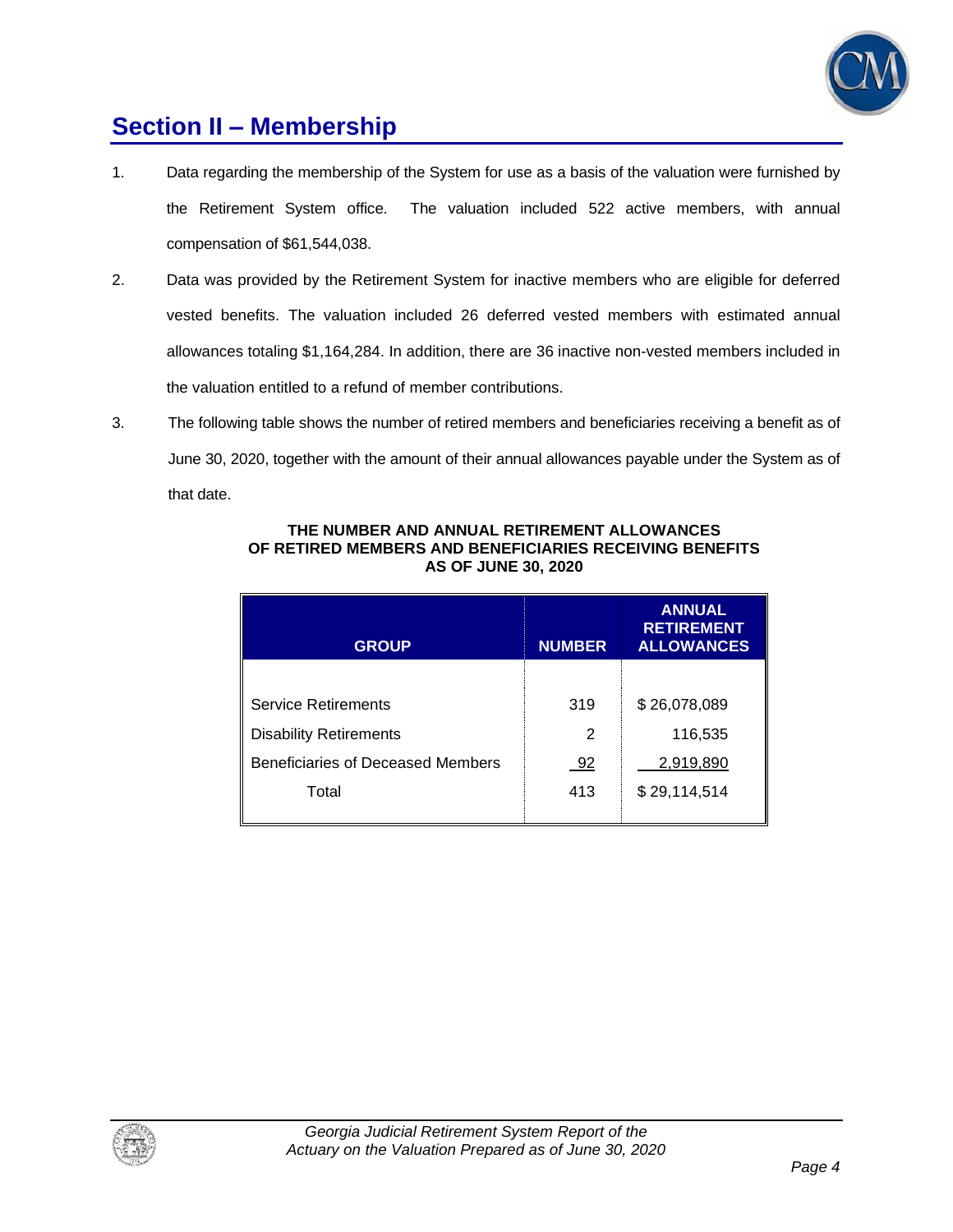

## **Section III – Assets**

- 1. The retirement law provides for the maintenance of two funds for the purpose of recording the financial transactions of the System; namely, the Annuity Savings Fund and the Pension Accumulation Fund.
	- (a) Annuity Savings Fund

The Annuity Savings Fund is the fund to which are credited all contributions made by members together with regular interest thereon. When a member retires, or if a death benefit allowance becomes payable to his beneficiary, his accumulated contributions are transferred from the Annuity Savings Fund to the Pension Accumulation Fund. The annuity which these contributions provide is then paid from the Pension Accumulation Fund. On June 30, 2020, the value of assets credited to the Annuity Savings Fund amounted to \$97,503,000.

(b) Pension Accumulation Fund

The Pension Accumulation Fund is the fund to which all income from investments and all contributions made by employers of members of the System and by the State for members of local retirement funds are credited. All retirement allowance and death benefit allowance payments are disbursed from this fund. Upon the retirement of a member, or upon his death if a death benefit allowance is payable, his accumulated contributions are transferred from the Annuity Savings Fund to this fund to provide the annuity portion of the allowance. On June 30, 2020, the fair value of assets credited to the Pension Accumulation Fund amounted to \$388,427,000.

- 2. As of June 30, 2020, the total fair value of assets amounted to \$485,930,000 as reported by the Auditor of the System.
- 3. The actuarial value of assets used for the current valuation was determined to be \$487,591,000 based on a five-year smoothing of investment gains and losses. Schedule B shows the development of the actuarial value of assets as of June 30, 2020.
- 4. Schedule C shows receipts and disbursements of the System for the two years preceding the valuation date and a reconciliation of the fund balances at fair value.

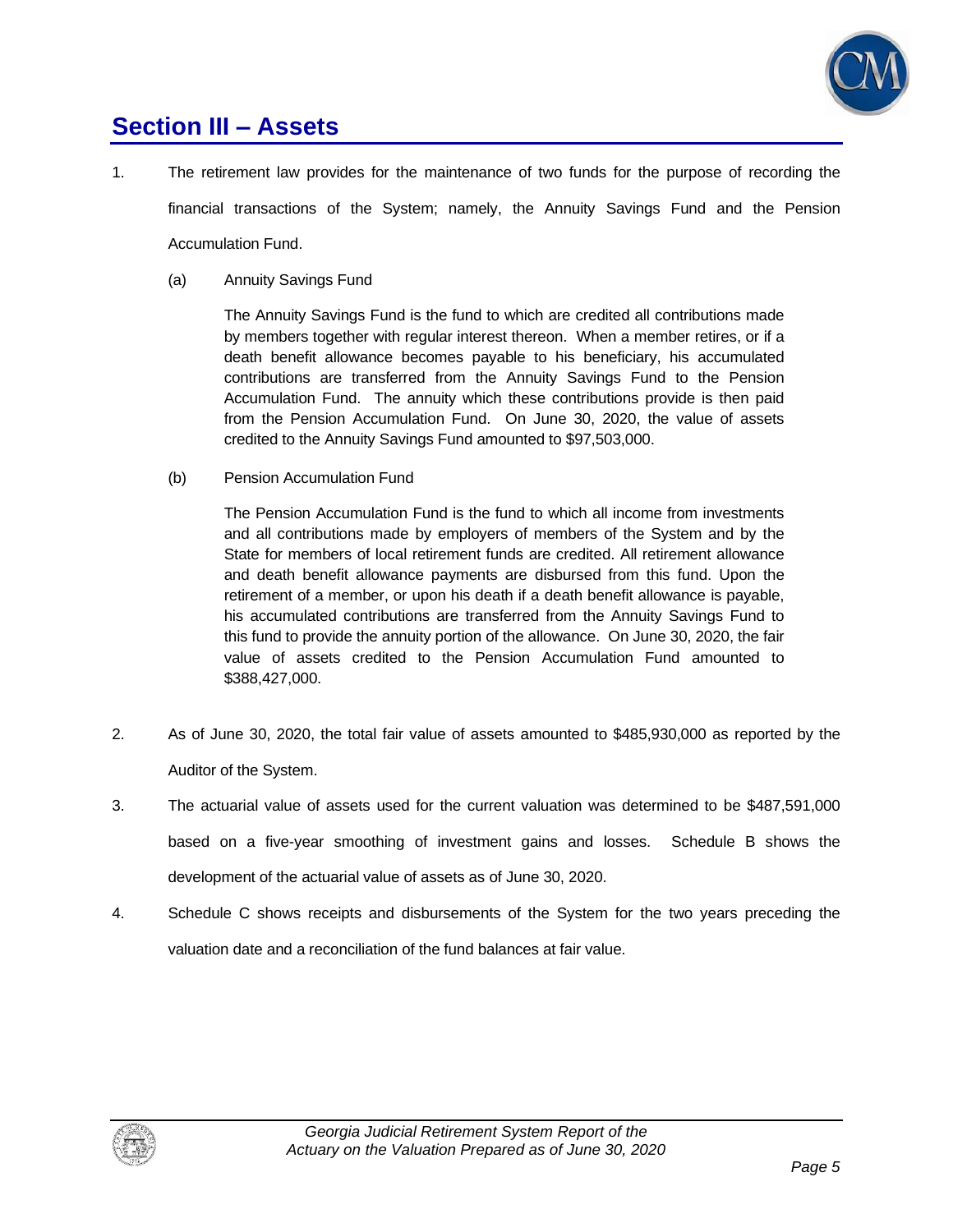

## **Section IV – Comments on Valuation**

- 1. Schedule A of this report contains the valuation balance sheet which shows the present and prospective assets and liabilities of the System as of June 30, 2020. The valuation was prepared in accordance with the actuarial assumptions and methods set forth in Schedule D and the actuarial cost method which is described in Schedule E.
- 2. The valuation balance sheet shows that the System has total prospective liabilities of \$551,605,713, of which \$267,433,378 is for the prospective benefits payable on account of present retired members, beneficiaries of deceased members, and members entitled to deferred vested benefits, and \$284,172,335 is for the prospective benefits payable on account of present active members. Against these liabilities, the System has total present assets for valuation purposes of \$487,591,000 as of June 30, 2020. The difference of \$64,014,713 between the total liabilities and the total present assets represents the present value of contributions to be made in the future. Of this amount, \$37,349,269 is the present value of future contributions expected to be made by or on behalf of members, and the balance of \$26,665,444 represents the present value of future contributions payable by the employers.
- 3. The employer's contributions to the System consist of normal contributions and accrued liability contributions. The valuation indicates that annual employer normal contributions at the rate of 11.58% of active members' compensation are required to provide the currently accruing benefits of the System.
- 4. Prospective normal contributions at the rate of 11.58% of active members' compensation have a present value of \$56,068,001. When this amount is subtracted from \$26,665,444, which is the present value of the total future contributions to be made by the employers, the result is a prospective unfunded actuarial accrued liability of (\$29,402,557).
- 5. The funding policy adopted by the Board, as shown in Schedule F, provides that the unfunded actuarial accrued liability as of June 30, 2013 (Transitional UAAL) will be amortized over a closed 20-year period. In each subsequent valuation, all benefit changes, assumption and method changes, and experience gains and/or losses that have occurred since the previous valuation will determine a New Incremental UAAL. Each New Incremental UAAL will be amortized over a closed

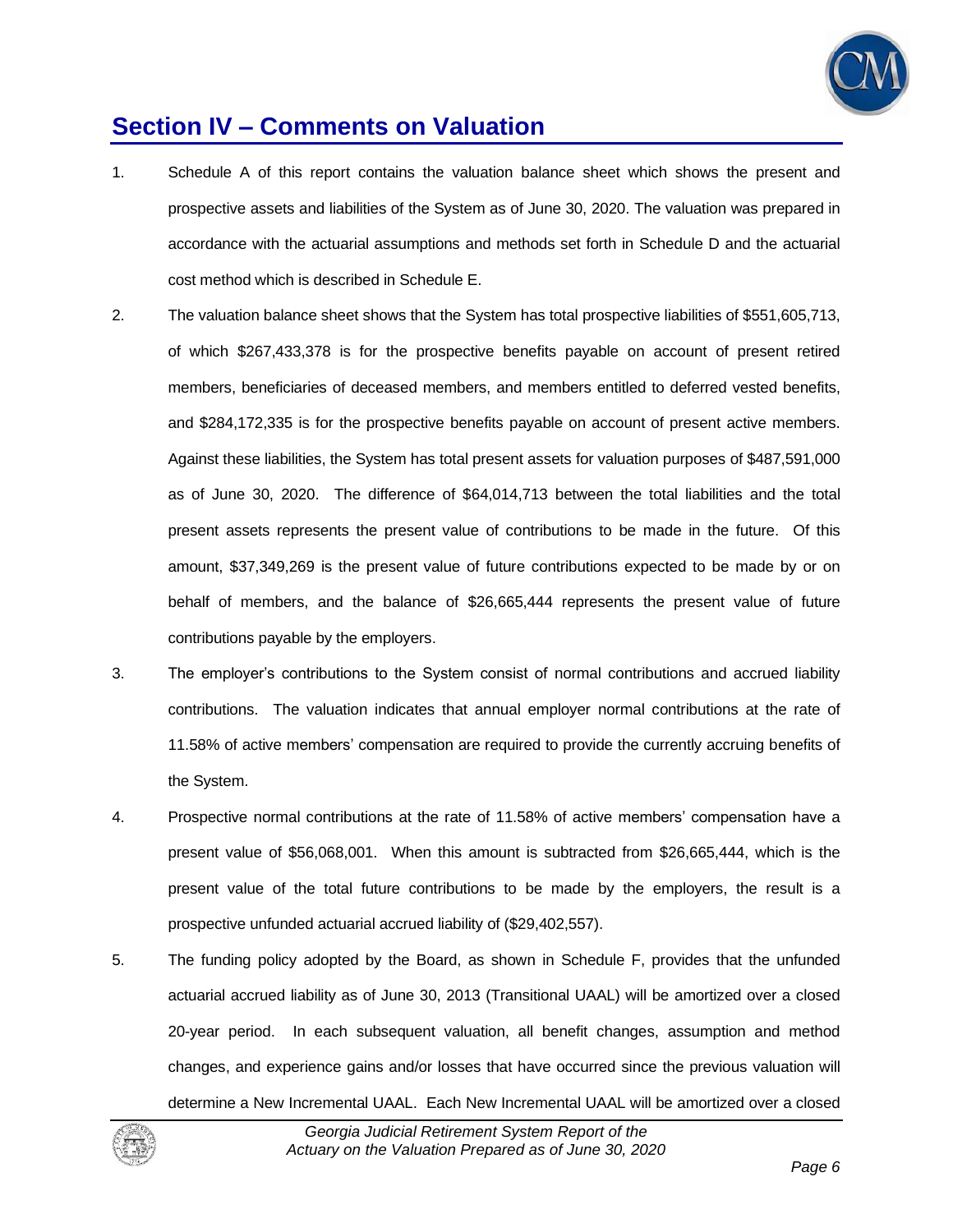

## **Section IV – Comments on Valuation**

20-year period from the date it is established. The UAAL will be amortized as a level dollar amount if the Funded Ratio is less than 100% or as a level percentage of payroll if the Funded Ratio is greater than 100%, over a period not to exceed 20 years.

- 6. The total UAAL contribution rate is (4.90)% of payroll, determined in accordance with the Board's funding policy. The UAAL contribution rate has been calculated on the assumption that the aggregate amount of the accrued liability contribution will increase by 3.00% each year.
- 7. Schedule G of this report shows the amortization schedules for the Transitional UAAL and New Incremental UAALs.
- 8. The following table shows the components of the total UAAL and the derivation of the UAAL contribution rate in accordance with the funding policy:

|                                            | Remaining<br><b>Balance</b><br><b>UAAL</b> | Remaining<br>Amortization<br>Period (years) | Amortization<br><b>Payment</b> |
|--------------------------------------------|--------------------------------------------|---------------------------------------------|--------------------------------|
| Transitional                               | \$(14,901,326)                             | 13                                          | \$(1,553,756)                  |
| New Incremental 6/30/2014                  | (13, 247, 543)                             | 14                                          | (1,306,702)                    |
| New Incremental 6/30/2015                  | (15, 339, 460)                             | 15                                          | (1,438,457)                    |
| New Incremental 6/30/2016                  | 4,112,223                                  | 16                                          | 368,200                        |
| New Incremental 6/30/2017                  | 8,978,410                                  | 17                                          | 770,491                        |
| New Incremental 6/30/2018                  | (5,270,918)                                | 18                                          | (427, 196)                     |
| New Incremental 6/30/2019                  | 3,096,042                                  | 19                                          | 241,790                        |
| New Incremental 6/30/2020                  | 3,170,015                                  | 20                                          | 243,985                        |
| <b>Total UAAL</b>                          | \$(29,402,557)                             |                                             | \$(3,101,645)                  |
|                                            |                                            |                                             |                                |
| <b>Blended Amortization Period (years)</b> |                                            |                                             | 12.8                           |
| <b>Estimated payroll</b>                   |                                            |                                             | \$63,390,359                   |
| <b>UAAL Contribution Rate</b>              |                                            |                                             | (4.90)%                        |
|                                            |                                            |                                             |                                |

### **TOTAL UAAL AND UAAL CONTRIBUTION RATE**

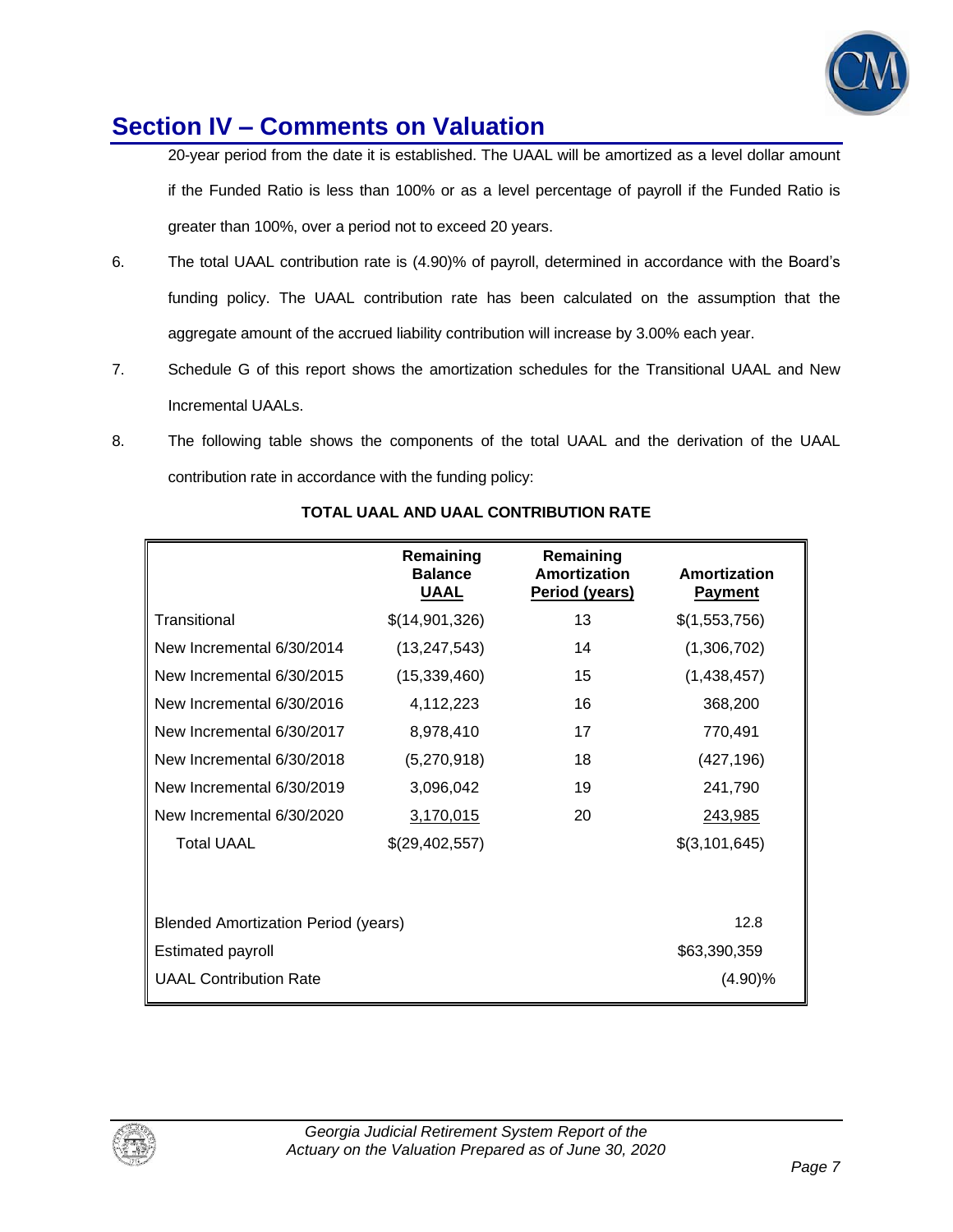

## **Section V – Contributions Payable by Employees**

- 1. The contributions of employers consist of a normal contribution and an accrued liability contribution as determined by actuarial valuation.
- 2. The normal contribution rate is calculated as the level percentage rate which, if applied to the compensation of the average member during the entire period of his anticipated covered service, would be required in addition to the contributions of the member to meet the cost of all benefits payable on his behalf. On the basis of the valuation, the normal contribution rate was determined to be 11.58% of active members' compensation.
- 3. An additional contribution of 1.35% of active members' compensation is required for administrative expenses for the fiscal year ending June 30, 2023.
- 4. The total normal contribution rate including administrative expenses is, therefore, 12.93% of active members' compensation.
- 5. The accrued liability contribution on the basis of the Board's funding policy is (4.90)% of active members' compensation and was determined assuming that the total payroll of active members will increase by 3.00% each year.
- 6. The following table summarizes the employer contribution rates, which were determined by the June 30, 2020 valuation and are recommended for use.

| <b>CONTRIBUTION</b>      | <b>PERCENTAGE OF ACTIVE</b><br><b>MEMBERS' COMPENSATION</b> |
|--------------------------|-------------------------------------------------------------|
|                          |                                                             |
| Normal                   | 12.93%                                                      |
| <b>Accrued Liability</b> | (4.90)                                                      |
| Total                    | 8.03%                                                       |

### **ACTUARIALLY DETERMINED EMPLOYER CONTRIBUTION RATES (ADEC) FOR FISCAL YEAR ENDING JUNE 30, 2023**

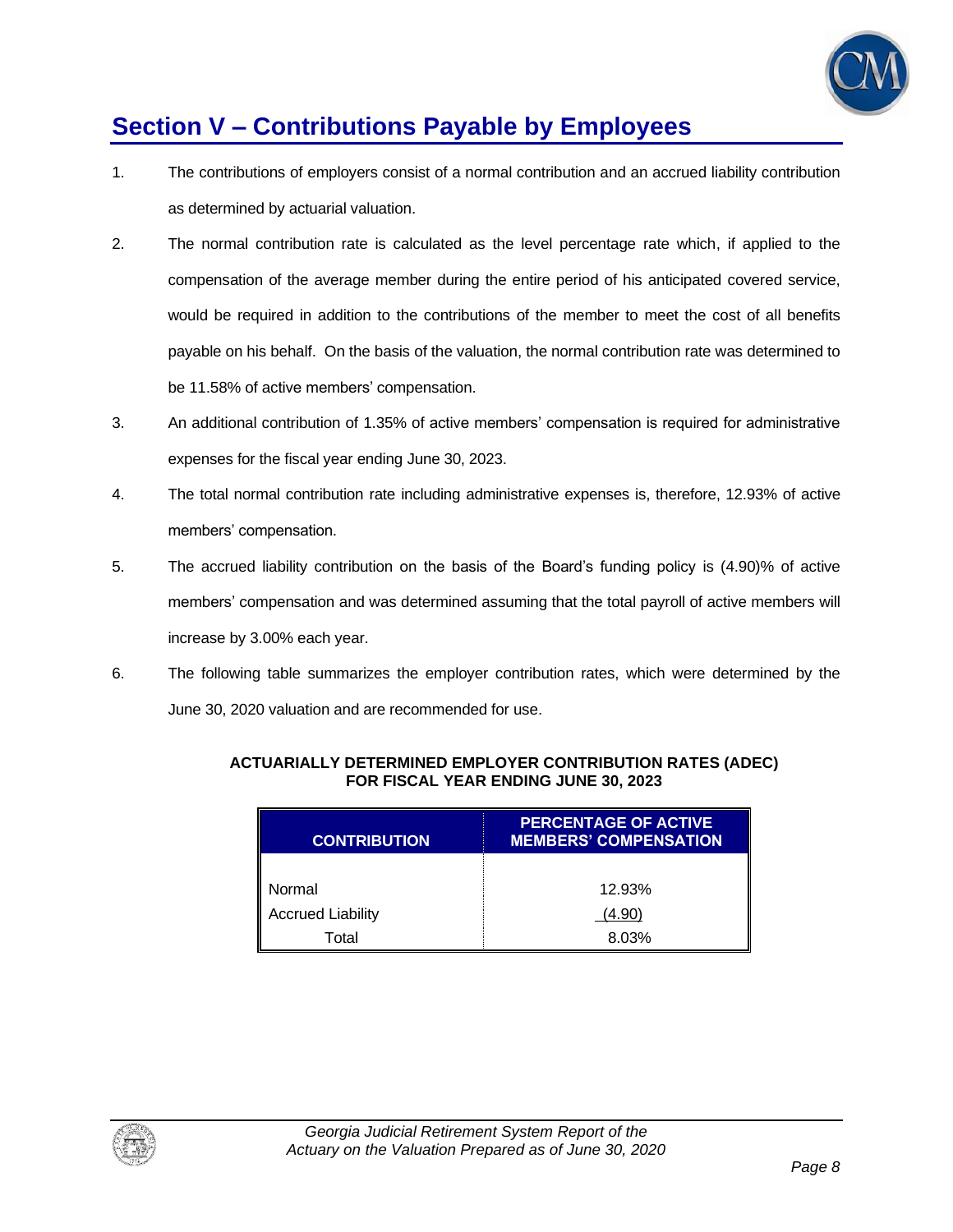

## **Section VI – Accounting Information**

The information required under the Governmental Accounting Standards Board (GASB) Statements No.

67 and 68 will be issued in separate reports. The following information is provided for informational purposes only.

1. The following is a distribution of the number of employees by type of membership.

| <b>GROUP</b>                                                                | <b>NUMBER</b> |
|-----------------------------------------------------------------------------|---------------|
| Retirees and beneficiaries currently<br>receiving benefits                  | 413           |
| Terminated employees entitled to<br>benefits but not yet receiving benefits | 62            |
| Active plan members                                                         | 522           |
| Total                                                                       | 997           |

### **NUMBER OF ACTIVE AND RETIRED MEMBERS AS OF JUNE 30, 2020**

2. The schedule of funding progress is shown below.

### **SCHEDULE OF FUNDING PROGRESS**

(Dollar amounts in thousands)

| <b>Actuarial</b><br><b>Valuation</b><br><b>Date</b> | <b>Actuarial</b><br>Value of<br><b>Assets</b><br>(a) | <b>Actuarial Accrued</b><br><b>Liability (AAL)</b><br>- Entry Age<br>( b ) | <b>Unfunded</b><br><b>AAL</b><br>(UAAL)<br>$(b - a)$ | <b>Funded</b><br><b>Ratio</b><br>(a/b) | <b>Covered</b><br><b>Payroll</b><br>(c) | UAAL as a<br>Percentage of<br><b>Covered Payroll</b><br>$((b-a)/c)$ |
|-----------------------------------------------------|------------------------------------------------------|----------------------------------------------------------------------------|------------------------------------------------------|----------------------------------------|-----------------------------------------|---------------------------------------------------------------------|
| 6/30/2015                                           | \$396,399                                            | \$350,298                                                                  | \$ (46, 101)                                         | 113.2%                                 | \$54,272                                | $(84.9)\%$                                                          |
| 6/30/2016                                           | 418,412                                              | 376.740                                                                    | (41, 672)                                            | 111.1                                  | 57,401                                  | (72.6)                                                              |
| 6/30/2017*                                          | 439.828                                              | 407.607                                                                    | (32, 221)                                            | 107.9                                  | 59.695                                  | (54.0)                                                              |
| 6/30/2018*                                          | 461.787                                              | 424.724                                                                    | (37,063)                                             | 108.7                                  | 60,572                                  | (61.2)                                                              |
| 6/30/2019                                           | 474,003                                              | 440.664                                                                    | (33, 339)                                            | 107.6                                  | 60.532                                  | (55.1)                                                              |
| 6/30/2020#                                          | 487,591                                              | 458,188                                                                    | (29, 403)                                            | 106.4                                  | 61.544                                  | (47.8)                                                              |

\* Reflects change in assumed rate of return

# Reflects changes in actuarial assumptions

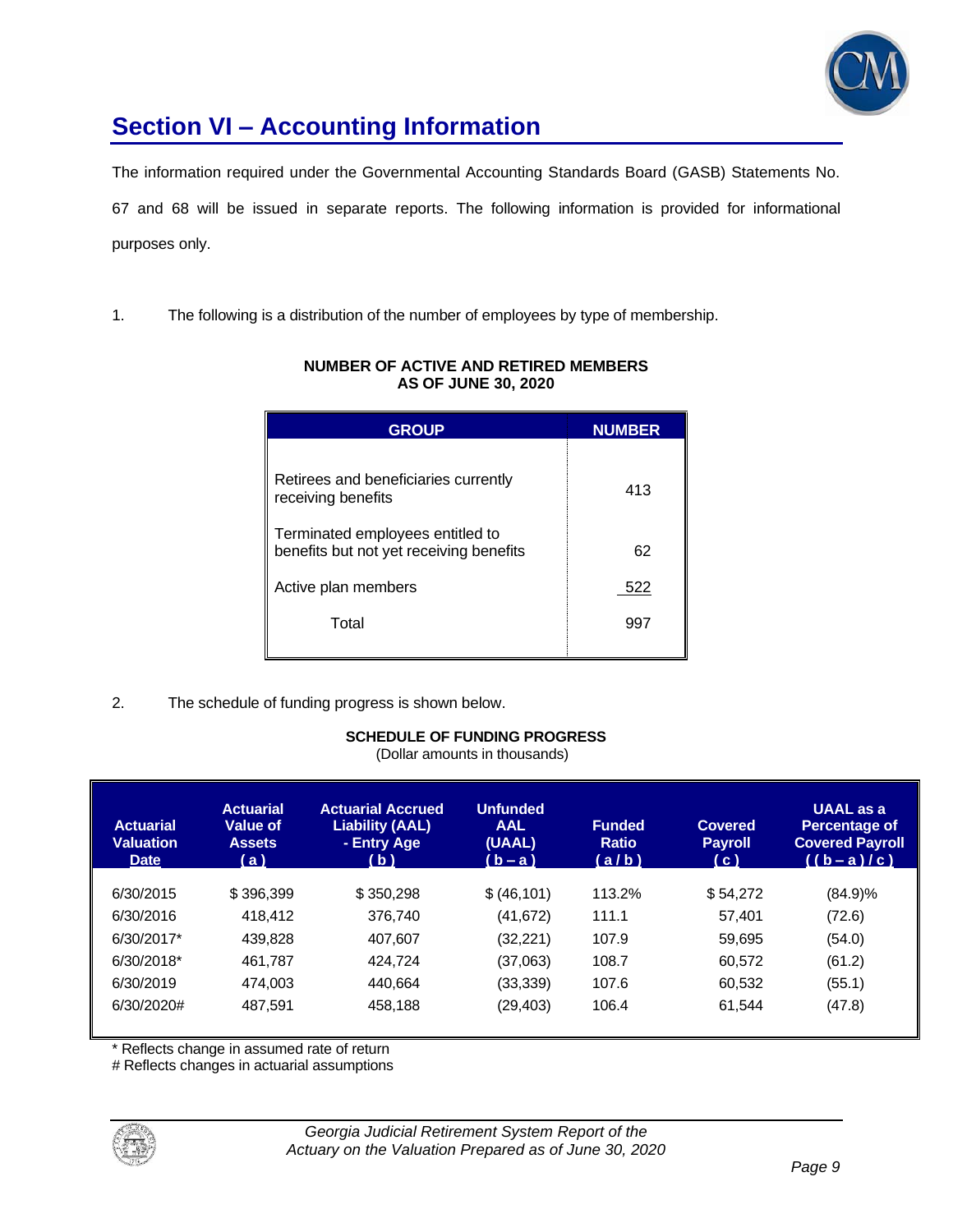

## **Section VI – Accounting Information**

3. The following shows the schedule of employer and non-employer contributions (all dollar amounts

|  |  | are in thousands). |
|--|--|--------------------|
|--|--|--------------------|

| Year<br><b>Ending</b> | <b>Actuarially</b><br><b>Determined Employer</b><br><b>Contribution</b> | <b>Percentage</b><br><b>Contributed</b> |
|-----------------------|-------------------------------------------------------------------------|-----------------------------------------|
| 6/30/2015             | \$<br>4,260                                                             | 100%                                    |
| 6/30/2016             | 7,623                                                                   | 100                                     |
| 6/30/2017             | 6,684                                                                   | 100                                     |
| 6/30/2018             | 6,566                                                                   | 100                                     |
| 6/30/2019             | 5,254                                                                   | 100                                     |
| 6/30/2020             | 6,464                                                                   | 100                                     |

4. The information presented in the required supplementary schedules was determined as part of the actuarial valuation at June 30, 2020. Additional information as of the latest actuarial valuation follows.

| Valuation date                                                                                          | 6/30/2020                          |  |
|---------------------------------------------------------------------------------------------------------|------------------------------------|--|
| Actuarial cost method                                                                                   | Entry age                          |  |
| Amortization method                                                                                     | Level percent of pay, closed       |  |
|                                                                                                         |                                    |  |
|                                                                                                         |                                    |  |
|                                                                                                         |                                    |  |
|                                                                                                         |                                    |  |
| return <sup>*</sup>                                                                                     | 7.30%                              |  |
| Projected salary<br>increases*                                                                          | 3.75%                              |  |
| Cost-of-living adjustments                                                                              | None                               |  |
| Remaining amortization period<br>Asset valuation method<br>Actuarial assumptions:<br>Investment rate of | 12.8 years<br>5-year smoothed fair |  |

\* Includes inflation at 2.50%

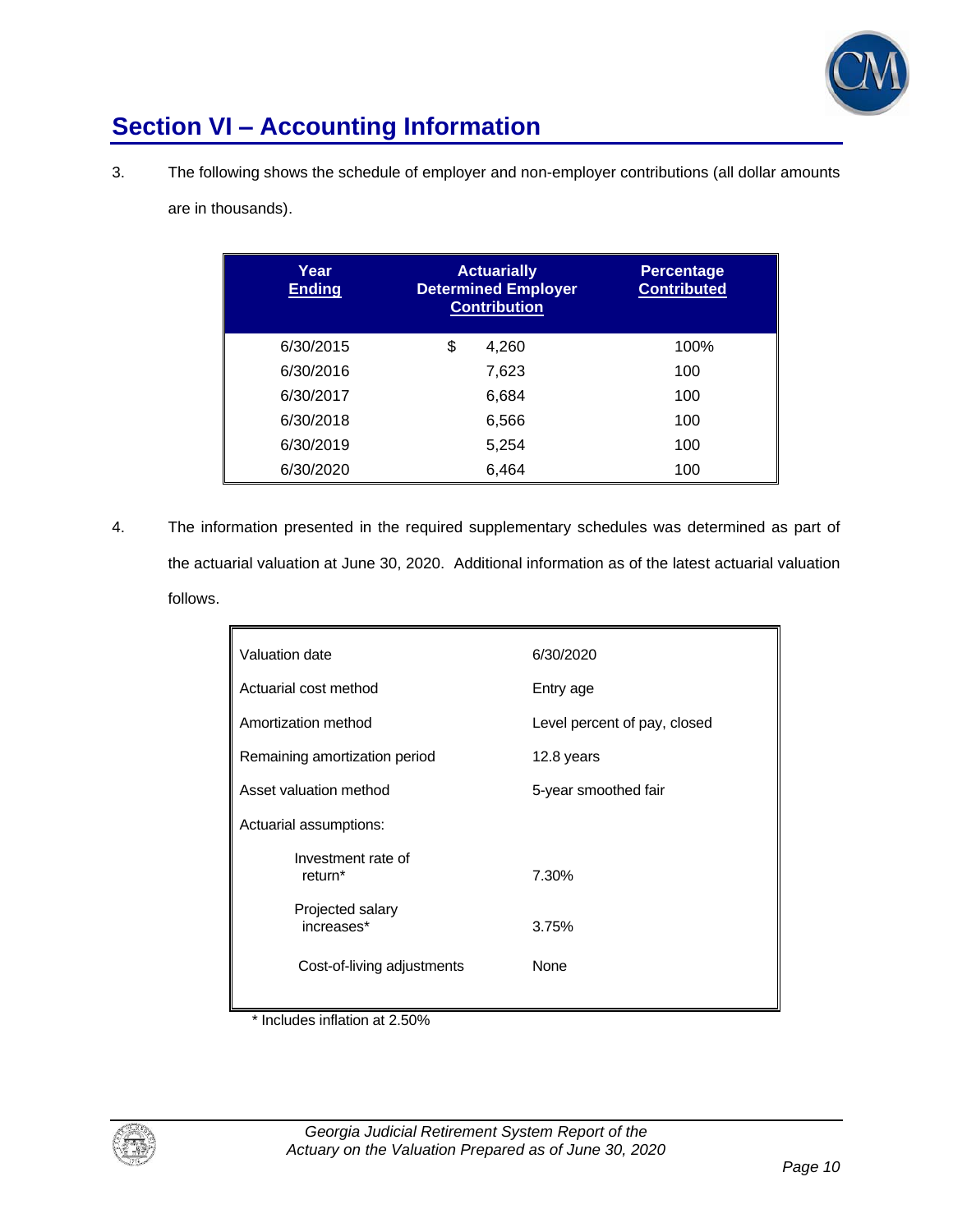

## **Section VII – Experience**

- 1. Section 47-2-26 of the act governing the operation of the System provides that as an aid to the Board in adopting service and mortality tables, the actuary will prepare an experience investigation as least once in each five-year period. Since the last valuation, an experience investigation was prepared for the five-year period ending June 30, 2019, and based on the results of the investigation, various new assumptions and methods were adopted by the Board on December 17, 2020. The next experience investigation will be prepared for the period July 1, 2019 through June 30, 2024.
- 2. The following table shows the estimated gain or loss from various factors that resulted in an increase of \$3,936,378 in the unfunded actuarial accrued liability (UAAL) from (\$33,338,935) to (\$29,402,557) during the fiscal year ending June 30, 2020.
- 3. The breakdown of the major reasons for the \$3.9 million increase in the UAAL are as follows:
	- The assumption changes due to the experience study increased the UAAL approximately \$5.1 million.
	- There was a loss of \$1.5 million for valuation asset growth, because the rate of return on the actuarial value of assets was less than the assumed rate of 7.30% for the fiscal year ending June 30, 2020.
	- There was also a loss of approximately \$1.1 million due to pensioner mortality.
	- Partially offsetting these losses were salary increases that were less than expected resulting in approximately a \$4.2 million gain.
	- There was also an offsetting gain for turnover and retirement of approximately \$1.4 million.

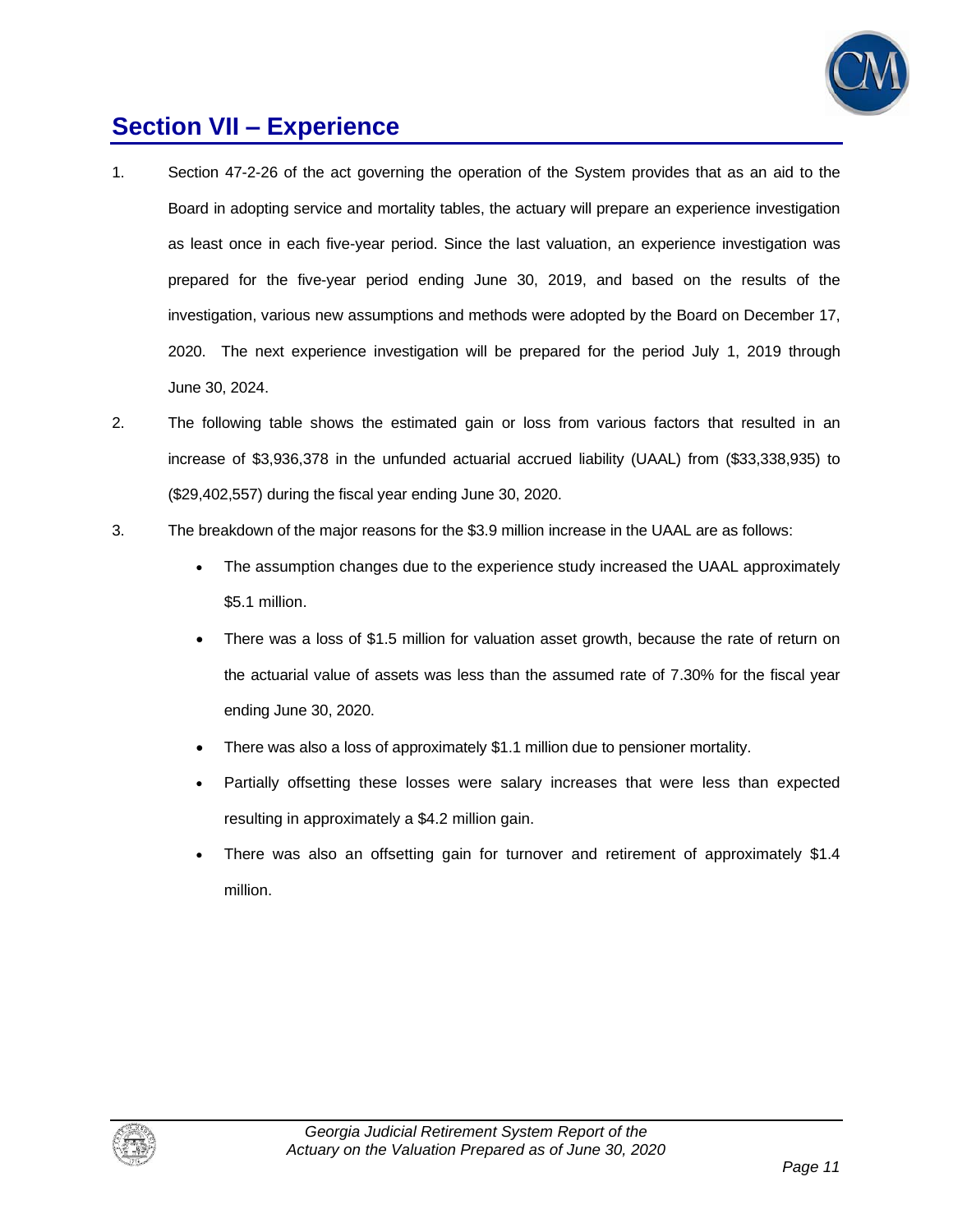

## **Section VII – Experience**

### **ANALYSIS OF THE CHANGE IN UNFUNDED ACTUARIAL ACCRUED LIABILITY**

(in thousands of dollars)

| <b>ITEM</b>                                                                                                                                                                                                                   | <b>AMOUNT OF</b><br><b>INCREASE/</b><br>(DECREASE)                                                |
|-------------------------------------------------------------------------------------------------------------------------------------------------------------------------------------------------------------------------------|---------------------------------------------------------------------------------------------------|
| Interest (7.30%) added to previous UAAL<br>Accrued liability contribution                                                                                                                                                     | \$<br>(2,433.7)<br>2,367.2                                                                        |
| Experience:<br>Valuation asset growth<br>Pensioners' mortality<br>Turnover and retirements<br>New entrants<br>Salary increases<br>Method changes<br>Amendments<br>Assumption changes<br>Miscellaneous changes<br>Data changes | 1,470.0<br>1,109.5<br>(1,383.9)<br>492.4<br>(4, 160.2)<br>0.0<br>0.0<br>5,058.9<br>0.0<br>1,416.2 |
| Total                                                                                                                                                                                                                         | \$<br>3,936.4                                                                                     |

`

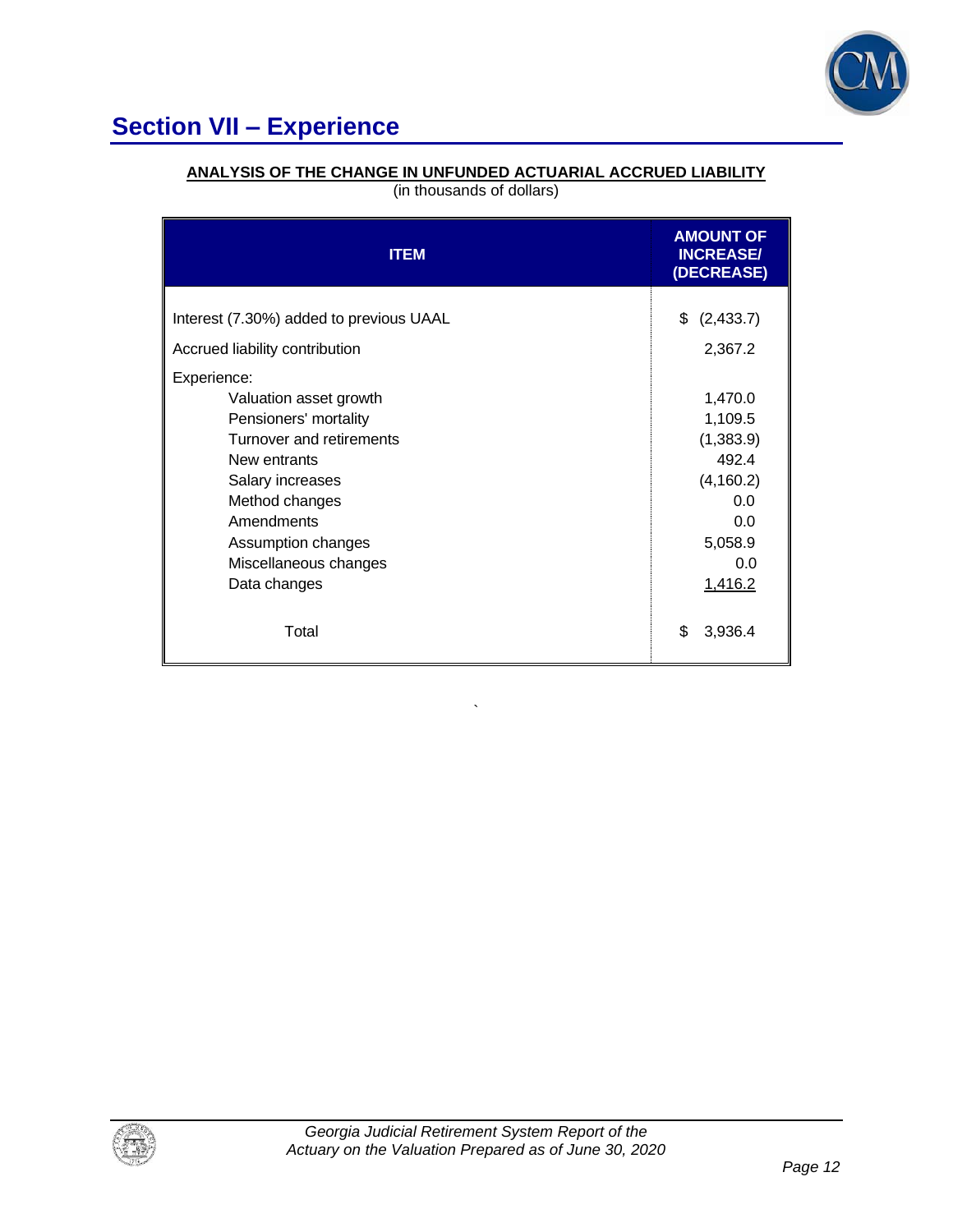

### *Overview*

Actuarial Standards of Practice (ASOP) No. 51, issued by the Actuarial Standards Board, provides guidance on assessing and disclosing risks related to pension plan funding. This guidance is binding on all credentialed actuaries practicing in the United States. This standard was issued as final in September 2017 with application to measurement dates on or after November 1, 2018.

The term "risk" frequently has a negative connotation, but from an actuarial perspective, it may be thought of as simply the fact that what actually happens in the real world will not always match what was expected, based on actuarial assumptions. Of course, when actual experience is better than expected, the favorable risk is easily absorbed. The risk of unfavorable experience will likely be unpleasant, and so there is an understandable focus on aspects of risk that are negative.

Risk usually can be reduced or eliminated at some cost. Consumers, for example, buy auto and home insurance to reduce the risk of accidents or catastrophes. Another way to express this concept, however, is that there is generally some reward for assuming risk. Thus, retirement plans invest not just in US Treasury bonds which have almost no risk, but also in equities which are considerably riskier – because they have an expected reward of a higher return that justifies the risk.

Under ASOP 51, the actuary is called on to identify the significant risks to the pension plan and provide information to help those sponsoring and administering the plan understand the implications of these risks. In this section, we identify some of the key risks for the System and provide information to help interested parties better understand these risks.

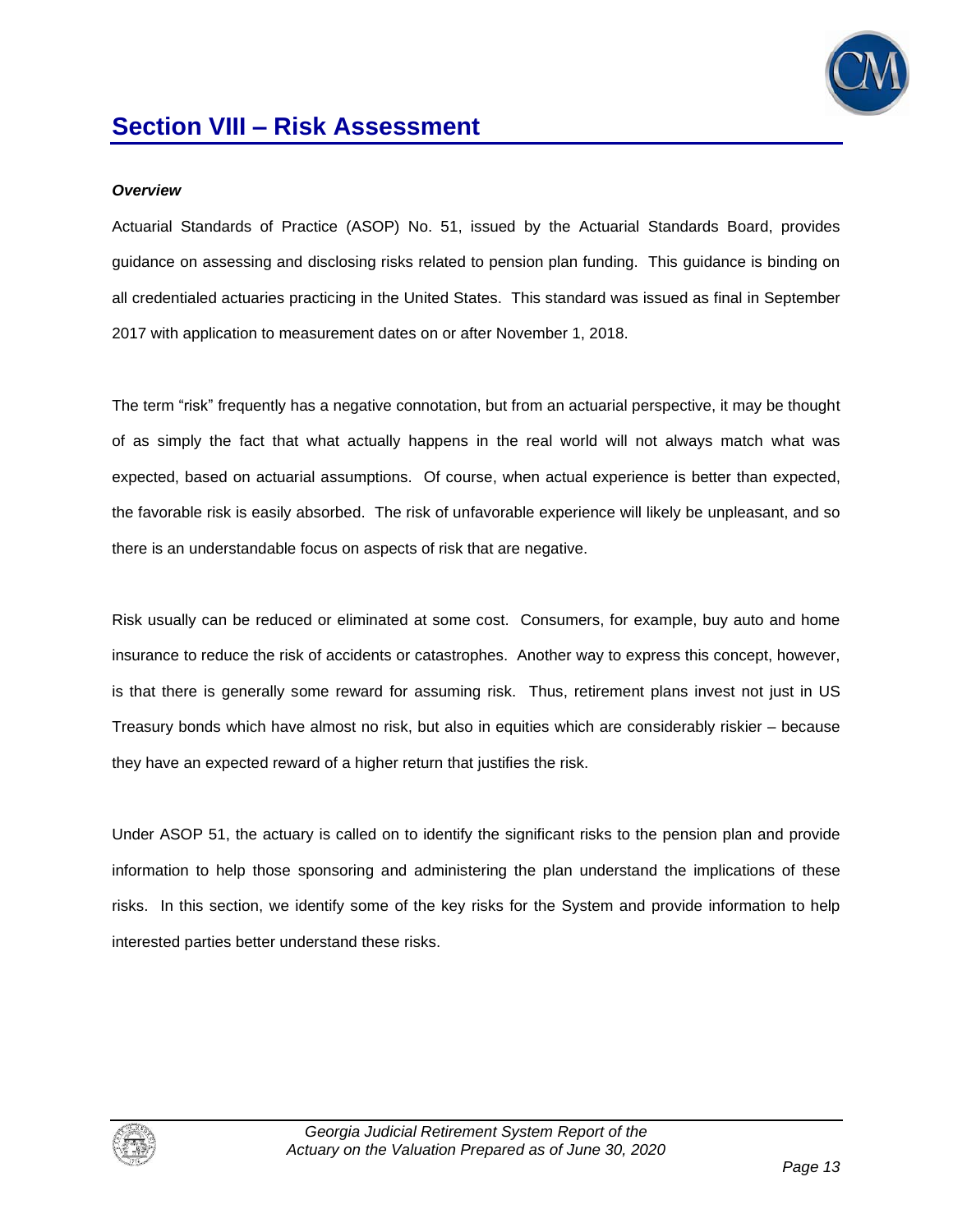

### *Investment Risk*

The investment return on assets is the most obvious risk  $-$  and usually the largest risk  $-$  to funding a pension plan. To illustrate the magnitude of this risk, please review the following chart showing the Asset Volatility Ratio (AVR), defined as the fair value of assets divided by covered payroll.

| (\$ in thousands) |                                |                                  |                                         |  |  |
|-------------------|--------------------------------|----------------------------------|-----------------------------------------|--|--|
| <b>Valuation</b>  | <b>Fair Value</b><br>of Assets | <b>Covered</b><br><b>Payroll</b> | <b>Asset Volatility</b><br><b>Ratio</b> |  |  |
| 2015              | \$404,852                      | \$54,272                         | 7.46                                    |  |  |
| 2016              | \$403,011                      | \$57,401                         | 7.02                                    |  |  |
| 2017              | \$441,182                      | \$59,695                         | 7.39                                    |  |  |
| 2018              | \$466,657                      | \$60,572                         | 7.70                                    |  |  |
| 2019              | \$479,372                      | \$60,532                         | 7.92                                    |  |  |
| 2020              | \$485,930                      | \$61,544                         | 7.90                                    |  |  |
|                   |                                |                                  |                                         |  |  |

The asset volatility ratio is especially useful to compare across plans or through time. It is also frequently useful to consider how the AVR translates into changes in the Required Contribution Rate (actuarially determined employer contribution rate). For example, the following table demonstrates that with an AVR of 7.00, if the market value return is 10% below assumed, or -2.70% for the System, there will be an increase in the Required Contribution Rate of 1.02% of payroll in the first year. Without asset smoothing or without returns above the expected return in the next four years, the impact on the Required Contribution Rate would be 5.10%. A higher AVR would produce more volatility in the Required Contribution Rate.

| <b>AVR</b> | <b>Unsmoothed</b><br><b>Amortization</b> | <b>Smoothed</b><br><b>Amortization</b> |
|------------|------------------------------------------|----------------------------------------|
| 6.0        | 4.37%                                    | 0.87%                                  |
| 7.0        | 5.10%                                    | 1.02%                                  |
| 8.0        | 5.83%                                    | 1.17%                                  |
|            |                                          |                                        |

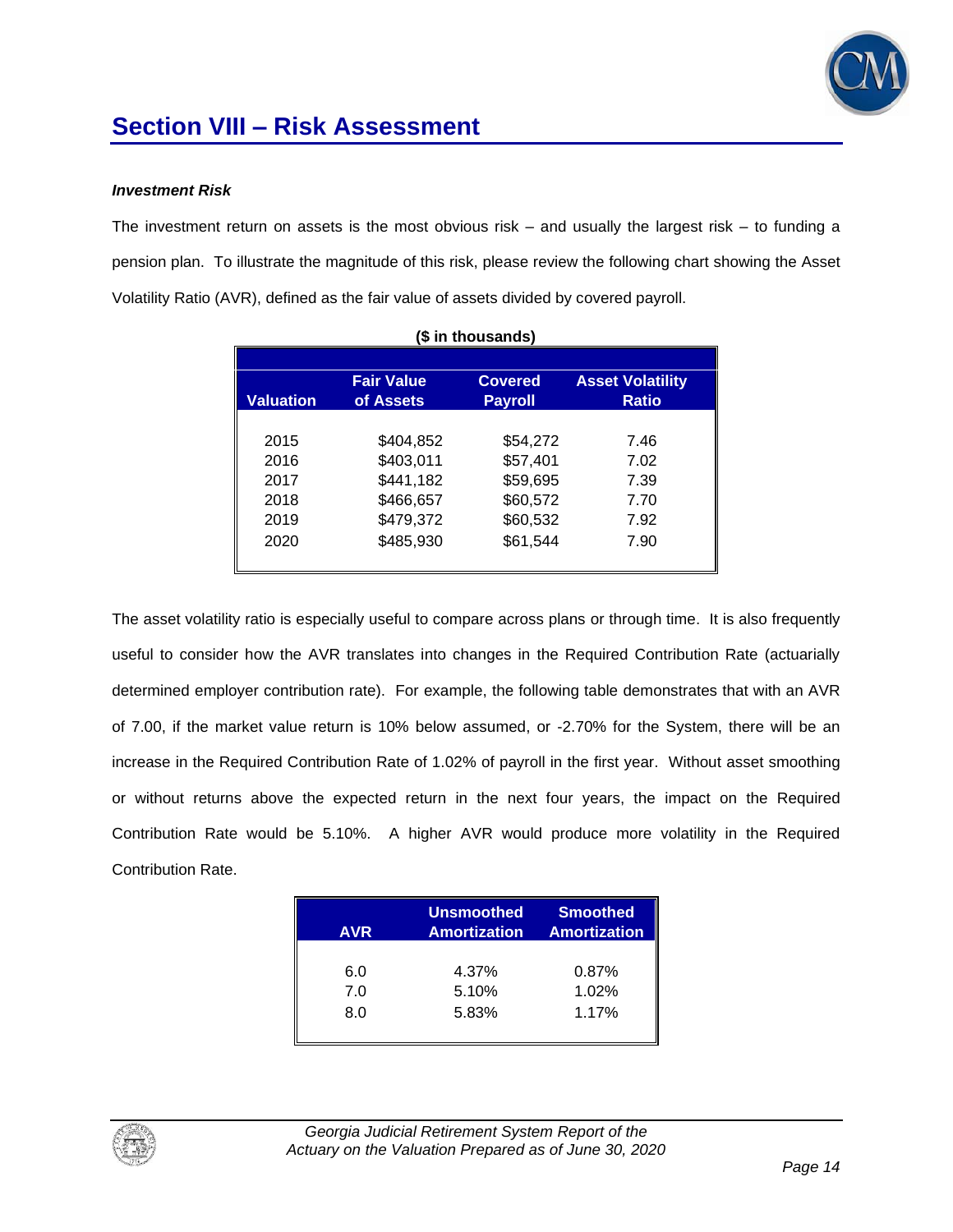

### *Sensitivity Measures*

Valuations are generally performed with a single set of assumptions that reflects the best estimate of future conditions, in the opinion of the actuary and typically the governing board. Note that under actuarial standards of practice, the set of economic assumptions used for funding must be consistent. To enhance the understanding of the importance of an assumption, a sensitivity test can be performed where the valuation results are recalculated using a different assumption or set of assumptions.

The following tables contains the key measures for the System using the valuation assumption for investment return of 7.30%, along with the results if the assumption were 6.30% or 8.30%. In this analysis, only the investment return assumption is changed. Consequently, there may be inconsistencies between the investment return and other economic assumptions such as inflation or payroll increases. In addition, simply because the valuation results under alternative assumptions are shown here, it should not be implied that CMC believes that either assumption (6.30% or 8.30%) would comply with actuarial standards of practice.

| (\$ in thousands)         |                         |              |              |  |  |
|---------------------------|-------------------------|--------------|--------------|--|--|
| As of June 30, 2020       | <b>Current Discount</b> | -1% Discount | +1% Discount |  |  |
|                           | Rate (7.3%)             | Rate (6.3%)  | Rate (8.3%)  |  |  |
| <b>Accrued Liability</b>  | \$458,188               | \$502,134    | \$420,141    |  |  |
| <b>Unfunded Liability</b> | (\$29,403)              | \$14,543     | (\$67,450)   |  |  |
| Funded Ratio (AVA)        | 106.4%                  | 97.1%        | 116.1%       |  |  |
| ADEC Rate*                | 8.03%                   | 17.12%       | $0.00\%$     |  |  |

\* Contribution rates are determined based on the Board's current Funding Policy

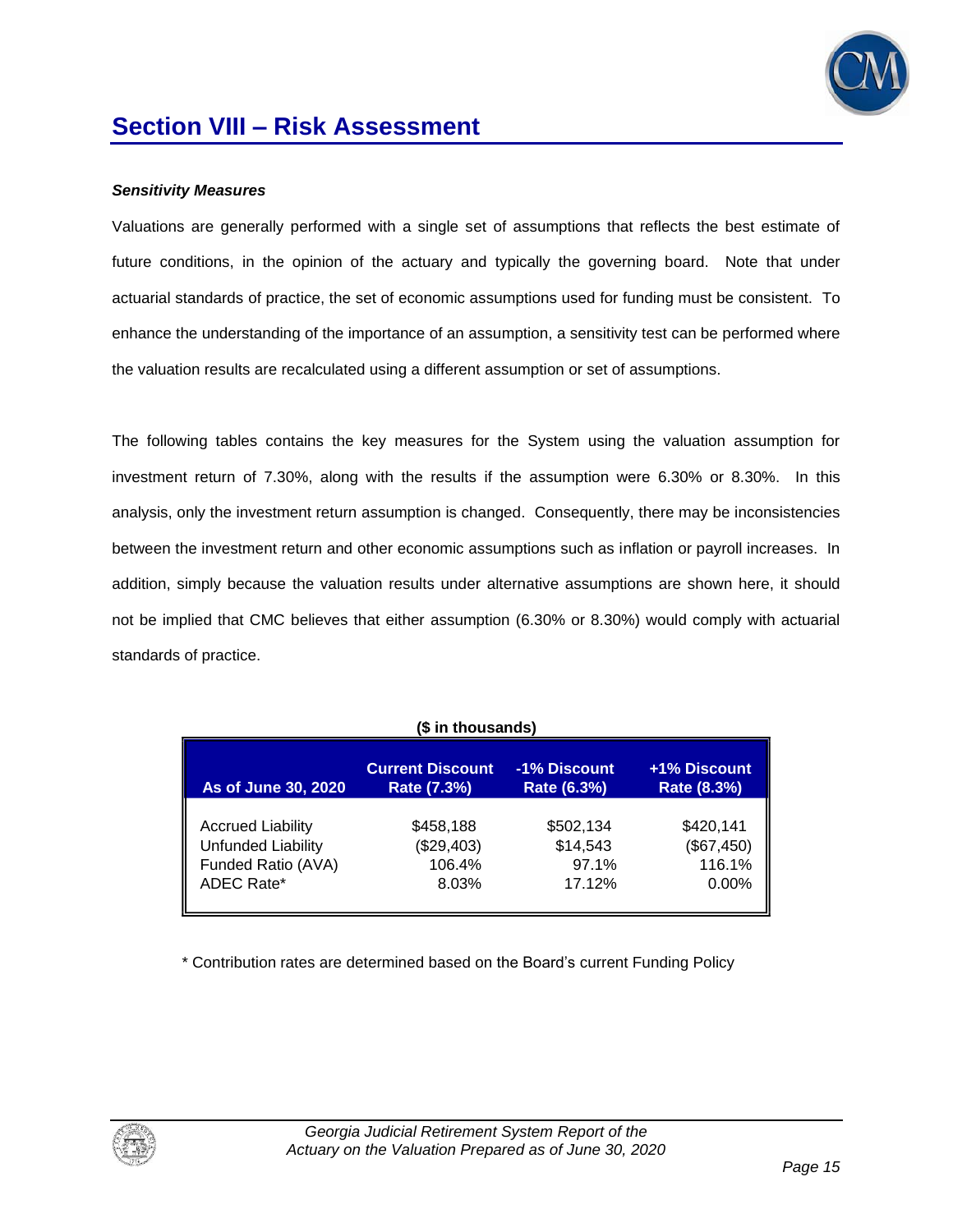

### *Mortality Risk*

The mortality assumption is a significant assumption for valuation results, second only to the investment assumption in most situations. The System's mortality assumption utilizes a mortality table (with separate rates for males and females, as well as different rates by status) and a projection scale for how the mortality table is expected to improve through time.

The future, however, is not known, and actual mortality improvements may occur at a faster rate than expected, or at a slower rate than expected (or even decline). Although changes in mortality will affect the benefits paid, this assumption is carefully studied during the regular experience studies that the System conducts so that incremental changes can be made to smoothly reflect unfolding experience. Since the last valuation, an experience investigation was prepared for the five-year period ending June 30, 2019 and based on the results of the investigation, a new mortality table with generational approach to future improvements in mortality was adopted. The next experience investigation will be prepared for the period July 1, 2019 through June 30, 2024.

### *Contribution Risk*

The System is primarily funded by member and employer contributions to the trust fund, together with the earnings on those accumulated contributions. Each year in the valuation, the Required Contribution Rate is determined, based on the System's funding policy. This rate is the sum of the rates for the normal cost for the plan, the amortization of the UAAL, and the administrative expenses. Since the Required Contribution Rate has always been made and that procedure is expected to continue, there is no Contribution Risk at this time.

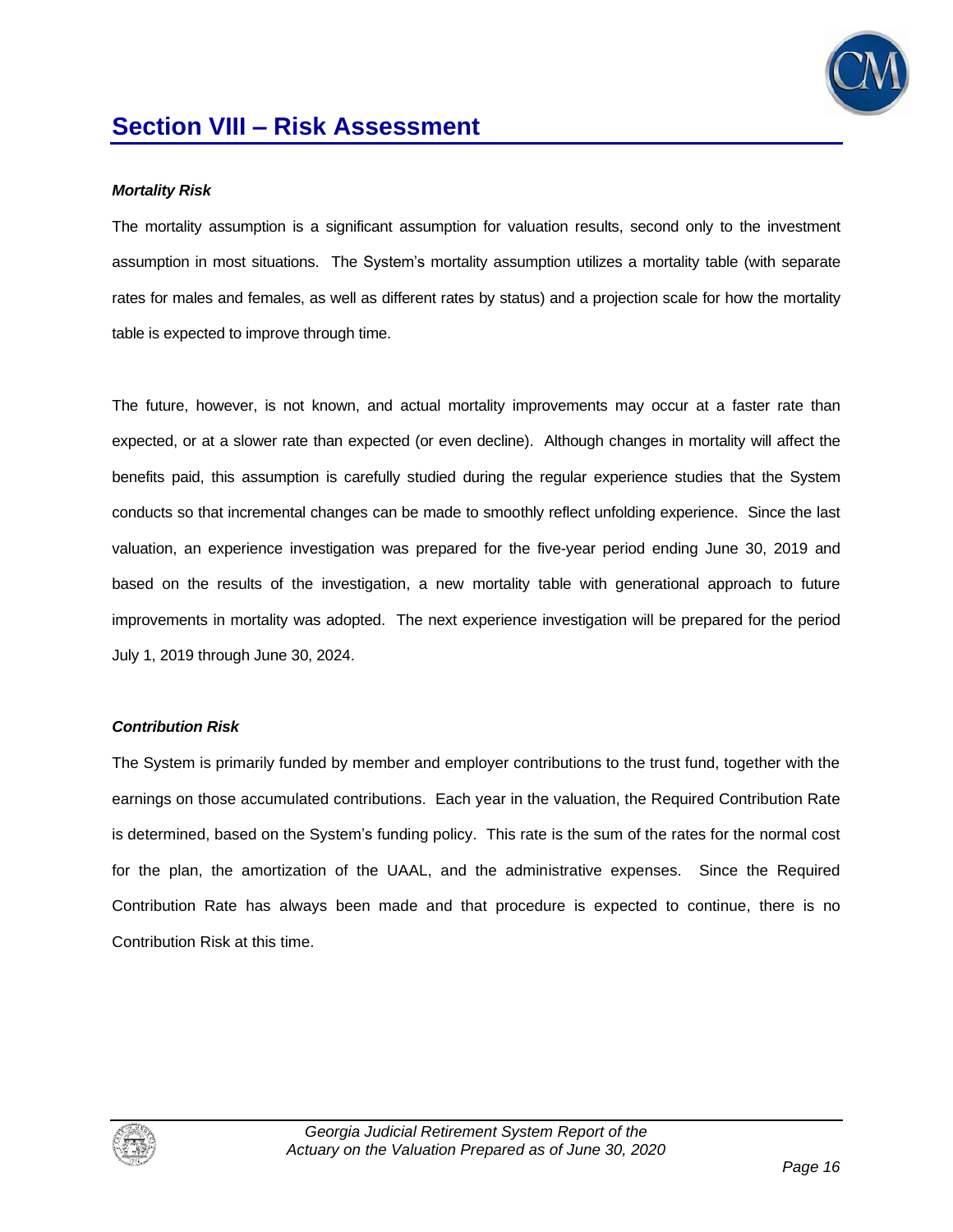

## **Schedule A – Valuation Balance Sheet**

#### **THE PRESENT AND PROSPECTIVE ASSETS AND LIABILITIES OF THE GEORGIA JUDICIAL RETIREMENT SYSTEM AS OF JUNE 30, 2020**

|      | <b>ACTUARIAL LIABILITIES</b>                                                                                                                                                                                                                                                             |                                           |                    |
|------|------------------------------------------------------------------------------------------------------------------------------------------------------------------------------------------------------------------------------------------------------------------------------------------|-------------------------------------------|--------------------|
| (1)  | Present value of prospective benefits payable on account<br>of present retired members, beneficiaries of deceased<br>members, and members entitled to deferred vested<br>benefits<br>Service and disability benefits<br>Death and survivor benefits<br>Deferred vested benefits<br>Total | \$235,543,823<br>20,124,120<br>11,765,435 | \$<br>267,433,378  |
| (2)  | Present value of prospective benefits payable on account<br>of present active members                                                                                                                                                                                                    |                                           | 284, 172, 335      |
| (3)  | TOTAL ACTUARIAL LIABILITIES                                                                                                                                                                                                                                                              |                                           | \$551,605,713      |
|      | <b>PRESENT AND PROSPECTIVE ASSETS</b>                                                                                                                                                                                                                                                    |                                           |                    |
| (4)  | Actuarial value of assets                                                                                                                                                                                                                                                                |                                           | \$.<br>487,591,000 |
| (5)  | Present value of total future contributions = $(3)-(4)$                                                                                                                                                                                                                                  | \$64,014,713                              |                    |
| (6)  | Present value of future member contributions                                                                                                                                                                                                                                             |                                           | 37,349,269         |
| (7)  | Present value of future employer contributions = $(5)-(6)$                                                                                                                                                                                                                               | 26,665,444<br>\$.                         |                    |
| (8)  | Employer normal contribution rate (net of expenses)                                                                                                                                                                                                                                      | 11.58%                                    |                    |
| (9)  | Present value of future payroll                                                                                                                                                                                                                                                          | \$484,179,625                             |                    |
| (10) | Prospective normal contributions = $(8) \times (9)$                                                                                                                                                                                                                                      |                                           | 56,068,001         |
| (11) | Prospective unfunded accrued liability<br>contributions = $(7)-(10)$                                                                                                                                                                                                                     |                                           | (29, 402, 557)     |
| (12) | TOTAL PRESENT AND PROSPECTIVE ASSETS                                                                                                                                                                                                                                                     |                                           | \$551,605,713      |

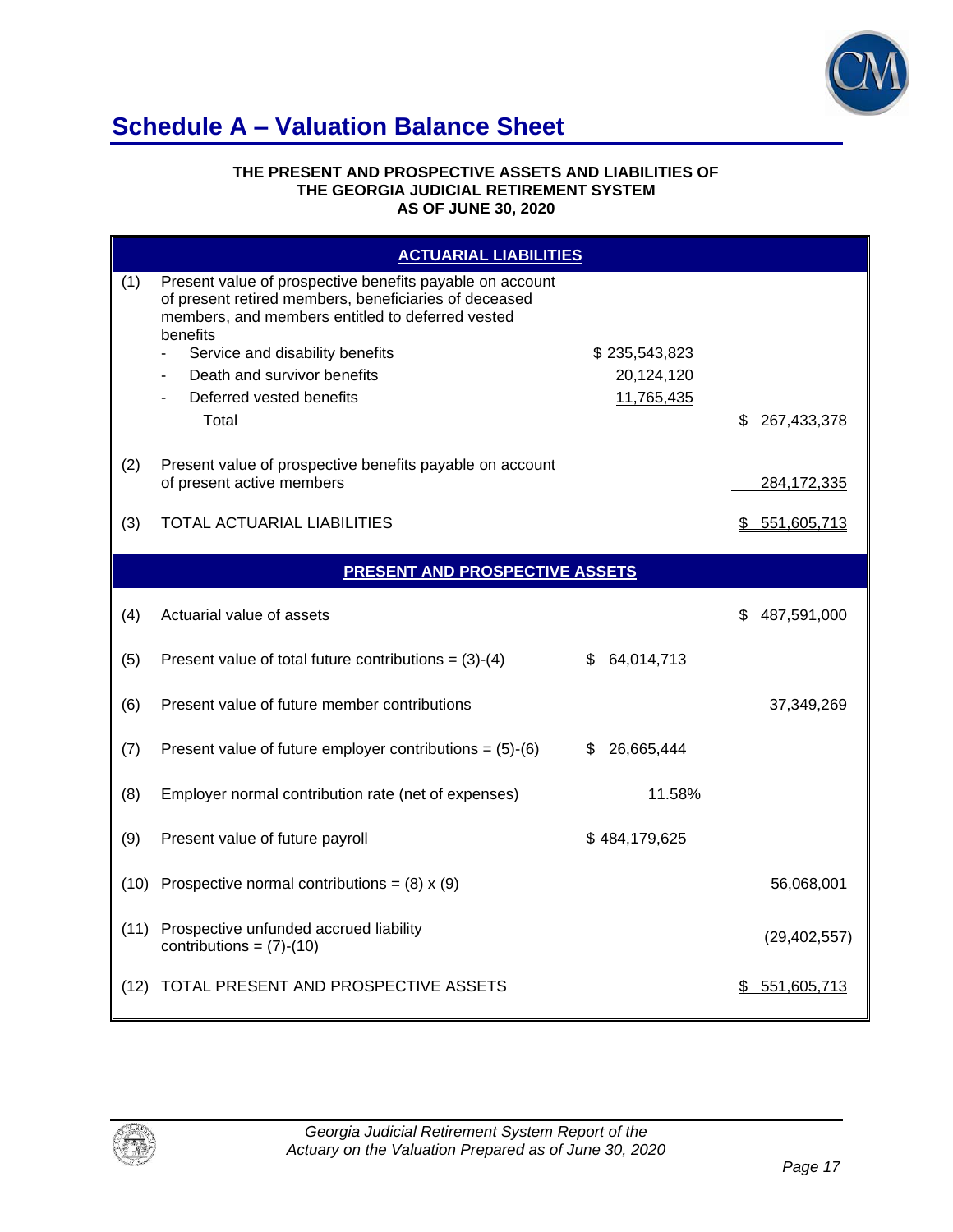

# **Schedule B – Development of Actuarial Value of Assets**

| (1) | Actuarial Value Beginning of Year                                                                                                                                                                               | \$       | 474,003,000                                                                      |
|-----|-----------------------------------------------------------------------------------------------------------------------------------------------------------------------------------------------------------------|----------|----------------------------------------------------------------------------------|
| (2) | Fair Value End of Year                                                                                                                                                                                          | \$       | 485,930,000                                                                      |
| (3) | Fair Value Beginning of Year                                                                                                                                                                                    | \$       | 479,372,000                                                                      |
| (4) | Cash Flow                                                                                                                                                                                                       |          |                                                                                  |
|     | Contributions<br>(a)<br>(b)<br><b>Benefit Payments</b><br>(c)<br><b>Administrative Expenses</b><br>(d)<br><b>Investment Expenses</b>                                                                            | \$       | 11,469,000<br>(29, 476, 000)<br>(849,000)<br>(195,000)                           |
|     | (e)<br>Net: $(4)(a) + (4)(b) + (4)(c) + (4)(d)$                                                                                                                                                                 | \$       | (19,051,000)                                                                     |
| (5) | Investment Income                                                                                                                                                                                               |          |                                                                                  |
|     | Fair Total: $(2) - (3) - (4)(e)$<br>(a)                                                                                                                                                                         | \$       | 25,609,000                                                                       |
|     | Assumed Rate of Return for Current Year<br>(b)                                                                                                                                                                  |          | 7.30%                                                                            |
|     | (c)<br>Amount for Immediate Recognition:<br>$[(3) \times (5)(b)] + [ {(4)(a) + (4)(b) + (4)(c)} \times (5)(b) \times 0.5] - (4)(d)$<br>Amount for Phased-In Recognition: $(5)(a) - (5)(c)$<br>(d)               | \$       | 34,501,000<br>(8,892,000)                                                        |
| (6) | Phased-In Recognition of Investment Income                                                                                                                                                                      |          |                                                                                  |
|     | (a)<br>Current Year: $(5)(d) / 5$<br><b>First Prior Year</b><br>(b)<br>(c)<br>Second Prior Year<br>(d)<br><b>Third Prior Year</b><br>(e)<br>Fourth Prior Year<br>(f)<br><b>Total Recognized Investment Gain</b> | \$<br>\$ | (1,778,000)<br>(516,000)<br>1,552,000<br>3,890,000<br>(5,010,000)<br>(1,862,000) |
| (7) | Actuarial Value End of Year: $(1) + (4)(e) + (5)(c) + (6)(f)$                                                                                                                                                   |          | 487,591,000                                                                      |
| (8) | Difference Between Fair & Actuarial Values: $(2) - (7)$                                                                                                                                                         |          | (1,661,000)                                                                      |
| (9) | Rate of Return on Actuarial Value*                                                                                                                                                                              |          | 6.98%                                                                            |

\* Calculated assuming cash flow occurs in the middle of the year

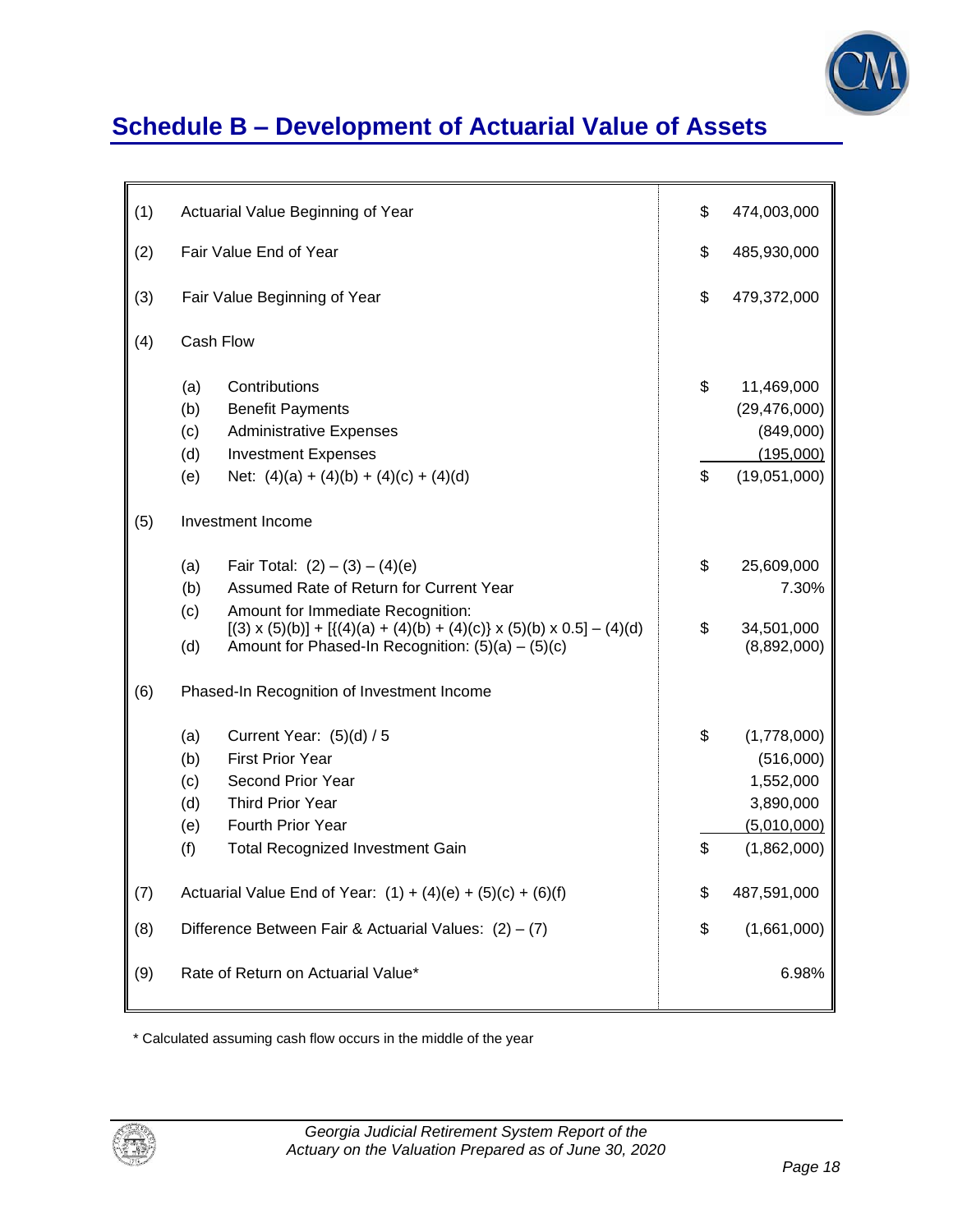

# **Schedule C – Summary of Receipts and Disbursements**

### **FAIR VALUE OF ASSETS**

|                                                              |                               | <b>YEAR ENDING</b> |                         |  |  |
|--------------------------------------------------------------|-------------------------------|--------------------|-------------------------|--|--|
| Receipts for the Year                                        | June 30, 2020                 |                    | June 30, 2019           |  |  |
|                                                              | (\$1,000's)                   |                    | (\$1,000's)             |  |  |
| Contributions:<br><b>Members</b><br>Non-employer<br>Employer | \$<br>5,005<br>2,442<br>4,022 | \$                 | 5,469<br>2,137<br>3,117 |  |  |
| Subtotal                                                     | \$<br>11,469                  | \$                 | 10,723                  |  |  |
| <b>Investment Earnings</b>                                   | 25,414                        |                    | 30,827                  |  |  |
| <b>TOTAL</b>                                                 | \$<br>36,883                  | \$                 | 41,550                  |  |  |
| Disbursements for the Year                                   |                               |                    |                         |  |  |
| <b>Benefit Payments</b>                                      | \$<br>29,263                  | \$                 | 27,462                  |  |  |
| <b>Refunds to Members</b>                                    | 213                           |                    | 553                     |  |  |
| <b>Administrative Expenses</b>                               | 849                           |                    | 820                     |  |  |
| <b>TOTAL</b>                                                 | \$<br>30,325                  | \$                 | 28,835                  |  |  |
| <b>Excess of Receipts over Disbursements</b>                 | \$<br>6,558                   | \$                 | 12,715                  |  |  |
| Reconciliation of Asset Balances                             |                               |                    |                         |  |  |
| Asset Balance as of the Beginning of Year                    | \$<br>479,372                 | \$                 | 466,657                 |  |  |
| <b>Excess of Receipts over Disbursements</b>                 | 6,558                         |                    | 12,715                  |  |  |
| Asset Balance as of the End of Year                          | 485,930<br>\$                 | \$                 | 479,372                 |  |  |
| Rate of Return*                                              | 5.41%                         |                    | 6.74%                   |  |  |

\* Calculated assuming cash flow occurs in the middle of the year

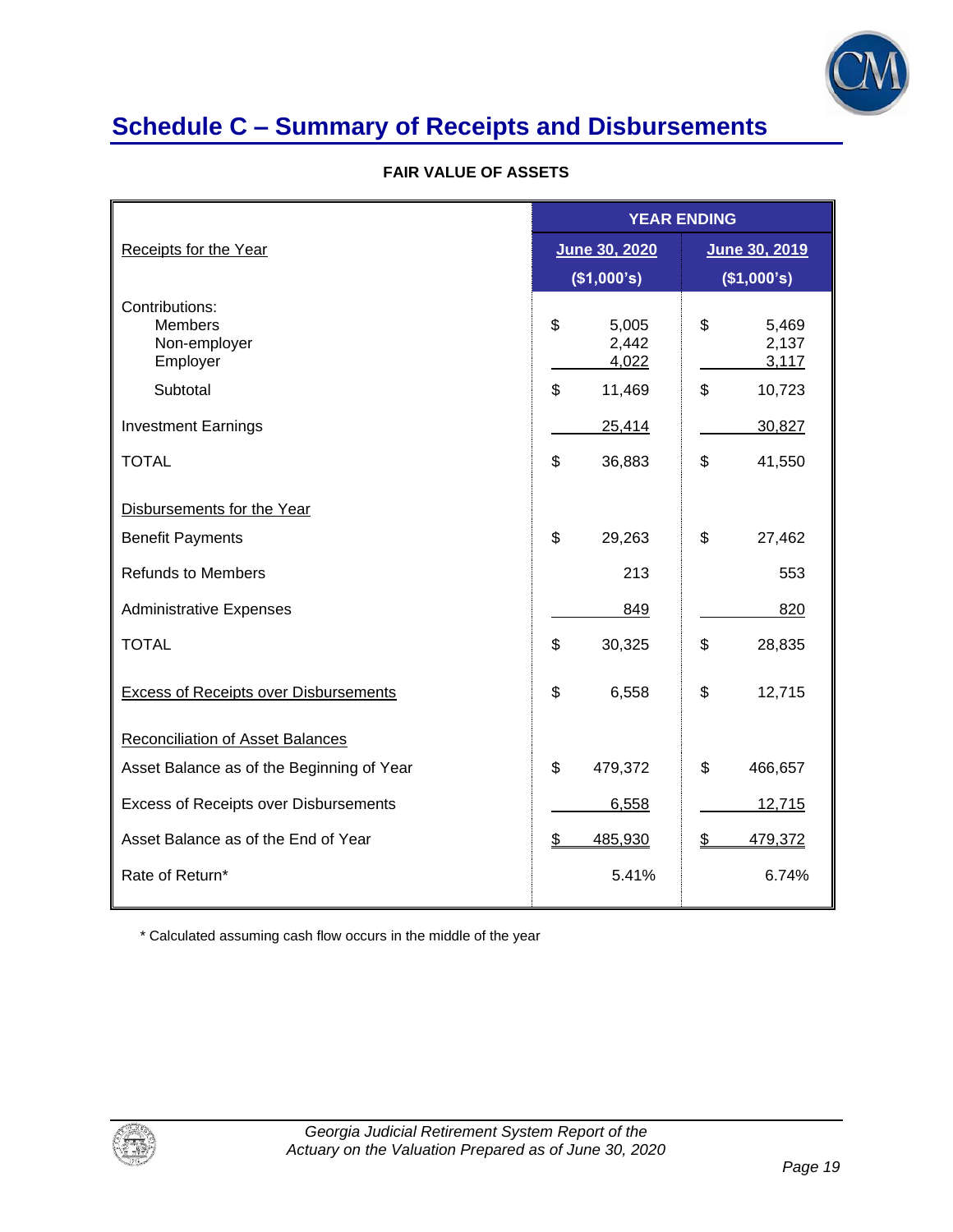

## **Schedule D – Outline of Actuarial Assumptions and Methods**

Actuarial assumptions and methods adopted by the Board December 17, 2020. Valuation interest rate adopted by the Board March 15, 2018.

**VALUATION INTEREST RATE:** 7.30% per annum, compounded annually, net of investment expenses, composed of a 2.50% inflation assumption and a 4.80% real rate of investment return assumption.

**SALARY INCREASES:** 3.75% annually, for all years of service.

**RATES OF WITHDRAWAL AND DISABILITY BEFORE SERVICE RETIREMENT:** Representative values of the assumed annual rates of withdrawal and disability before service retirement are as follows:

|     | <b>Annual Rates of</b> |                   |  |  |  |
|-----|------------------------|-------------------|--|--|--|
| Age | <b>Withdrawal</b>      | <b>Disability</b> |  |  |  |
|     |                        |                   |  |  |  |
| 25  | 5.00%                  | .0125%            |  |  |  |
| 30  | 5.00                   | .0250             |  |  |  |
| 35  | 5.00                   | .0375             |  |  |  |
| 40  | 4.00                   | .0500             |  |  |  |
| 45  | 3.50                   | .0875             |  |  |  |
| 50  | 2.75                   | .1250             |  |  |  |
| 55  | 2.75                   | .2250             |  |  |  |
| 60  | 2.50                   | .3625             |  |  |  |
| 65  | 2.50                   | .5875             |  |  |  |

**RETIREMENT:** The assumed annual rates of retirement are shown below.

| <u>Age</u> | <b>Annual Rates</b><br>of Retirement |
|------------|--------------------------------------|
| 60         | 15%                                  |
| 61-64      | 10                                   |
| 65         | 13                                   |
| $66 - 67$  | 15                                   |
| $68 - 69$  | 18                                   |
| $70 - 77$  | 25                                   |
| 78         | 100                                  |

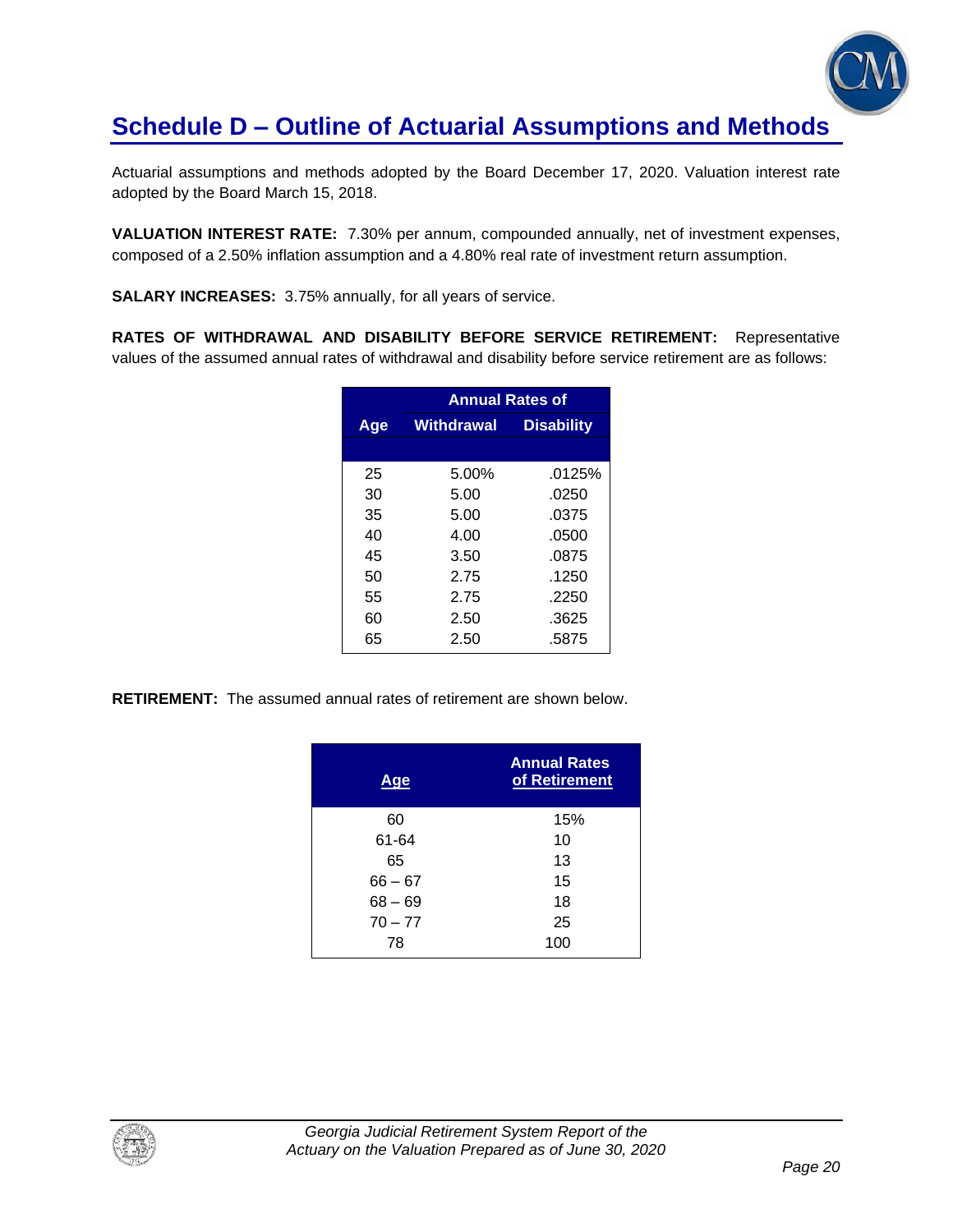

## **Schedule D – Outline of Actuarial Assumptions and Methods**

**RATES OF DEATH BEFORE RETIREMENT**: The Pub-2010 General Employee Table, with no adjustments, projected generationally with the MP-2019 scale is used for both males and females while in active service. Representative values of the assumed annual rates of mortality while in active service are as follows:

| <b>Annual Rates of Death*</b> |              |                |     |              |                |  |
|-------------------------------|--------------|----------------|-----|--------------|----------------|--|
| Age                           | <b>Males</b> | <b>Females</b> | Age | <b>Males</b> | <b>Females</b> |  |
| 20                            | 0.0370%      | 0.0130%        | 45  | 0.0980%      | 0.0560%        |  |
| 25                            | 0.0280       | 0.0090         | 50  | 0.1490       | 0.0830         |  |
| 30                            | 0.0360       | 0.0150         | 55  | 0.2190       | 0.1230         |  |
| 35                            | 0.0470       | 0.0230         | 60  | 0.3190       | 0.1860         |  |
| 40                            | 0.0660       | 0.0360         | 65  | 0.4680       | 0.2960         |  |

Base mortality rates as of 2010 before application of the improvement scale

**RATES OF DEATHS AFTER RETIREMENT**: The Pub-2010 Family of Tables projected generationally with MP-2019 Scale and with further adjustments are used for post-retirement mortality assumptions as follows:

| <b>Participant Type</b>    | <b>Membership Table</b>                       | Set Forward (+)/<br>Setback (-) | <b>Adjustment to Rates</b> |
|----------------------------|-----------------------------------------------|---------------------------------|----------------------------|
| <b>Service Retirees</b>    | <b>General Healthy</b><br>Annuitant           | Male: +1; Female: +1            | Male: 105%; Female: 108%   |
| <b>Disability Retirees</b> | <b>General Disabled</b>                       | Male: -3; Female: 0             | Male: 103%; Female: 106%   |
| <b>Beneficiaries</b>       | <b>General Contingent</b><br><b>Survivors</b> | Male: $+2$ ; Female: $+2$       | Male: 106%; Female: 105%   |

Representative values of the assumed annual rates of mortality are as follows:

| <b>Annual Rates of Death*</b>                                                     |              |                |              |                |              |                |
|-----------------------------------------------------------------------------------|--------------|----------------|--------------|----------------|--------------|----------------|
| <b>Service Retirement</b><br><b>Disability Retirement</b><br><b>Beneficiaries</b> |              |                |              |                |              |                |
| Age                                                                               | <b>Males</b> | <b>Females</b> | <b>Males</b> | <b>Females</b> | <b>Males</b> | <b>Females</b> |
| 50                                                                                | 0.3371%      | 0.2516%        | 1.2576%      | 1.5720%        | 0.7918%      | 0.3843%        |
| 55                                                                                | 0.4861       | 0.3251         | 1.8725       | 1.8465         | 0.9402       | 0.5334         |
| 60                                                                                | 0.6941       | 0.4493         | 2.3484       | 2.0734         | 1.1978       | 0.7529         |
| 65                                                                                | 1.0532       | 0.7366         | 2.7573       | 2.3914         | 1.7257       | 1.1057         |
| 70                                                                                | 1.7882       | 1.2863         | 3.4536       | 3.0337         | 2.7157       | 1.7000         |
| 75                                                                                | 3.1448       | 2.2799         | 4.4743       | 4.2432         | 4.3036       | 2.7500         |
| 80                                                                                | 5.6427       | 4.0900         | 6.0986       | 6.3674         | 6.8879       | 4.6778         |
| 85                                                                                | 10.0958      | 7.6043         | 8.8220       | 9.8909         | 11.3049      | 8.4315         |
| 90                                                                                | 16.9785      | 13.8596        | 12.9831      | 14.4849        | 18.6083      | 14.6496        |

Base mortality rates as of 2010 before application of the improvement scale

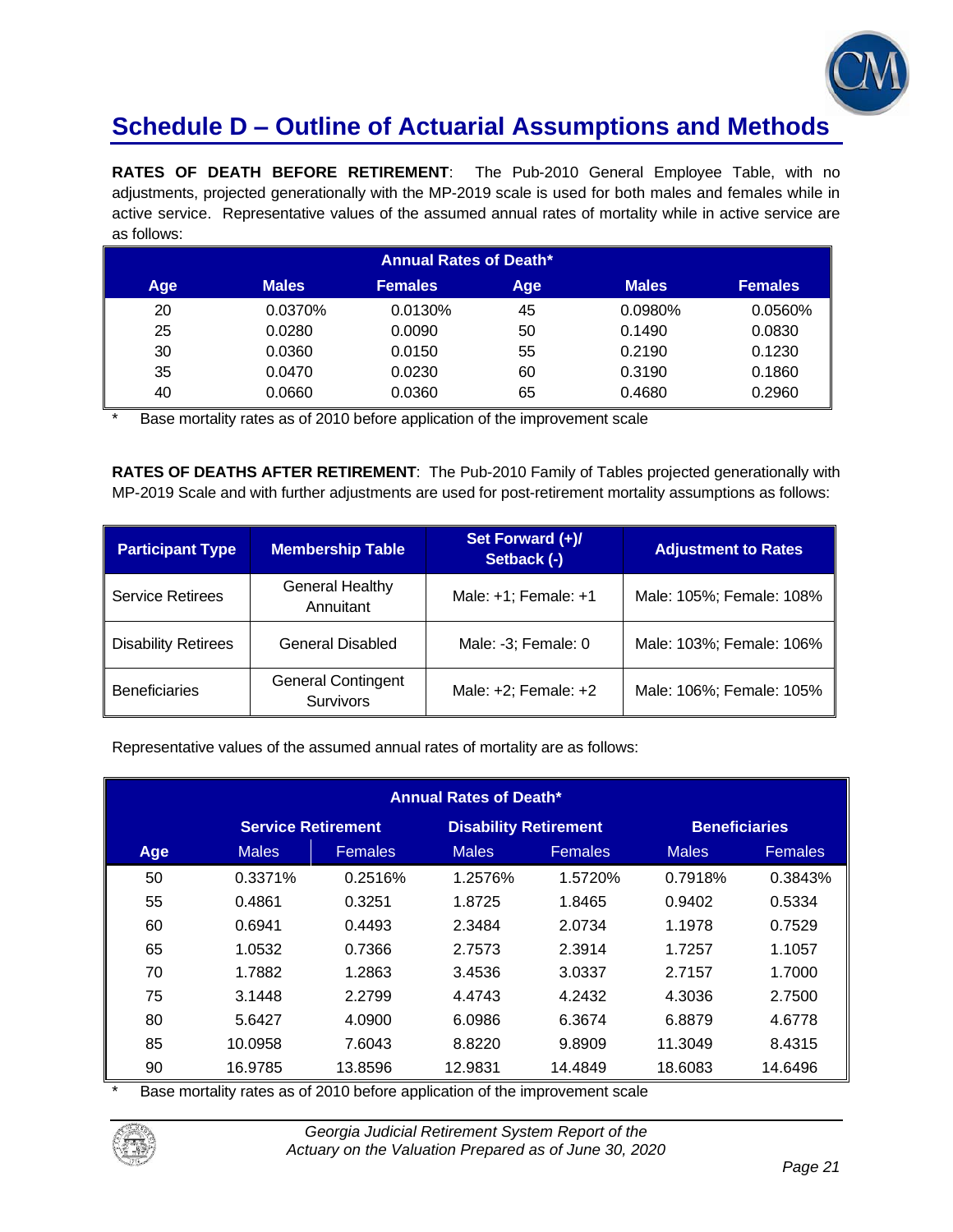

## **Schedule D – Outline of Actuarial Assumptions and Methods**

**ADMINISTRATIVE EXPENSES:** A rate of 1.35% of payroll is added to the normal contribution rate.

**AMORTIZATION METHOD AND PAYROLL GROWTH ASSUMPTION:** Level percentage of payroll, assuming payroll will increase 3.00% per year.

**ASSET METHOD:** Actuarial Value, as developed in Schedule B. The actuarial value of assets recognizes a portion of the difference between the fair value of assets and the expected value of assets, based on the assumed valuation rate of return. The amount recognized each year is 20% of the difference between fair value and expected actuarial value.

**PERCENT MARRIED:** For members hired on and after July 1, 2012, 100% are assumed to be married. For these members and for members who have elected spouse coverage, husbands are assumed to be three years older than their wives.

**VALUATION METHOD:** Entry age actuarial cost method. See Schedule E for a brief description of this method.

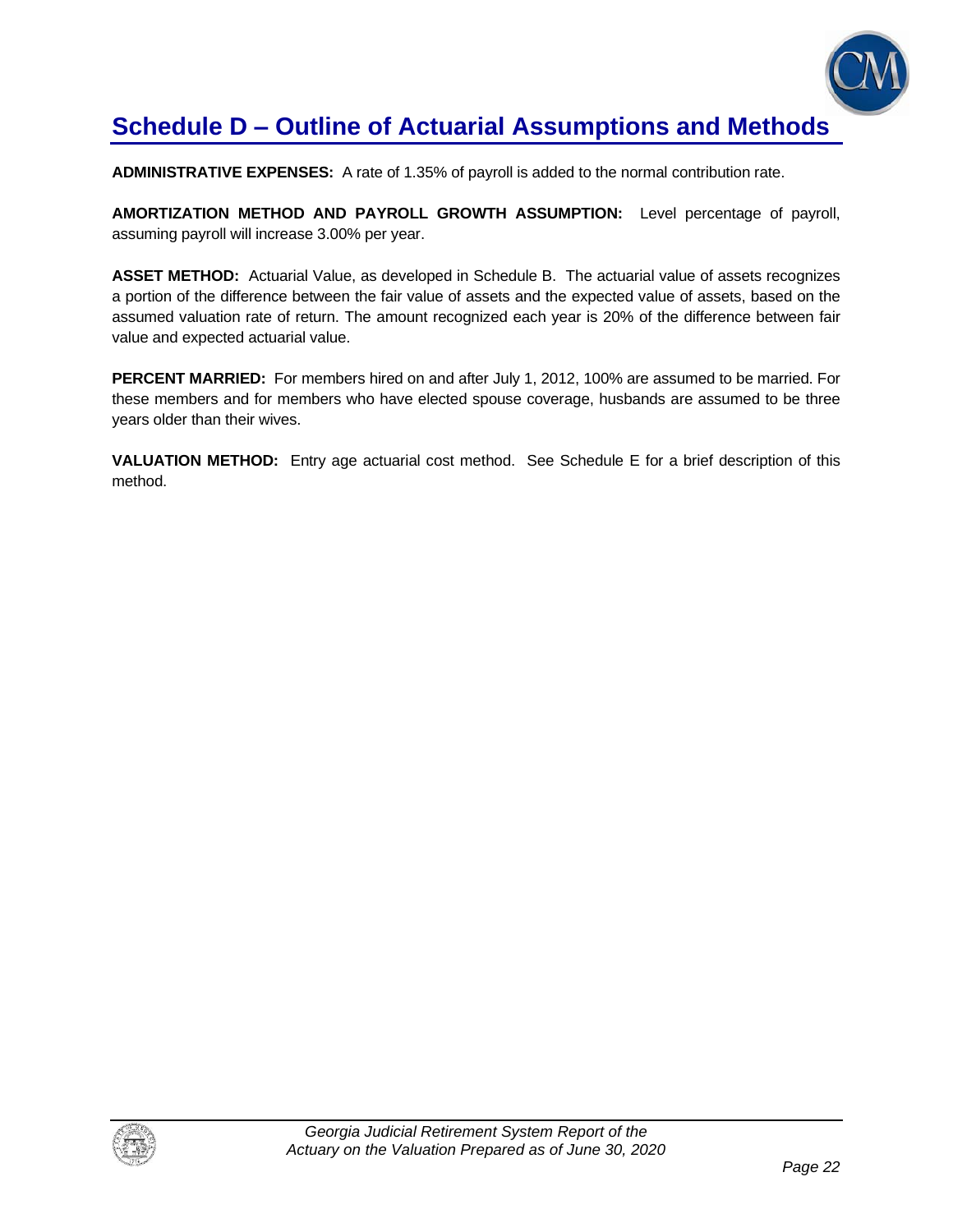

## **Schedule E – Actuarial Cost Method**

- 1. The valuation is prepared on the projected benefit basis, under which the present value, at the interest rate assumed to be earned in the future (currently 7.30%), of each member's expected benefits at retirement or death is determined, based on age, service and sex. The calculations take into account the probability of a member's death or termination of employment prior to becoming eligible for a benefit, as well as the possibility of his terminating with a service, disability or survivor's benefit. Future salary increases are also anticipated. The present value of the expected benefits payable on account of the active members is added to the present value of the expected future payments to retired members, beneficiaries and members entitled to deferred vested benefits to obtain the present value of all expected benefits payable from the System on account of the present group of members and beneficiaries.
- 2. The employer contributions required to support the benefits of the System are determined following a level funding approach, and consist of a normal contribution and an unfunded actuarial accrued liability contribution.
- 3. The normal contribution is determined using the entry age actuarial cost method. Under this method, a calculation is made to determine the level amount which, if applied for the average member during the entire period of his anticipated covered service, would be required in addition to the contributions of the member to meet the cost of all benefits payable on his behalf.
- 4. The unfunded actuarial accrued liability contributions are determined by subtracting the present value of prospective employer normal contributions and member contributions, together with the current actuarial value of assets, from the present value of expected benefits to be paid from the System.

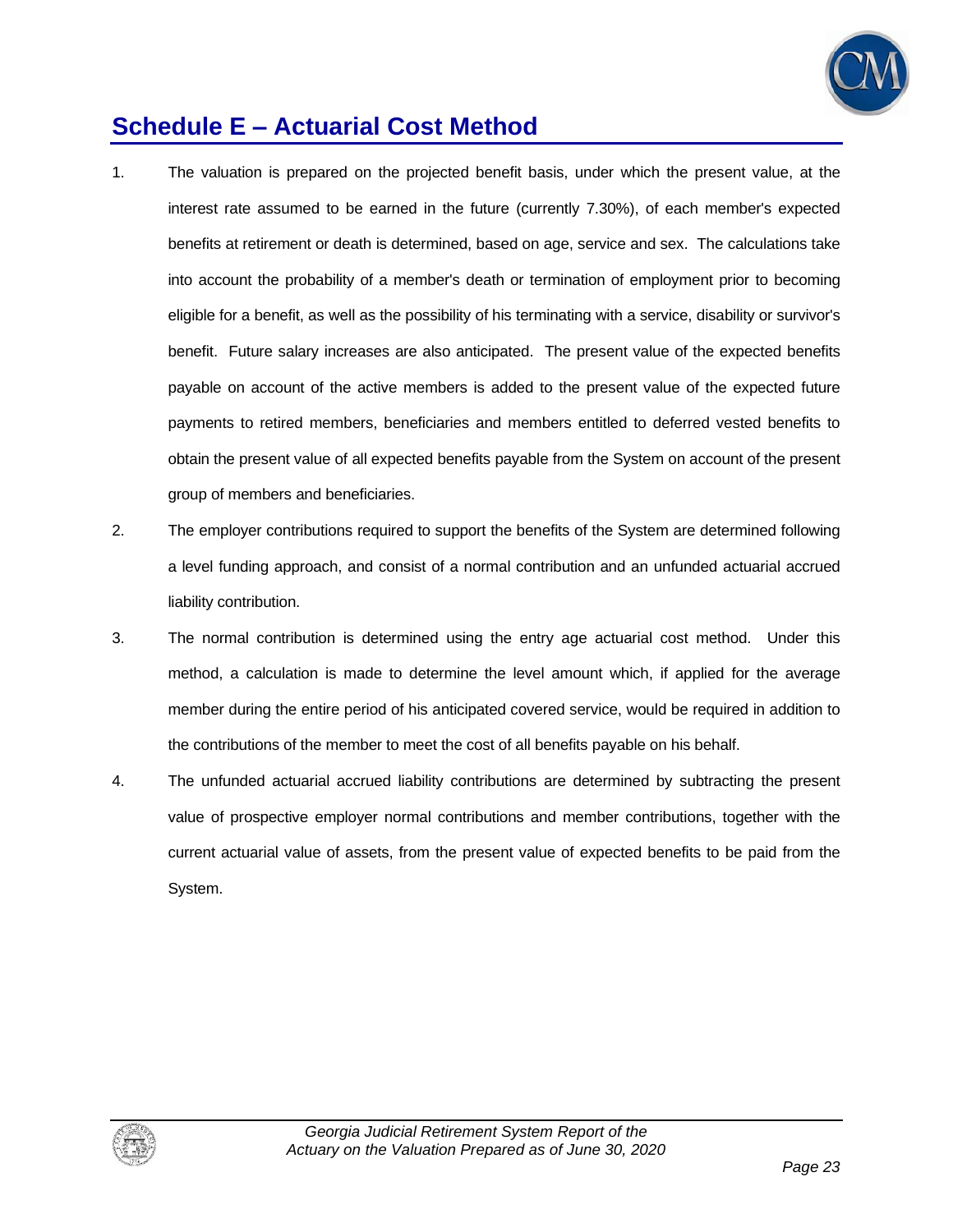

## **Schedule F – Board Funding Policy**

### **Funding Policy of the JRS Board of Trustees**

The purpose of this Funding Policy is to state the overall objectives for the Georgia Judicial Retirement System (System), the benchmarks that will be used to measure progress in achieving those goals, and the methods and assumptions that will be employed to develop the benchmarks. It is the intent of the JRS Board of Trustees that the Funding Policy outlined herein will remain unchanged until the objectives below are met.

### **I. Funding Objectives**

The goal in requiring employer and member contributions to the System is to accumulate sufficient assets during a member's employment to fully finance the benefits the member is expected to receive throughout retirement. In meeting this objective, the System will strive to meet the following funding objectives:

- To develop a pattern of contribution rates expressed as a percentage of employer payroll and measured by valuations prepared in accordance with applicable State laws and the principles of practice prescribed by the Actuarial Standards Board.
- To maintain a stable funded ratio (ratio of actuarial value of assets to actuarial accrued liabilities) that reflects a trend of strong actuarial condition. The long-term objective is to maintain a 100% funded ratio; in the event that the funded ratio falls below 100%, the objective will be to obtain a 100% funded ratio over a reasonable period of future years.
- To maintain adequate asset levels to finance the benefits promised to members and monitor the future demand for liquidity.
- To promote intergenerational equity for taxpayers with respect to contributions required for the benefits provided by the System.

### **II. Measures of Funding Progress**

To track progress in achieving the System's funding objectives, the following measures will be determined annually as of the actuarial valuation date (with due recognition that a single year's results may not be indicative of long-term trends):

- **Funded ratio** The funded ratio, defined as the actuarial value of assets divided by the actuarial accrued liability, should remain reasonably stable over time, before adjustments for changes in benefits, actuarial methods, and/or actuarial adjustments. The target funded ratio will be 100 percent. In the event that the funded ratio falls below 100%, the targeted funded ratio will be 100% within 20 years of the date the funded ratio first falls below 100%.
- **Unfunded Actuarial Accrued Liability (UAAL)**
	- o **Transitional UAAL** The UAAL established as of the initial valuation date for which this funding policy is adopted shall be known as the Transitional UAAL.
	- o **New Incremental UAAL** Each subsequent valuation will produce a New Incremental UAAL consisting of all benefit changes, assumption and method changes and experience gains and/or losses that have occurred since the previous valuations.

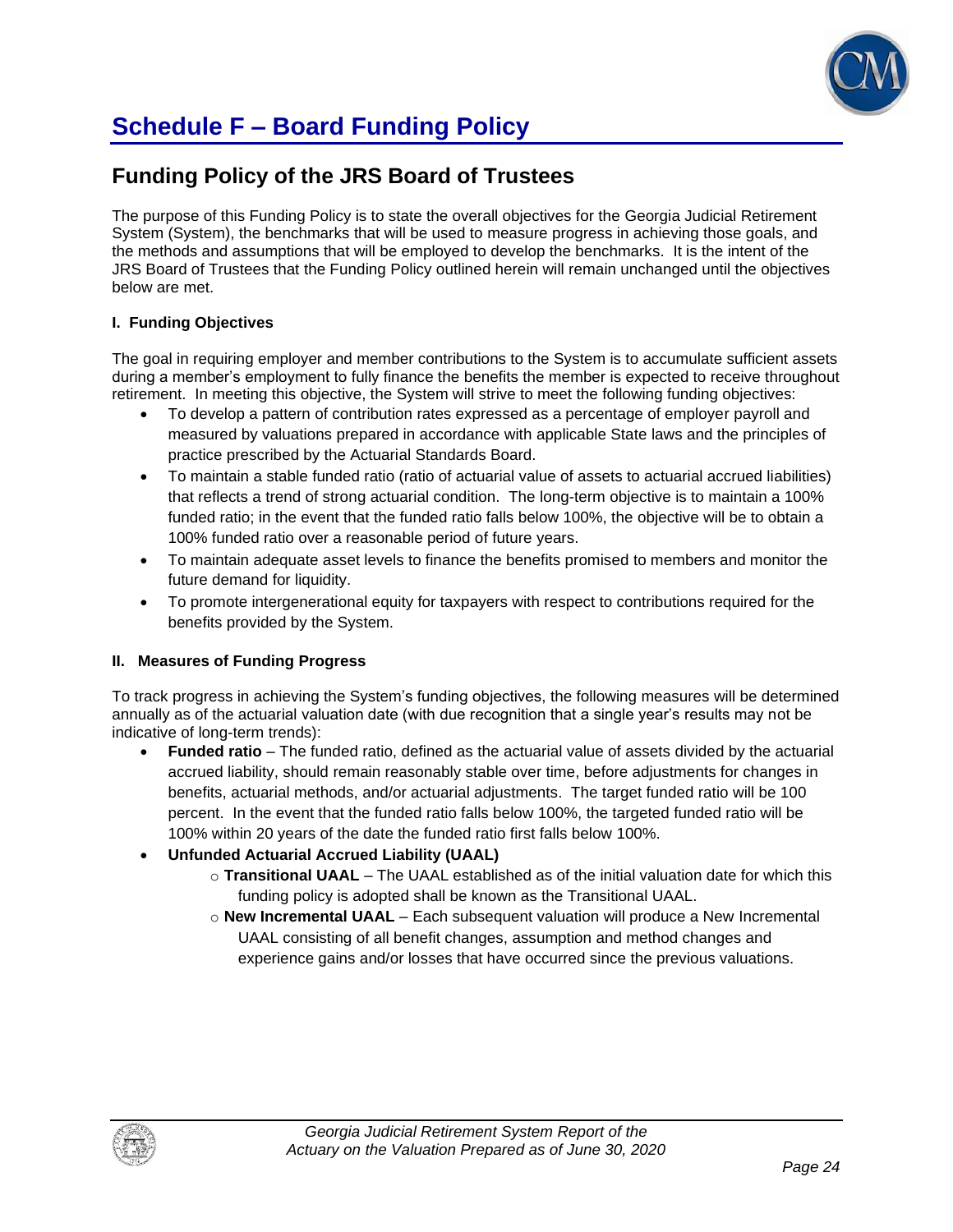

## **Schedule F – Board Funding Policy**

### • **UAAL Amortization Period**

- $\circ$  The transitional UAAL will be amortized over a closed 20-year period beginning on the initial valuation date for which this funding policy is adopted.
- $\circ$  Each New Incremental UAAL shall be amortized over a closed 20-year period beginning with the year it is incurred.
- $\circ$  Effective with the June 30, 2020 valuation date, any New Incremental UAAL which is attributable to the granting of any post-retirement benefit adjustment (PRBA), including COLAs and one-time (non-compounded) payments, shall be amortized over a closed 15 year period. The amortization period shall begin with the year such PRBA is granted by the Board.

### • **Employer Contribution Rates**

- o **Employer Normal Contribution Rate**  the contribution rate determined as of the valuation date each year to fund the employer portion of the annual normal cost based on the assumptions and methods approved by the Board.
- $\circ$  In each valuation subsequent to the adoption of this funding policy the required employer contribution rate will be determined as the summation of the employer Normal Contribution Rate, a contribution rate for administrative expenses, the amortization rate for the Transitional UAAL and the individual amortization rate for each of the New Incremental UAAL bases.
- $\circ$  Effective with the June 30, 2020 valuation date, the required employer contribution rate shall not be less than the Employer Normal Contribution Rate unless the funded ratio is greater than or equal to 105%, as determined by the actuarial valuation in which the employer contribution rate is set.
- o Effective with the June 30, 2020 valuation date, in no event shall the employer contribution rate decrease by more than 2% from one fiscal year to the next fiscal year.
- o In no event shall the employer contribution rate be less than 0%.
- $\circ$  The valuation methodology, including the amortization of the Unfunded Actuarial Accrued Liability (UAAL), would be expected to maintain reasonably stable contribution rates.

### **III. Methods and Assumptions**

The annual actuarial valuations providing the measures to assess funding progress will utilize the actuarial methods and assumptions last adopted by the Board based upon the advice and recommendations of the actuary. These include the following primary methods and assumptions:

- The actuarial cost method used to develop the benchmarks will be the Entry Age Normal (EAN) actuarial cost method.
- The long-term annual investment rate of return assumption will be:
	- $\circ$  Effective with the June 30, 2013 valuation date, 7.50% net of investment expenses.
	- $\circ$  Effective with the June 30, 2017 valuation date, reduced by 0.10% (10 basis points) from the immediate prior actuarial valuation, as long as the following conditions are met:
		- The actual rate of return for the fiscal year ending with the current valuation date exceeds the assumed rate of return from the immediate prior actuarial valuation, and
		- The assumed rate of return does not decrease below 7.00% net of investment expenses.

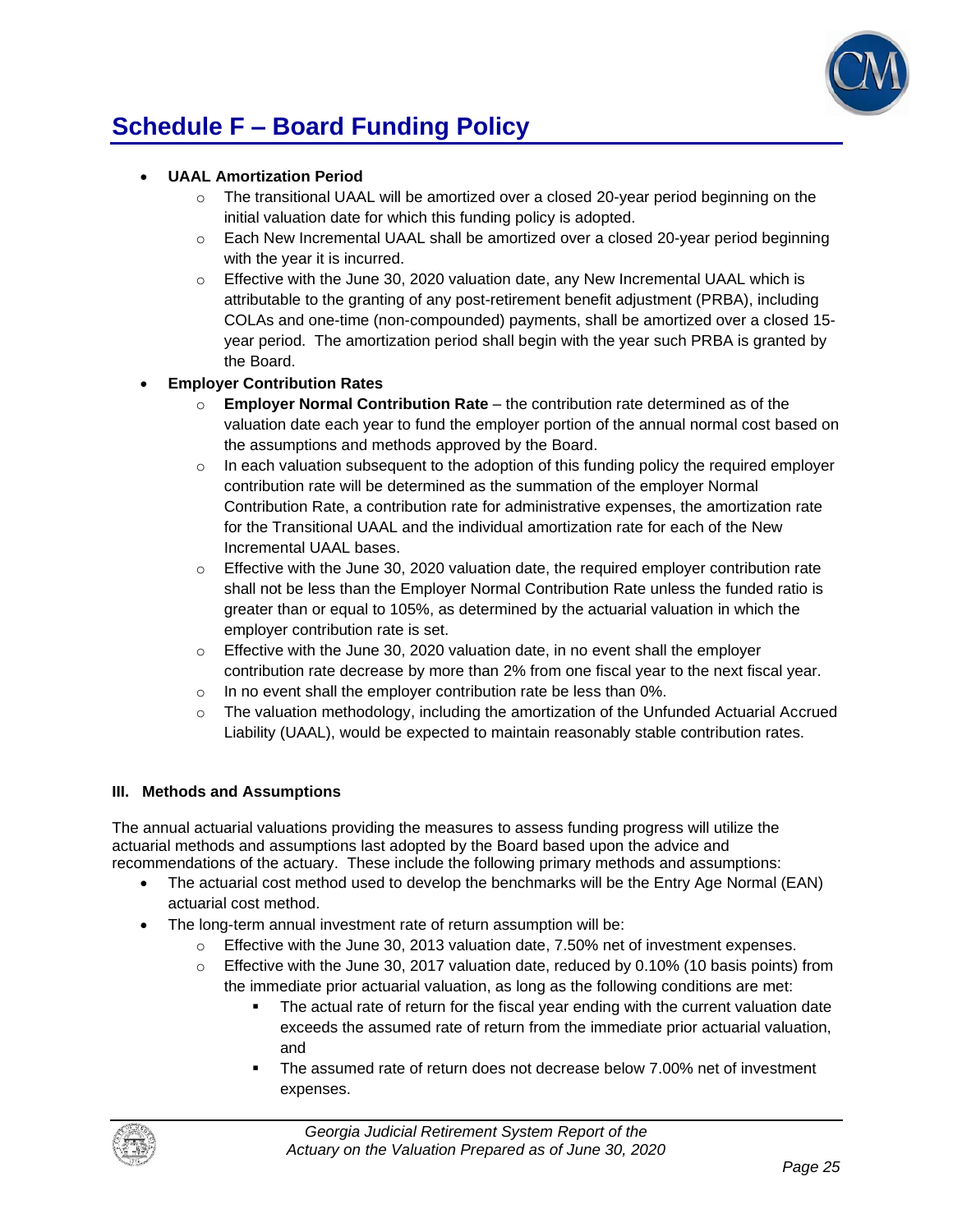

## **Schedule F – Board Funding Policy**

- The actuarial value of assets will be determined by recognizing the annual differences between actual and expected market value of assets over a five-year period, beginning with the June 30, 2013 actuarial valuation.
	- $\circ$  Prior to the June 30, 2013 valuation, the differences between actual and expected market value of assets were recognized over a seven-year period. For the June 30, 2013 valuation, all then-current deferred gains and losses will be recognized immediately, and the initial new five-year period will begin immediately thereafter.

The employer contribution rates determined in an annual actuarial valuation will be at least sufficient to satisfy the annual normal cost of the System and amortize any UAAL as a level dollar amount over a period not to exceed 20 years. However in no event shall the employer contribution rate be less than 0%.

The actuary shall conduct an investigation into the System's experience at least every five years and utilize the results of the investigation to form the basis for recommended assumptions and methods. Any changes to the recommended assumptions and methods that are approved by the Board will be reflected in this Policy.

### **IV. Funding Policy Progress**

The Board will periodically have actuarial projections of the valuation results performed to assess the current and expected future progress towards the overall funding goals of the System. These periodic projections will provide the expected valuation results over at least a 30-year period. The projected measures of funding progress and the recent historical trend provided in valuations will provide important information for the Board's assessment of the System's funding progress.

Adopted: December 17, 2020

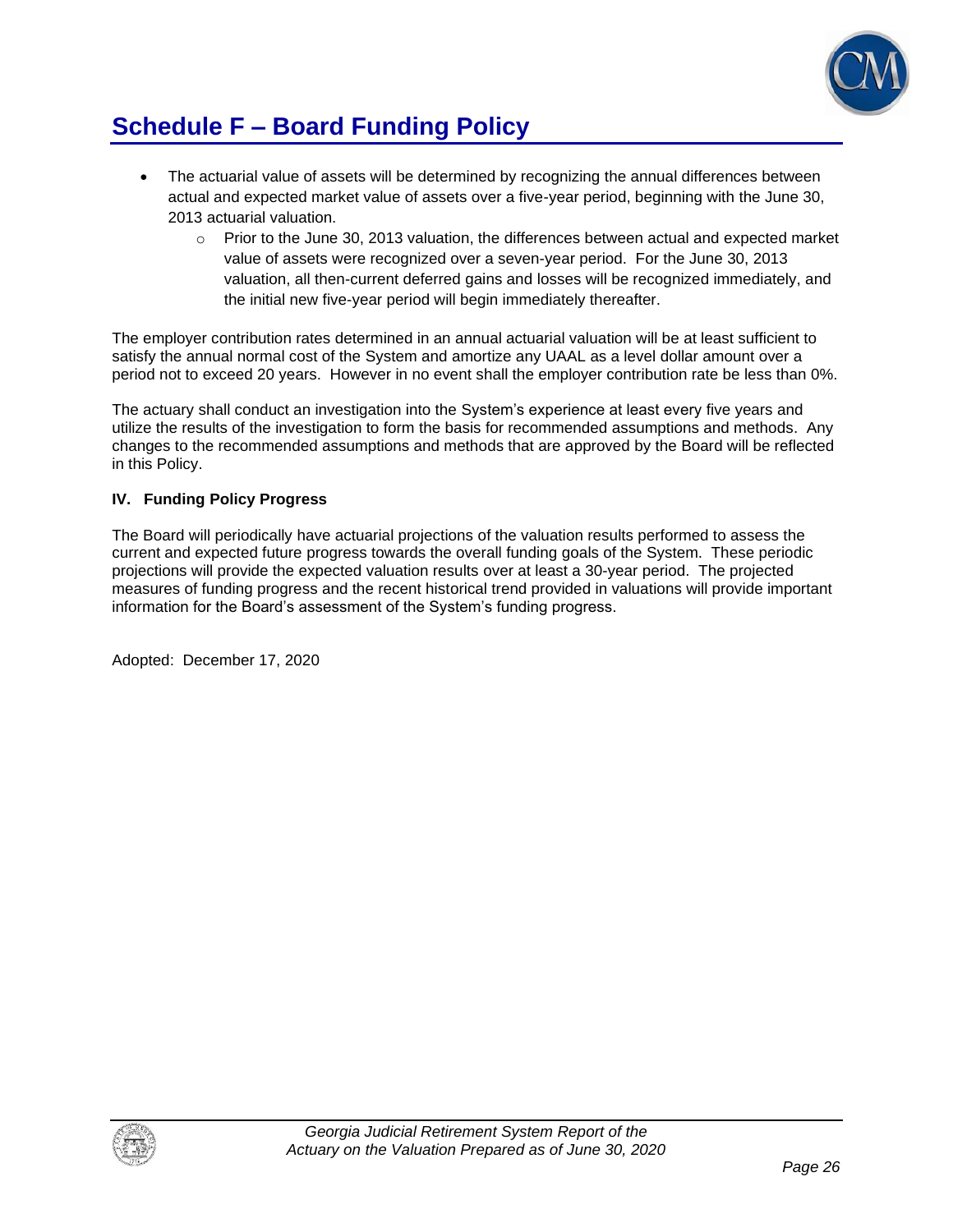

| <b>Valuation</b><br>Date | Amortization<br><b>Period</b> | <b>Balance of</b><br><b>Transitional UAAL</b> | <b>Expected UAAL</b><br><b>Contribution</b> |
|--------------------------|-------------------------------|-----------------------------------------------|---------------------------------------------|
| 6/30/2013                | 20                            | \$<br>(16,097,023)                            | \$<br>(1, 187, 279)                         |
| 6/30/2014                | 19                            | (16, 117, 020)                                | (1,231,802)                                 |
| 6/30/2015                | 18                            | (16,093,994)                                  | (1,325,066)                                 |
| 6/30/2016                | 17                            | (15, 975, 978)                                | (1,368,130)                                 |
| 6/30/2017                | 16                            | (15,806,046)                                  | (1,402,562)                                 |
| 6/30/2018                | 15                            | (15, 573, 131)                                | (1,438,362)                                 |
| 6/30/2019                | 14                            | (15, 271, 608)                                | (1,485,109)                                 |
| 6/30/2020                | 13                            | (14, 901, 326)                                | (1, 553, 756)                               |
| 6/30/2021                | 12                            | (14, 435, 367)                                | (1,600,369)                                 |
| 6/30/2022                | 11                            | (13,888,780)                                  | (1,648,380)                                 |
| 6/30/2023                | 10                            | (13, 254, 280)                                | (1,697,832)                                 |
| 6/30/2024                | 9                             | (12,524,011)                                  | (1,748,766)                                 |
| 6/30/2025                | 8                             | (11,689,498)                                  | (1,801,229)                                 |
| 6/30/2026                | 7                             | (10, 741, 602)                                | (1,855,266)                                 |
| 6/30/2027                | 6                             | (9,670,472)                                   | (1,910,924)                                 |
| 6/30/2028                | 5                             | (8,465,492)                                   | (1,968,252)                                 |
| 6/30/2029                | 4                             | (7, 115, 221)                                 | (2,027,300)                                 |
| 6/30/2030                | 3                             | (5,607,333)                                   | (2,088,119)                                 |
| 6/30/2031                | $\overline{2}$                | (3,928,549)                                   | (2, 150, 762)                               |
| 6/30/2032                | 1                             | (2,064,571)                                   | (2, 215, 285)                               |
| 6/30/2033                | 0                             | 0                                             | 0                                           |

### **AMORTIZATION OF TRANSITIONAL UAAL**

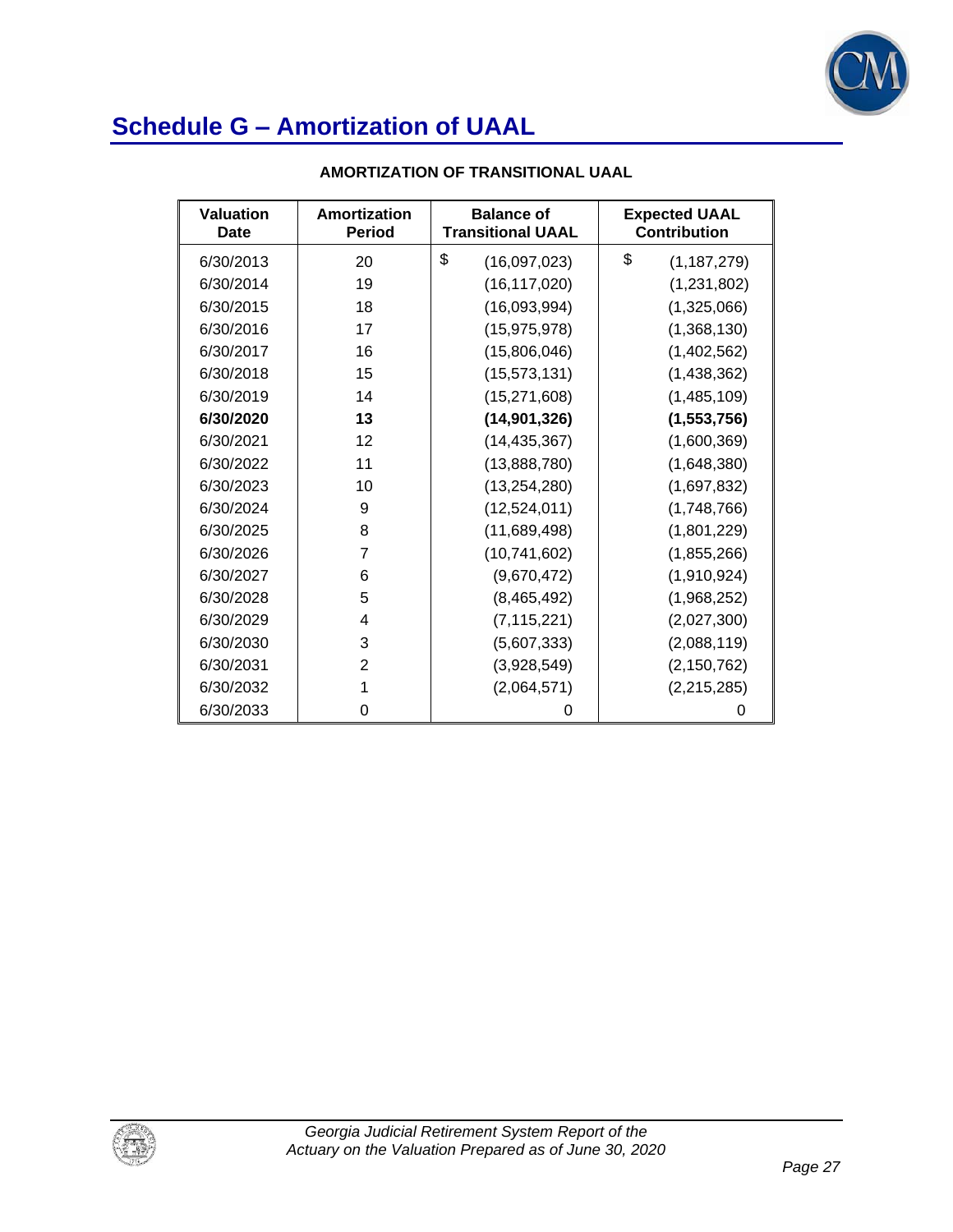

| <b>Valuation</b><br>Date | Amortization<br><b>Period</b> | <b>Balance of New</b><br><b>Incremental UAAL</b><br>6/30/2014 | <b>Expected UAAL</b><br><b>Contribution</b> |
|--------------------------|-------------------------------|---------------------------------------------------------------|---------------------------------------------|
| 6/30/2014                | 20                            | \$<br>(14, 015, 447)                                          | \$<br>(1,033,747)                           |
| 6/30/2015                | 19                            | (14,032,859)                                                  | (1, 114, 085)                               |
| 6/30/2016                | 18                            | (13, 971, 238)                                                | (1, 150, 293)                               |
| 6/30/2017                | 17                            | (13,868,788)                                                  | (1, 178, 813)                               |
| 6/30/2018                | 16                            | (13,716,265)                                                  | (1,208,450)                                 |
| 6/30/2019                | 15                            | (13,509,103)                                                  | (1, 247, 725)                               |
| 6/30/2020                | 14                            | (13, 247, 543)                                                | (1,306,702)                                 |
| 6/30/2021                | 13                            | (12,907,911)                                                  | (1,345,904)                                 |
| 6/30/2022                | 12                            | (12, 504, 285)                                                | (1,386,281)                                 |
| 6/30/2023                | 11                            | (12,030,817)                                                  | (1,427,869)                                 |
| 6/30/2024                | 10                            | (11, 481, 197)                                                | (1,470,705)                                 |
| 6/30/2025                | 9                             | (10, 848, 620)                                                | (1,514,826)                                 |
| 6/30/2026                | 8                             | (10, 125, 742)                                                | (1,560,271)                                 |
| 6/30/2027                | 7                             | (9,304,651)                                                   | (1,607,079)                                 |
| 6/30/2028                | 6                             | (8,376,811)                                                   | (1,655,292)                                 |
| 6/30/2029                | 5                             | (7, 333, 026)                                                 | (1,704,950)                                 |
| 6/30/2030                | 4                             | (6, 163, 387)                                                 | (1,756,099)                                 |
| 6/30/2031                | 3                             | (4,857,215)                                                   | (1,808,782)                                 |
| 6/30/2032                | $\mathfrak{p}$                | (3,403,010)                                                   | (1,863,045)                                 |
| 6/30/2033                | 1                             | (1,788,385)                                                   | (1,918,937)                                 |
| 6/30/2034                | 0                             | Ω                                                             | O                                           |

### **AMORTIZATION OF 2014 INCREMENTAL UAAL**

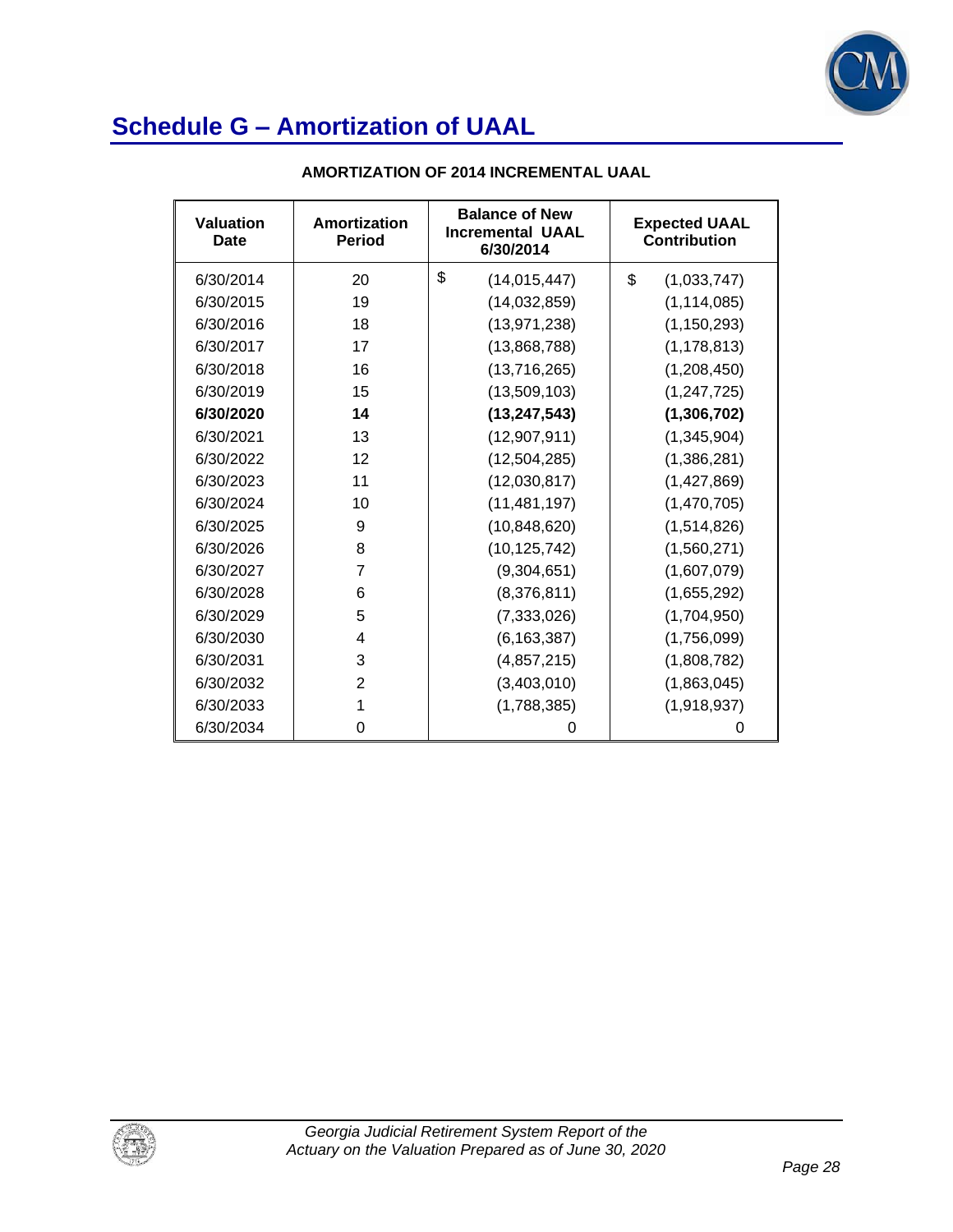

| <b>Valuation</b><br>Date | Amortization<br><b>Period</b> | <b>Balance of New</b><br><b>Incremental UAAL</b><br>6/30/2015 | <b>Expected UAAL</b><br><b>Contribution</b> |
|--------------------------|-------------------------------|---------------------------------------------------------------|---------------------------------------------|
| 6/30/2015                | 20                            | \$<br>(15, 973, 823)                                          | \$<br>(1,226,104)                           |
| 6/30/2016                | 19                            | (15, 945, 755)                                                | (1, 265, 952)                               |
| 6/30/2017                | 18                            | (15, 875, 735)                                                | (1, 296, 874)                               |
| 6/30/2018                | 17                            | (15,753,665)                                                  | (1,328,991)                                 |
| 6/30/2019                | 16                            | (15, 574, 691)                                                | (1,372,184)                                 |
| 6/30/2020                | 15                            | (15, 339, 460)                                                | (1,438,457)                                 |
| 6/30/2021                | 14                            | (15,020,784)                                                  | (1,481,610)                                 |
| 6/30/2022                | 13                            | (14, 635, 691)                                                | (1,526,059)                                 |
| 6/30/2023                | 12                            | (14, 178, 038)                                                | (1,571,840)                                 |
| 6/30/2024                | 11                            | (13,641,194)                                                  | (1,618,996)                                 |
| 6/30/2025                | 10                            | (13,018,006)                                                  | (1,667,565)                                 |
| 6/30/2026                | 9                             | (12,300,754)                                                  | (1,717,592)                                 |
| 6/30/2027                | 8                             | (11, 481, 117)                                                | (1,769,120)                                 |
| 6/30/2028                | 7                             | (10, 550, 119)                                                | (1,822,194)                                 |
| 6/30/2029                | 6                             | (9,498,083)                                                   | (1,876,860)                                 |
| 6/30/2030                | 5                             | (8,314,584)                                                   | (1,933,165)                                 |
| 6/30/2031                | 4                             | (6,988,383)                                                   | (1,991,160)                                 |
| 6/30/2032                | 3                             | (5,507,375)                                                   | (2,050,895)                                 |
| 6/30/2033                | $\overline{2}$                | (3,858,518)                                                   | (2, 112, 422)                               |
| 6/30/2034                | 1                             | (2,027,768)                                                   | (2, 175, 795)                               |
| 6/30/2035                | 0                             | Ω                                                             | 0                                           |

### **AMORTIZATION OF 2015 INCREMENTAL UAAL**

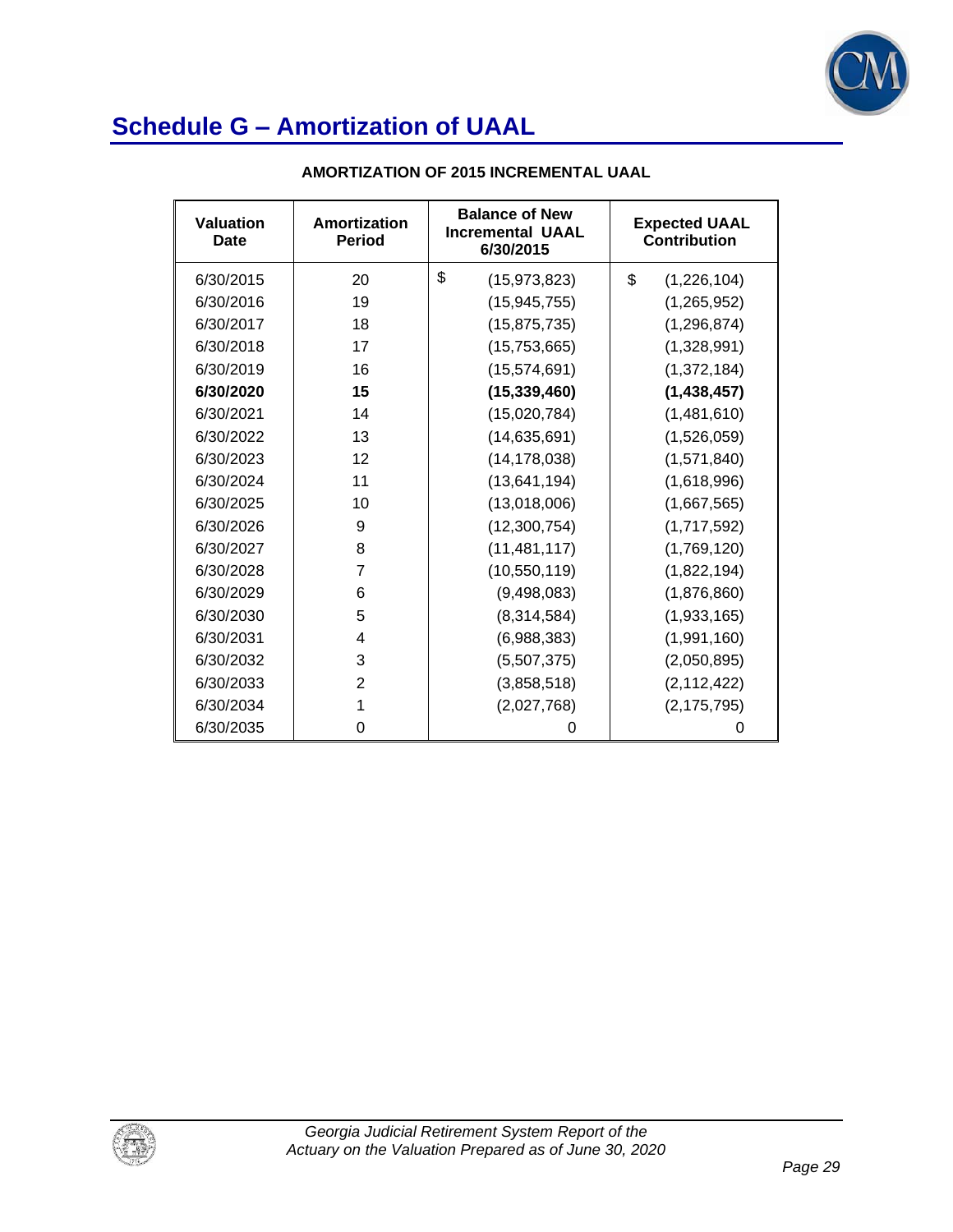

| <b>Valuation</b><br>Date | Amortization<br><b>Period</b> | <b>Balance of New</b><br><b>Incremental UAAL</b><br>6/30/2016 | <b>Expected UAAL</b><br><b>Contribution</b> |
|--------------------------|-------------------------------|---------------------------------------------------------------|---------------------------------------------|
| 6/30/2016                | 20                            | \$<br>4,220,621                                               | \$<br>323,963                               |
| 6/30/2017                | 19                            | 4,213,205                                                     | 331,758                                     |
| 6/30/2018                | 18                            | 4,193,224                                                     | 339,852                                     |
| 6/30/2019                | 17                            | 4,159,478                                                     | 350,897                                     |
| 6/30/2020                | 16                            | 4,112,223                                                     | 368,200                                     |
| 6/30/2021                | 15                            | 4,044,215                                                     | 379,246                                     |
| 6/30/2022                | 14                            | 3,960,197                                                     | 390,623                                     |
| 6/30/2023                | 13                            | 3,858,668                                                     | 402,342                                     |
| 6/30/2024                | 12                            | 3,738,009                                                     | 414,412                                     |
| 6/30/2025                | 11                            | 3,596,471                                                     | 426,845                                     |
| 6/30/2026                | 10                            | 3,432,169                                                     | 439,650                                     |
| 6/30/2027                | 9                             | 3,243,067                                                     | 452,840                                     |
| 6/30/2028                | 8                             | 3,026,972                                                     | 466,425                                     |
| 6/30/2029                | 7                             | 2,781,516                                                     | 480,417                                     |
| 6/30/2030                | 6                             | 2,504,149                                                     | 494,830                                     |
| 6/30/2031                | 5                             | 2,192,122                                                     | 509,675                                     |
| 6/30/2032                | 4                             | 1,842,472                                                     | 524,965                                     |
| 6/30/2033                | 3                             | 1,452,007                                                     | 540,714                                     |
| 6/30/2034                | $\overline{2}$                | 1,017,290                                                     | 556,935                                     |
| 6/30/2035                | 1                             | 534,617                                                       | 573,644                                     |
| 6/30/2036                | 0                             | 0                                                             | 0                                           |

### **AMORTIZATION OF 2016 INCREMENTAL UAAL**

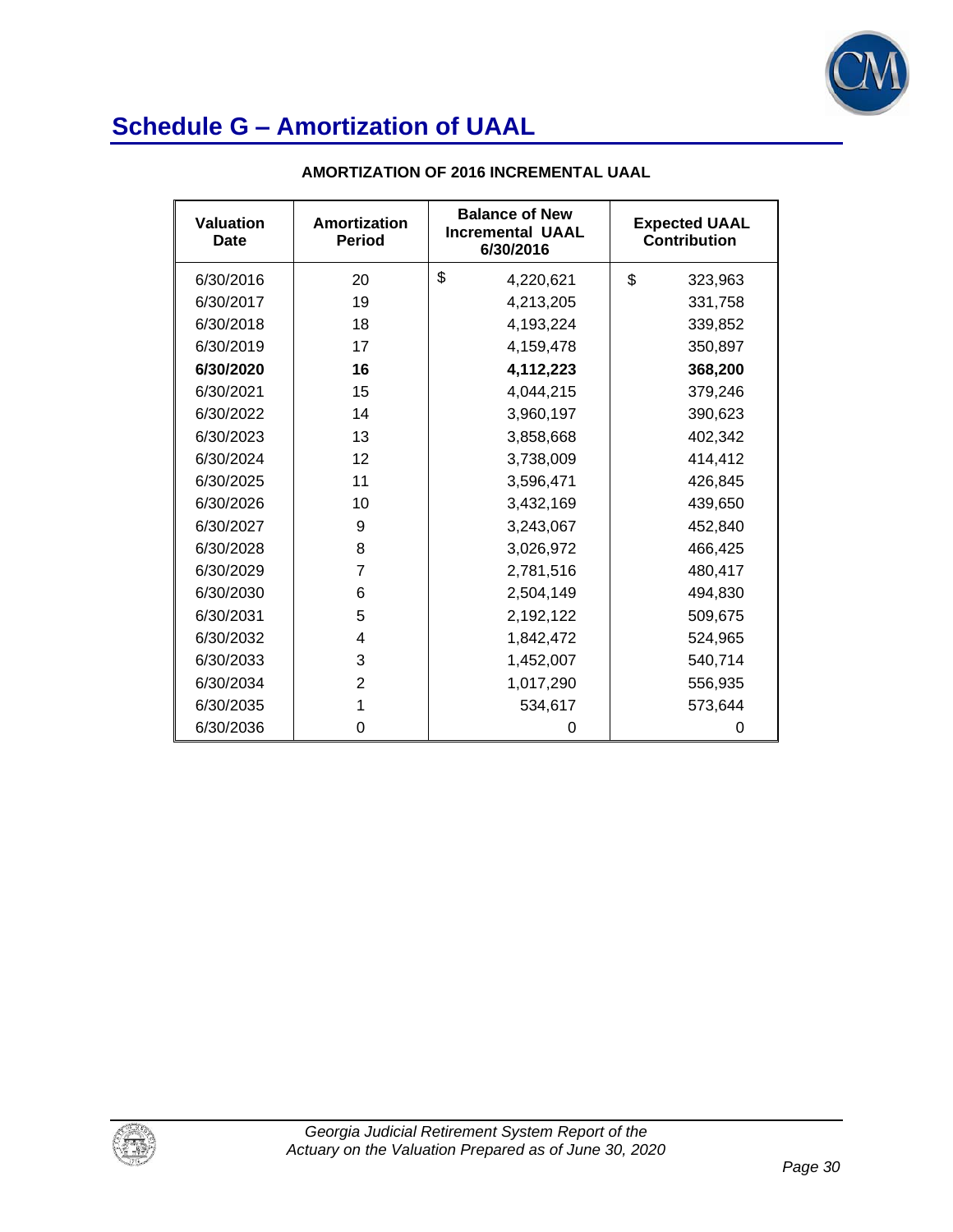

| <b>Valuation</b><br>Date | Amortization<br><b>Period</b> | <b>Balance of New</b><br><b>Incremental UAAL</b><br>6/30/2017 | <b>Expected UAAL</b><br><b>Contribution</b> |
|--------------------------|-------------------------------|---------------------------------------------------------------|---------------------------------------------|
| 6/30/2017                | 20                            | \$<br>9,116,797                                               | \$<br>693,820                               |
| 6/30/2018                | 19                            | 9,097,618                                                     | 710,493                                     |
| 6/30/2019                | 18                            | 9,051,253                                                     | 733,584                                     |
| 6/30/2020                | 17                            | 8,978,410                                                     | 770,491                                     |
| 6/30/2021                | 16                            | 8,863,343                                                     | 793,605                                     |
| 6/30/2022                | 15                            | 8,716,762                                                     | 817,414                                     |
| 6/30/2023                | 14                            | 8,535,672                                                     | 841,936                                     |
| 6/30/2024                | 13                            | 8,316,840                                                     | 867,194                                     |
| 6/30/2025                | 12                            | 8,056,775                                                     | 893,210                                     |
| 6/30/2026                | 11                            | 7,751,710                                                     | 920,006                                     |
| 6/30/2027                | 10                            | 7,397,578                                                     | 947,606                                     |
| 6/30/2028                | 9                             | 6,989,995                                                     | 976,035                                     |
| 6/30/2029                | 8                             | 6,524,230                                                     | 1,005,316                                   |
| 6/30/2030                | 7                             | 5,995,183                                                     | 1,035,475                                   |
| 6/30/2031                | 6                             | 5,397,356                                                     | 1,066,539                                   |
| 6/30/2032                | 5                             | 4,724,824                                                     | 1,098,536                                   |
| 6/30/2033                | 4                             | 3,971,200                                                     | 1,131,492                                   |
| 6/30/2034                | 3                             | 3,129,606                                                     | 1,165,436                                   |
| 6/30/2035                | 2                             | 2,192,631                                                     | 1,200,399                                   |
| 6/30/2036                | 1                             | 1,152,294                                                     | 1,236,411                                   |
| 6/30/2037                | 0                             | 0                                                             | 0                                           |

### **AMORTIZATION OF 2017 INCREMENTAL UAAL**

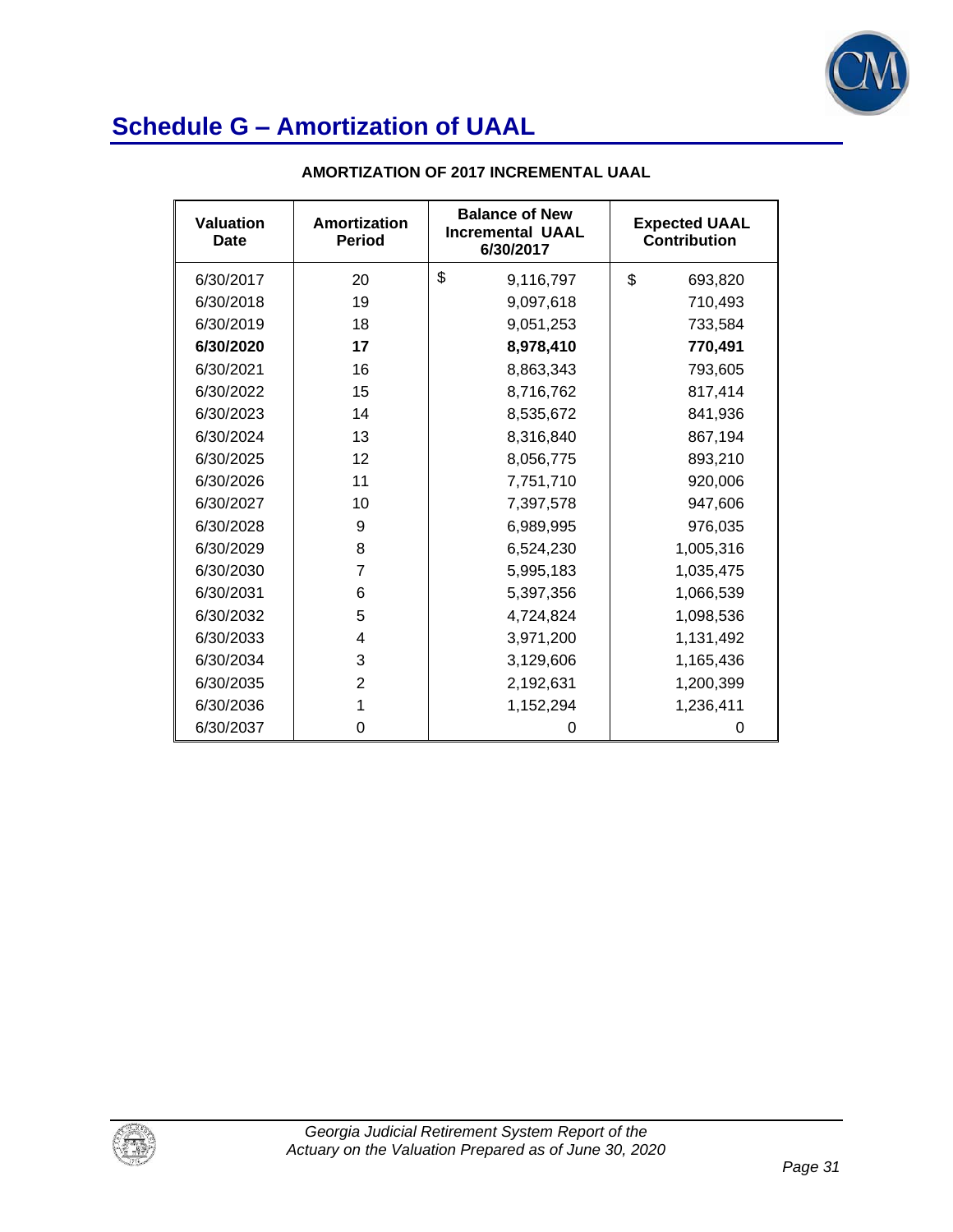

| <b>Valuation</b><br>Date | Amortization<br><b>Period</b> | <b>Balance of New</b><br><b>Incremental UAAL</b><br>6/30/2018 | <b>Expected UAAL</b><br><b>Contribution</b> |
|--------------------------|-------------------------------|---------------------------------------------------------------|---------------------------------------------|
| 6/30/2018                | 20                            | \$<br>(5,310,945)                                             | \$<br>(400, 726)                            |
| 6/30/2019                | 19                            | (5,297,919)                                                   | (413, 749)                                  |
| 6/30/2020                | 18                            | (5,270,918)                                                   | (434, 972)                                  |
| 6/30/2021                | 17                            | (5,220,723)                                                   | (448, 021)                                  |
| 6/30/2022                | 16                            | (5, 153, 814)                                                 | (461, 462)                                  |
| 6/30/2023                | 15                            | (5,068,581)                                                   | (475, 306)                                  |
| 6/30/2024                | 14                            | (4,963,281)                                                   | (489, 565)                                  |
| 6/30/2025                | 13                            | (4,836,036)                                                   | (504, 252)                                  |
| 6/30/2026                | 12                            | (4,684,815)                                                   | (519, 379)                                  |
| 6/30/2027                | 11                            | (4,507,427)                                                   | (534, 961)                                  |
| 6/30/2028                | 10                            | (4,301,508)                                                   | (551, 010)                                  |
| 6/30/2029                | 9                             | (4,064,509)                                                   | (567, 540)                                  |
| 6/30/2030                | 8                             | (3,793,678)                                                   | (584, 566)                                  |
| 6/30/2031                | 7                             | (3,486,050)                                                   | (602, 103)                                  |
| 6/30/2032                | 6                             | (3, 138, 429)                                                 | (620, 166)                                  |
| 6/30/2033                | 5                             | (2,747,368)                                                   | (638, 771)                                  |
| 6/30/2034                | 4                             | (2,309,154)                                                   | (657, 934)                                  |
| 6/30/2035                | 3                             | (1,819,788)                                                   | (677, 672)                                  |
| 6/30/2036                | $\overline{2}$                | (1,274,961)                                                   | (698,002)                                   |
| 6/30/2037                | 1                             | (670, 030)                                                    | (718, 943)                                  |
| 6/30/2038                | 0                             | Ω                                                             | 0                                           |

### **AMORTIZATION OF 2018 INCREMENTAL UAAL**

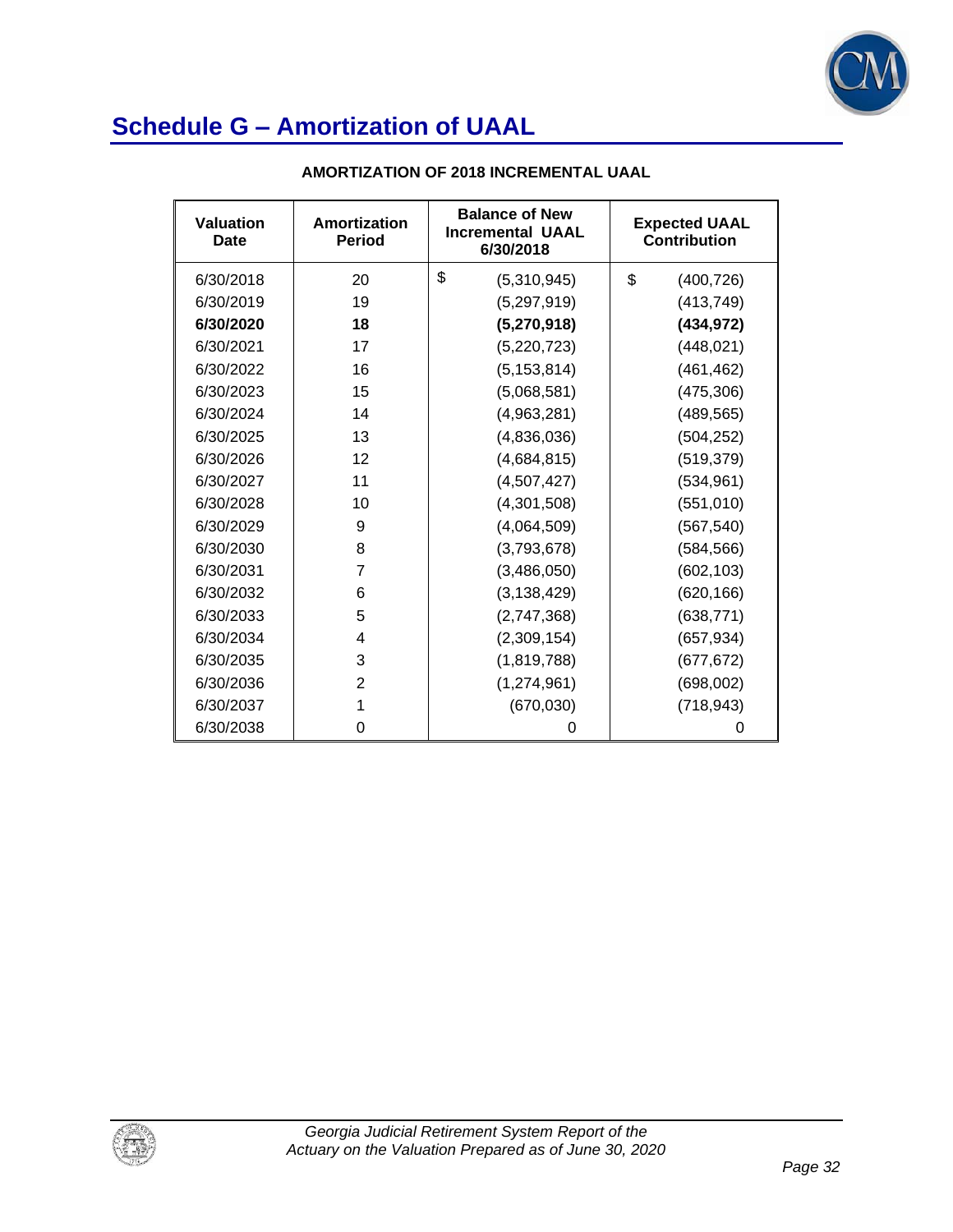

| <b>Valuation</b><br>Date | Amortization<br><b>Period</b> | <b>Balance of New</b><br><b>Incremental UAAL</b><br>6/30/2019 | <b>Expected UAAL</b><br><b>Contribution</b> |
|--------------------------|-------------------------------|---------------------------------------------------------------|---------------------------------------------|
| 6/30/2019                | 20                            | 3,103,655                                                     | 234,180                                     |
| 6/30/2020                | 19                            | 3,096,042                                                     | 246,418                                     |
| 6/30/2021                | 18                            | 3,075,635                                                     | 253,811                                     |
| 6/30/2022                | 17                            | 3,046,346                                                     | 261,425                                     |
| 6/30/2023                | 16                            | 3,007,304                                                     | 269,268                                     |
| 6/30/2024                | 15                            | 2,957,569                                                     | 277,346                                     |
| 6/30/2025                | 14                            | 2,896,126                                                     | 285,666                                     |
| 6/30/2026                | 13                            | 2,821,877                                                     | 294,236                                     |
| 6/30/2027                | 12                            | 2,733,638                                                     | 303,063                                     |
| 6/30/2028                | 11                            | 2,630,130                                                     | 312,155                                     |
| 6/30/2029                | 10                            | 2,509,974                                                     | 321,520                                     |
| 6/30/2030                | 9                             | 2,371,683                                                     | 331,165                                     |
| 6/30/2031                | 8                             | 2,213,650                                                     | 341,100                                     |
| 6/30/2032                | 7                             | 2,034,146                                                     | 351,333                                     |
| 6/30/2033                | 6                             | 1,831,306                                                     | 361,873                                     |
| 6/30/2034                | 5                             | 1,603,118                                                     | 372,730                                     |
| 6/30/2035                | 4                             | 1,347,416                                                     | 383,911                                     |
| 6/30/2036                | 3                             | 1,061,865                                                     | 395,429                                     |
| 6/30/2037                | $\overline{2}$                | 743,953                                                       | 407,292                                     |
| 6/30/2038                | 1                             | 390,970                                                       | 419,510                                     |
| 6/30/2039                | 0                             | 0                                                             | 0                                           |

### **AMORTIZATION OF 2019 INCREMENTAL UAAL**

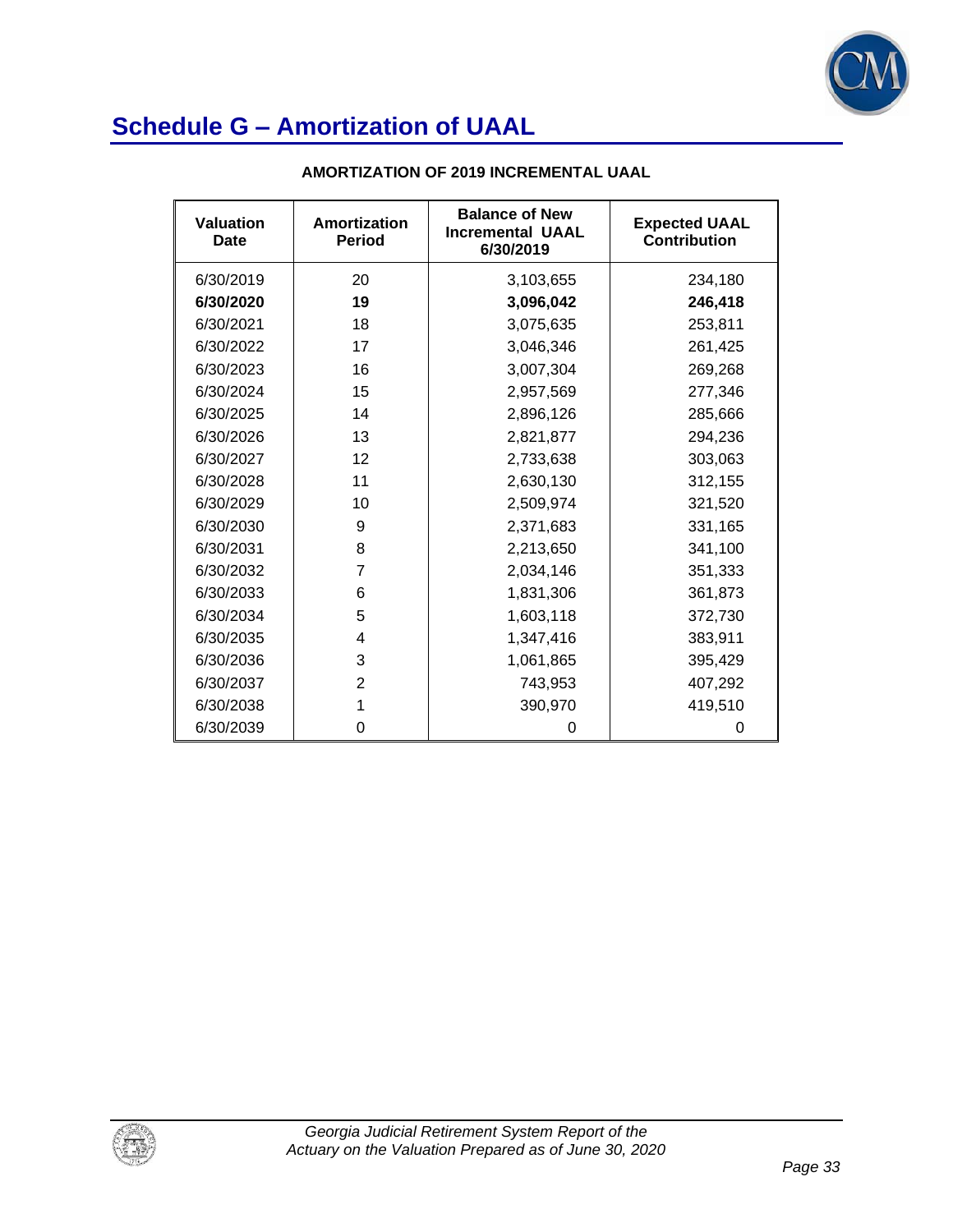

| <b>Valuation</b><br>Date | Amortization<br><b>Period</b> | <b>Balance of New</b><br><b>Incremental UAAL</b><br>6/30/2020 | <b>Expected UAAL</b><br><b>Contribution</b> |
|--------------------------|-------------------------------|---------------------------------------------------------------|---------------------------------------------|
| 6/30/2020                | 20                            | 3,170,015                                                     | 243,985                                     |
| 6/30/2021                | 19                            | 3,157,441                                                     | 251,305                                     |
| 6/30/2022                | 18                            | 3,136,629                                                     | 258,844                                     |
| 6/30/2023                | 17                            | 3,106,759                                                     | 266,609                                     |
| 6/30/2024                | 16                            | 3,066,943                                                     | 274,608                                     |
| 6/30/2025                | 15                            | 3,016,222                                                     | 282,846                                     |
| 6/30/2026                | 14                            | 2,953,560                                                     | 291,331                                     |
| 6/30/2027                | 13                            | 2,877,839                                                     | 300,071                                     |
| 6/30/2028                | 12                            | 2,787,849                                                     | 309,073                                     |
| 6/30/2029                | 11                            | 2,682,289                                                     | 318,346                                     |
| 6/30/2030                | 10                            | 2,559,751                                                     | 327,896                                     |
| 6/30/2031                | 9                             | 2,418,716                                                     | 337,733                                     |
| 6/30/2032                | 8                             | 2,257,550                                                     | 347,865                                     |
| 6/30/2033                | 7                             | 2,074,486                                                     | 358,301                                     |
| 6/30/2034                | 6                             | 1,867,623                                                     | 369,050                                     |
| 6/30/2035                | 5                             | 1,634,909                                                     | 380,121                                     |
| 6/30/2036                | 4                             | 1,374,137                                                     | 391,525                                     |
| 6/30/2037                | 3                             | 1,082,924                                                     | 403,271                                     |
| 6/30/2038                | $\overline{2}$                | 758,706                                                       | 415,369                                     |
| 6/30/2039                | 1                             | 398,723                                                       | 427,830                                     |
| 6/30/2040                | 0                             | 0                                                             | 0                                           |

### **AMORTIZATION OF 2020 INCREMENTAL UAAL**

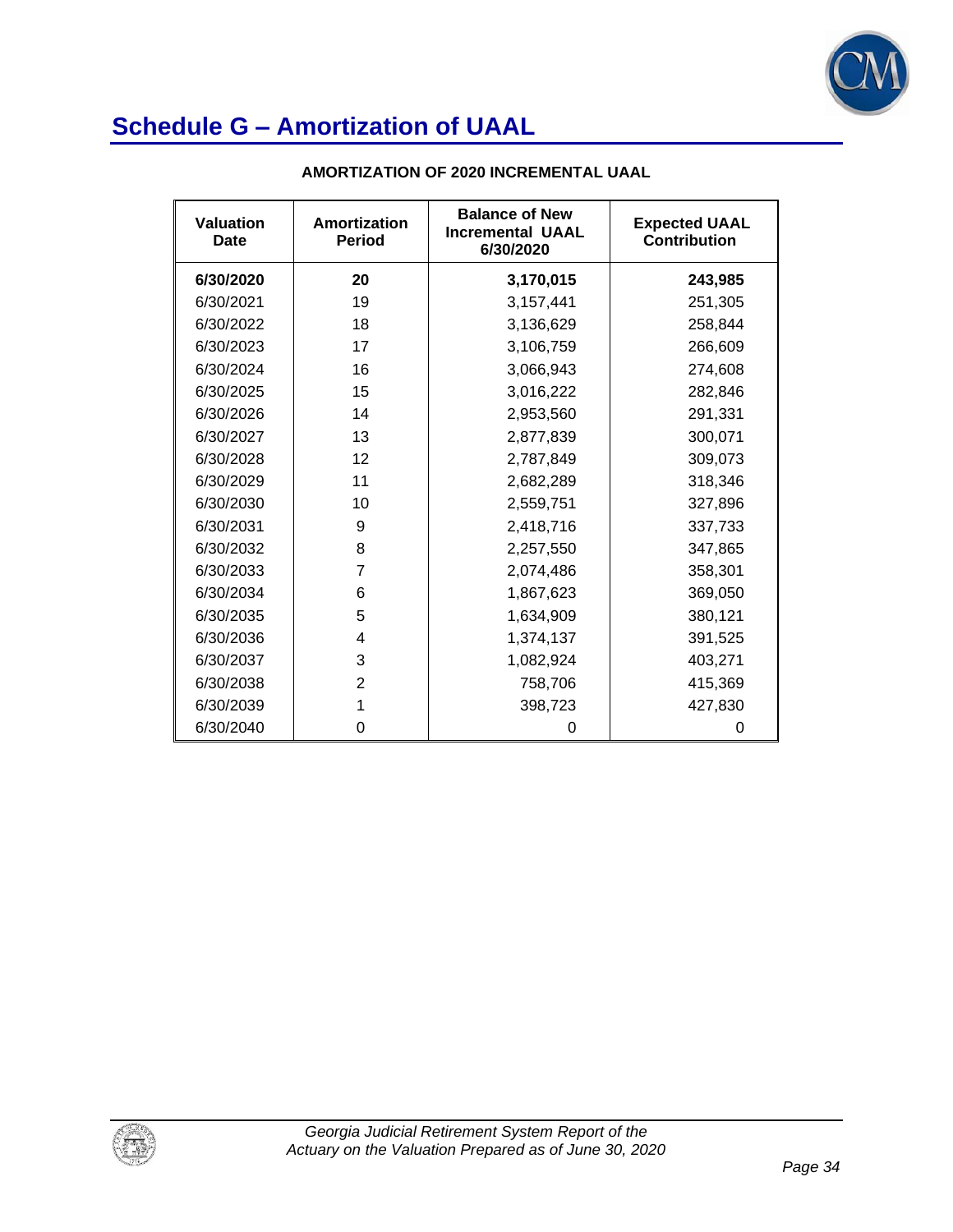

## **Schedule H – Summary of Main System Provisions**

### **AS INTERPRETED FOR VALUATION PURPOSES**

The Georgia Judicial Retirement System (JRS) is a cost-sharing multiple employer defined benefit pension plan established by the Georgia General Assembly for the purpose of providing retirement allowances and other benefits for trial judges and solicitors of certain courts in Georgia, and their survivors and other beneficiaries, superior court judges of the state of Georgia, and district attorneys of the state of Georgia.

Normal Retirement Benefit

| Eligibility                           | Age 60 and 16 years of creditable service.                                                                                                                                                                           |
|---------------------------------------|----------------------------------------------------------------------------------------------------------------------------------------------------------------------------------------------------------------------|
| <b>Benefit</b>                        | Annual benefit is 66-2/3% of the annual salary plus 1% for each<br>year of credited service over 16 years, not to exceed 24 years.                                                                                   |
| <b>Early Retirement Benefit</b>       |                                                                                                                                                                                                                      |
| Eligibility                           | Age 60 and 10 years of creditable service.                                                                                                                                                                           |
| <b>Benefit</b>                        | A pro-rata portion of the normal retirement benefit, based on<br>service not to exceed 16 years.                                                                                                                     |
| <b>Disability Retirement Benefit</b>  |                                                                                                                                                                                                                      |
| Eligibility                           | 4 years of creditable service.                                                                                                                                                                                       |
| <b>Benefit</b>                        | For members with less than 10 years of creditable service:<br>1/2 of projected normal retirement benefit. For members with<br>10 or more years of creditable service: 2/3 of projected<br>normal retirement benefit. |
| <b>Involuntary Retirement Benefit</b> | N/A                                                                                                                                                                                                                  |
| Deferred Vested Retirement Benefit    |                                                                                                                                                                                                                      |
| Eligibility                           | 10 years of creditable service.                                                                                                                                                                                      |
| <b>Benefit</b>                        | Accrued benefit deferred to age 60.                                                                                                                                                                                  |
| Death Benefit                         |                                                                                                                                                                                                                      |
| Eligibility                           |                                                                                                                                                                                                                      |
| Members prior to July 1, 2012         | 10 years of creditable service during which the member has<br>contributed for spouse coverage.                                                                                                                       |
| Members on and after July 1, 2012     | 10 years of creditable service.                                                                                                                                                                                      |

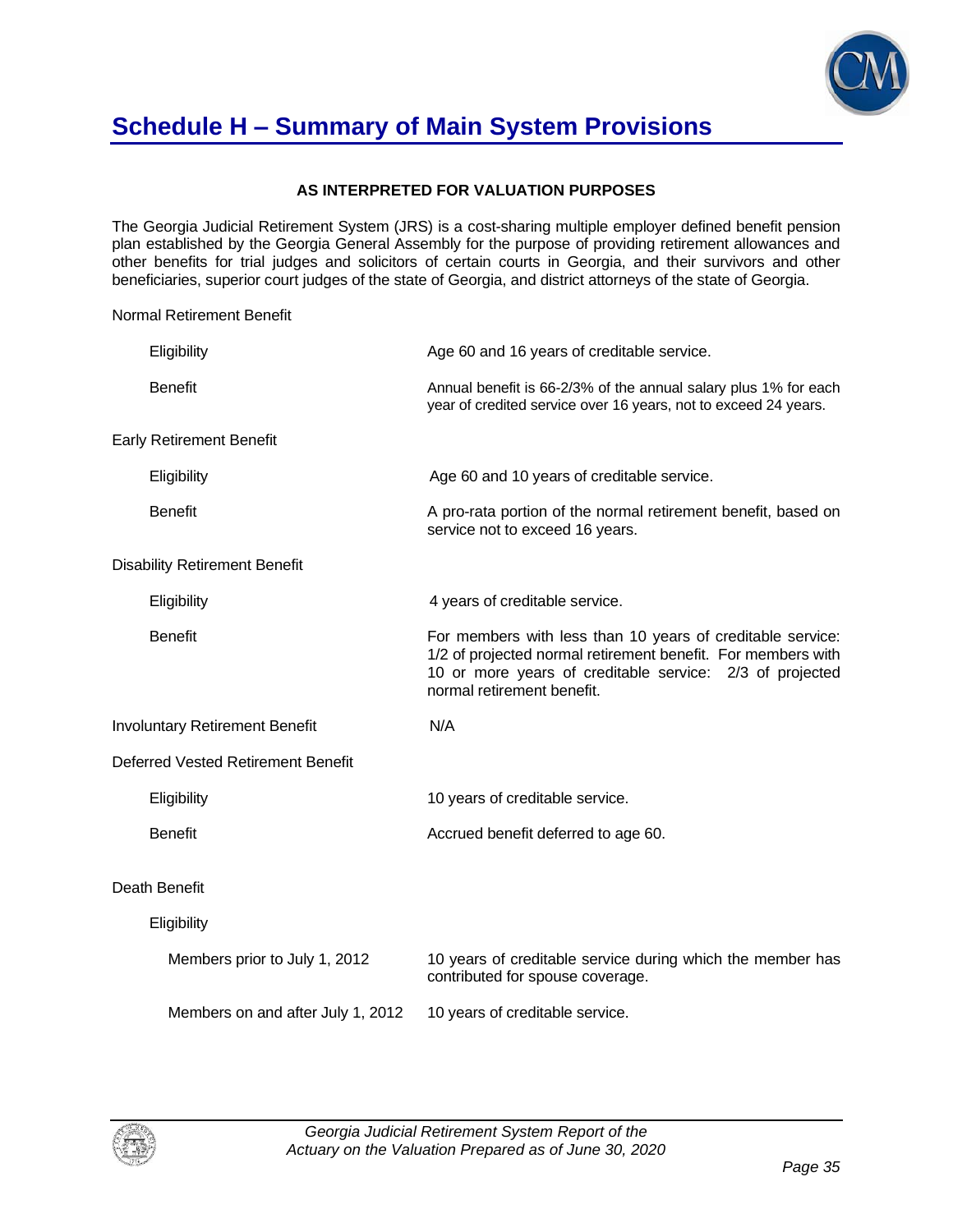

# **Schedule H – Summary of Main System Provisions**

Benefit

| Members prior to July 1, 2012     | 50% of benefit which member was receiving if retired, or<br>would have received had he retired on the date of his death.<br>If under age 60, and the member was a member of a<br>Predecessor Retirement System, an immediate benefit equal<br>to 50% of the benefit which member would have received<br>had he remained employed and retired at age 60. If under<br>age 60 and not a member of a Predecessor Retirement<br>System, an immediate benefit equal to 50% of the benefit<br>which the member would have received if the member were<br>age 60 on the date of death. |
|-----------------------------------|--------------------------------------------------------------------------------------------------------------------------------------------------------------------------------------------------------------------------------------------------------------------------------------------------------------------------------------------------------------------------------------------------------------------------------------------------------------------------------------------------------------------------------------------------------------------------------|
| Members on and after July 1, 2012 | Spouse receives a benefit as if member retired on his or her<br>date of death and elected option three.                                                                                                                                                                                                                                                                                                                                                                                                                                                                        |
|                                   | If less than 10 years of service or member rejects spouse<br>coverage or dies before contributing for spouse's coverage<br>for at least 10 years, death benefit is return of member's<br>contributions with interest.                                                                                                                                                                                                                                                                                                                                                          |
| <b>Termination Benefit</b>        |                                                                                                                                                                                                                                                                                                                                                                                                                                                                                                                                                                                |
| Eligibility                       | Termination with less than 10 years of creditable service.                                                                                                                                                                                                                                                                                                                                                                                                                                                                                                                     |
| <b>Benefit</b>                    | Return of the member's accumulated contributions with<br>interest.                                                                                                                                                                                                                                                                                                                                                                                                                                                                                                             |
| <b>Payment Options</b>            |                                                                                                                                                                                                                                                                                                                                                                                                                                                                                                                                                                                |
| Members prior to July 1, 2012     | Monthly Life Annuity with Death Benefit payable as described<br>above with guaranteed payment of accumulated contributions.                                                                                                                                                                                                                                                                                                                                                                                                                                                    |
| Members on and after July 1, 2012 | Monthly Life Annuity with<br>guaranteed<br>payment<br>of<br>accumulated contributions.                                                                                                                                                                                                                                                                                                                                                                                                                                                                                         |
|                                   | Option 1 - 100% Joint & Survivor                                                                                                                                                                                                                                                                                                                                                                                                                                                                                                                                               |
|                                   | Option 2 - 66-2/3% Joint & Survivor                                                                                                                                                                                                                                                                                                                                                                                                                                                                                                                                            |
|                                   | Option 3 - 50% Joint & Survivor                                                                                                                                                                                                                                                                                                                                                                                                                                                                                                                                                |
|                                   | Pop-Up Option – Election of Options 1, 2, or 3 with added<br>provision that if survivor predeceases the member the benefit<br>reverts to the amount the member would have received had<br>no option been chosen.                                                                                                                                                                                                                                                                                                                                                               |

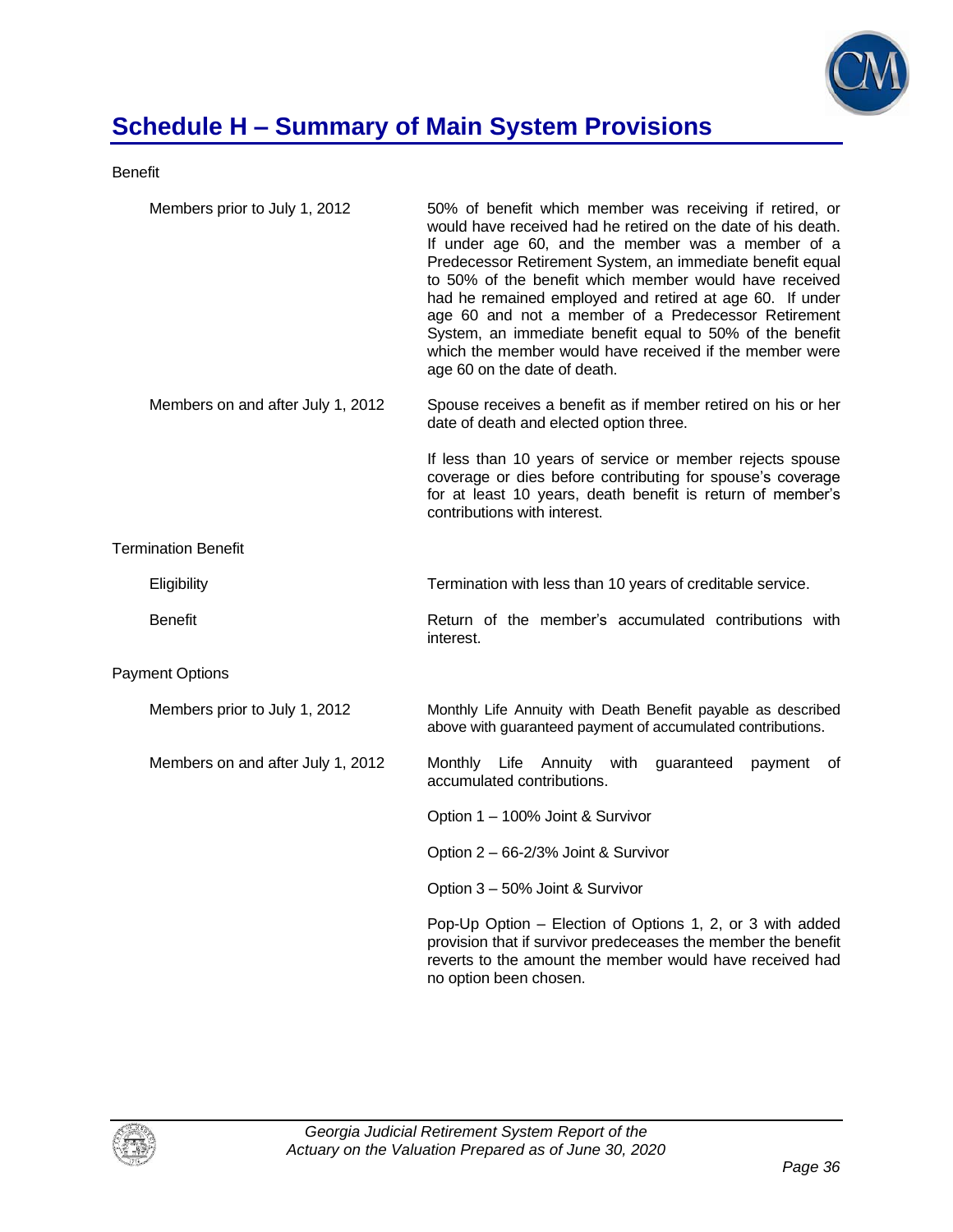

# **Schedule H – Summary of Main System Provisions**

| Post-Retirement Adjustments | The Board may from time to time grant a Cost of Living<br>Adjustment.                                                                              |
|-----------------------------|----------------------------------------------------------------------------------------------------------------------------------------------------|
|                             | For members with retirement dates prior to July 1, 2013, a<br>one-time 1.75% increase on the first \$37,500 was made at<br>the time of retirement. |
| Contributions               |                                                                                                                                                    |
| By Members                  | Members prior to July 1, 2012 contribute 7-1/2% of salary,<br>plus 2-1/2% of salary for up to 16 years if spouse benefit is<br>not rejected.       |
|                             | Members on and after July 1, 2012 contribute 7-1/2% of<br>salary.                                                                                  |
| By Employers                | Employer contributions are actuarially<br>determined and<br>approved and certified by the Board.                                                   |

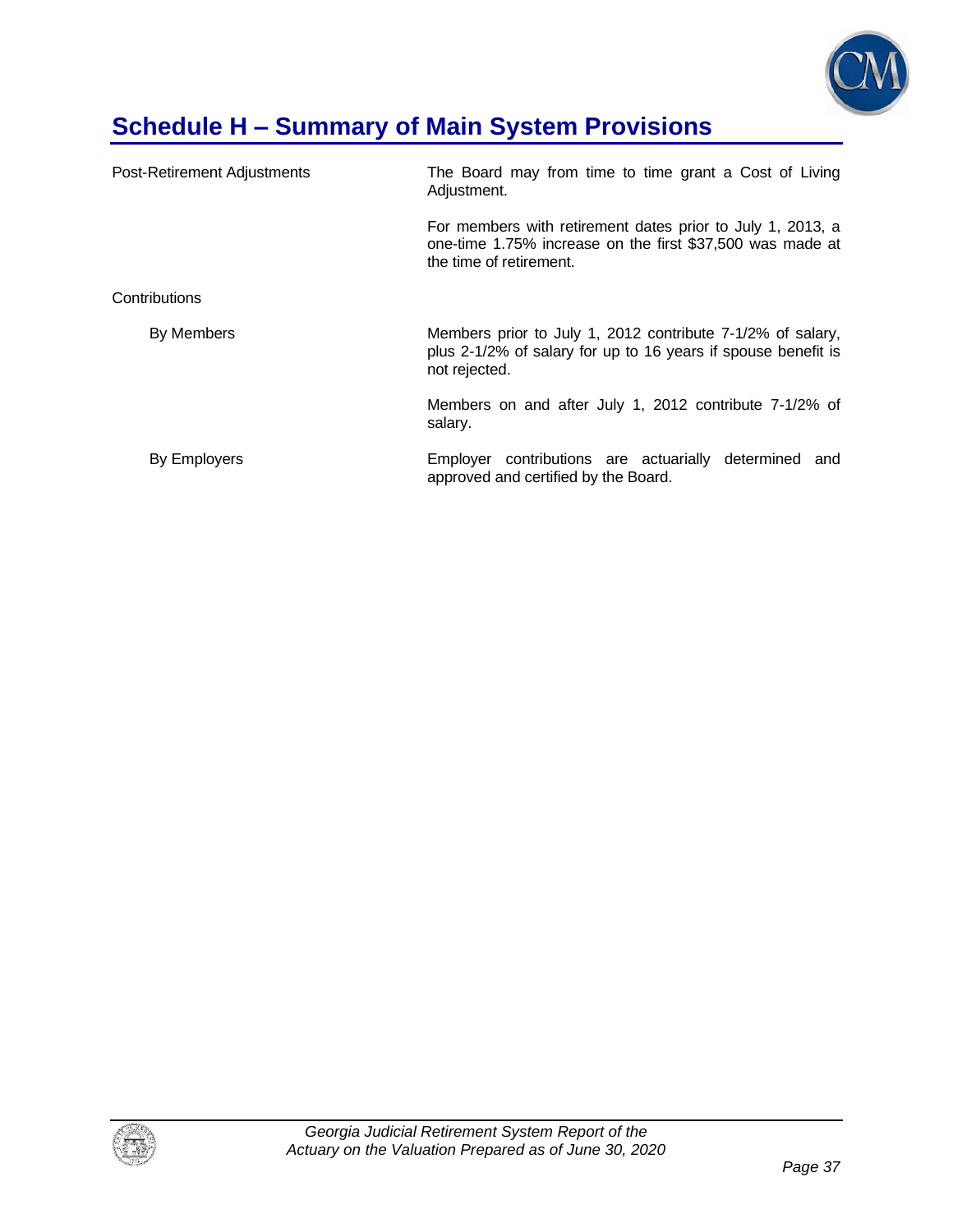

## **Schedule I – Tables of Membership Data**

|                      | <b>Years of Service</b> |                |                |               |                |                  |               |                  |               |                          |
|----------------------|-------------------------|----------------|----------------|---------------|----------------|------------------|---------------|------------------|---------------|--------------------------|
| Age                  | <b>Under 1</b>          | 1 to $4$       | 5 to 9         | 10 to 14      | 15 to 19       | 20 to 24         | 25 to 29      | 30 to 34         | 35 & Up       | <b>Total</b>             |
| Under 25<br>Avg. Pay |                         |                |                |               |                |                  |               |                  |               | $\pmb{0}$<br>$\mathbf 0$ |
| 25 to 29<br>Avg. Pay |                         |                |                |               |                |                  |               |                  |               | $\pmb{0}$<br>$\mathsf 0$ |
| 30 to 34<br>Avg. Pay | 1                       | $\overline{2}$ |                |               |                |                  |               |                  |               | $\mathbf{3}$<br>105,311  |
| 35 to 39<br>Avg. Pay | 5                       | 10             | $\mathbf 5$    | $\mathbf{1}$  |                |                  |               |                  |               | 21<br>91,450             |
| 40 to 44<br>Avg. Pay | 2                       | 23             | 8              | 3             | $\mathbf{1}$   |                  |               |                  |               | 37<br>108,274            |
| 45 to 49<br>Avg. Pay | 1                       | 27             | 31             | 13            | $\overline{7}$ | $\mathbf{1}$     |               |                  |               | 80<br>118,130            |
| 50 to 54<br>Avg. Pay | $\overline{\mathbf{c}}$ | 21             | 20             | 17            | 14             | 6                | $\mathbf{1}$  |                  |               | 81<br>123,864            |
| 55 to 59<br>Avg. Pay | $\boldsymbol{7}$        | 12             | 17             | 20            | 18             | $\boldsymbol{7}$ | $\mathbf{1}$  |                  |               | 82<br>122,711            |
| 60 to 64<br>Avg. Pay |                         | 10             | $10$           | 12            | 24             | 15               | 3             | $\boldsymbol{7}$ |               | 81<br>122,669            |
| 65 to 69<br>Avg. Pay | $\mathbf{1}$            | $\,6\,$        | 17             | 10            | 18             | 15               | 11            | 3                | 9             | 90<br>117,560            |
| 70 & Up<br>Avg. Pay  |                         | $\mathsf 3$    | 9              | $\,6$         | 12             | 6                | $\mathsf 3$   | 4                | 4             | 47<br>111,474            |
| Total<br>Avg. Pay    | 19<br>107,312           | 114<br>116,438 | 117<br>113,777 | 82<br>117,112 | 94<br>121,663  | 50<br>127,270    | 19<br>117,846 | 14<br>116,799    | 13<br>126,305 | 522<br>117,900           |

### **The Number and Average Annual Compensation of Active Members by Age and Service as of June 30, 2020**

Average Age: 56.6 Average Service: 12.5

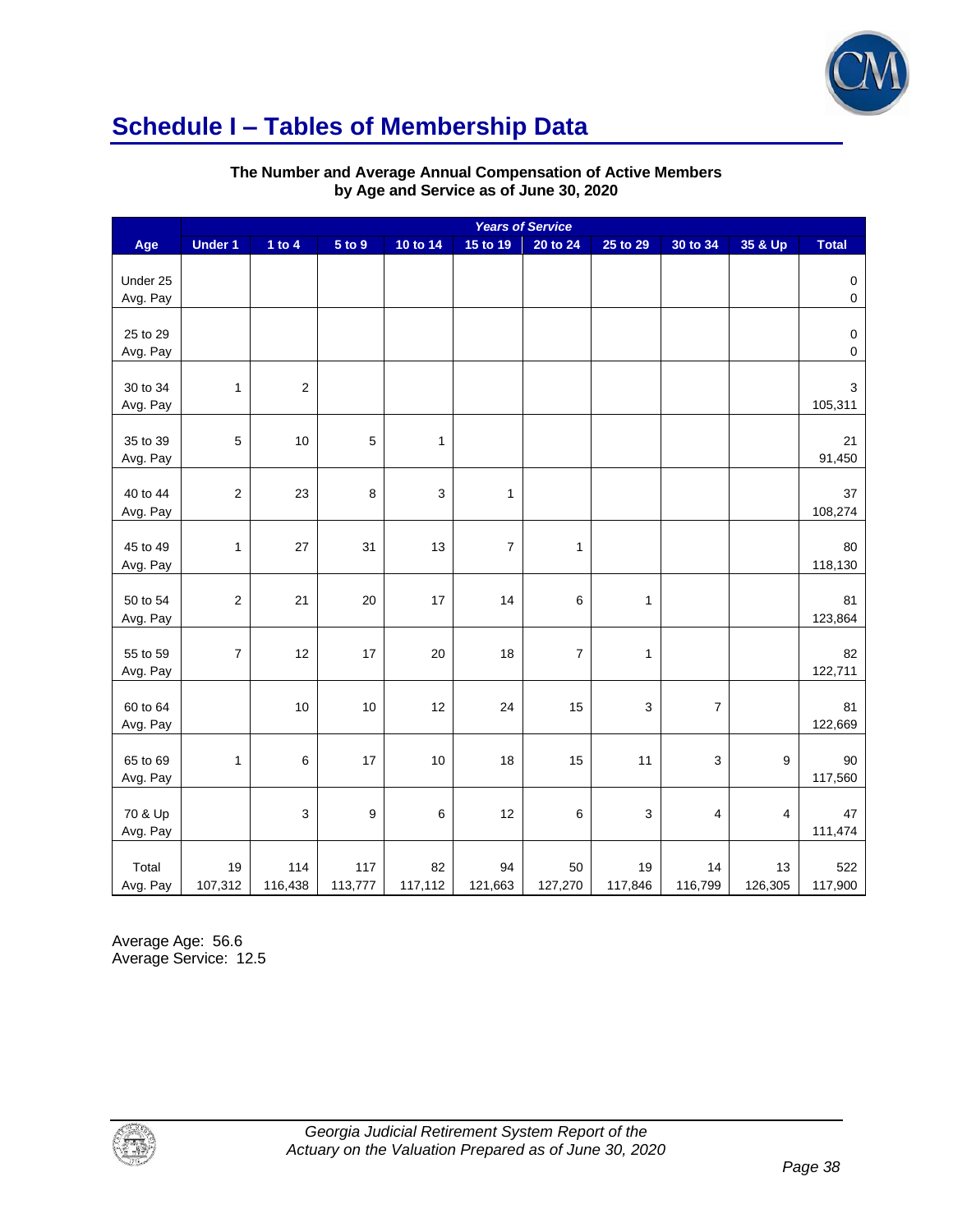

# **Schedule I – Tables of Membership Data**

| Age       | <b>Number</b><br>of Members |           | <b>Total</b><br><b>Annual Benefits</b> |        | Average<br><b>Annual Benefits</b> |
|-----------|-----------------------------|-----------|----------------------------------------|--------|-----------------------------------|
| Under 50  | 0                           | \$        | 0                                      | \$     | 0                                 |
| $50 - 54$ | 0                           |           | 0                                      |        | 0                                 |
| $55 - 59$ | 0                           |           | 0                                      |        | 0                                 |
| $60 - 64$ | 33                          |           | 2,625,600                              |        | 79,564                            |
| $65 - 69$ | 71                          | 6,097,491 |                                        | 85,880 |                                   |
| 70 - 74   | 98                          |           | 7,864,240                              |        | 80,247                            |
| 75 - 79   | 63                          |           | 5,281,635                              |        | 83,835                            |
| $80 - 84$ | 31                          |           | 2,340,661                              |        | 75,505                            |
| $85 - 89$ | 19                          |           | 1,514,727                              |        | 79,722                            |
| $90 - 94$ | 4                           |           | 353,735                                |        | 88,434                            |
| 95 & Over | 0                           |           | 0                                      |        | 0                                 |
| Total     | 319                         | \$        | 26,078,089                             | \$     | 81,750                            |

### **NUMBER OF RETIRED MEMBERS AND THEIR BENEFITS BY AGE**

### **NUMBER OF BENEFICIARIES AND THEIR BENEFITS BY AGE**

| Age       | <b>Number</b><br>of Members | <b>Total</b><br><b>Annual Benefits</b> | <b>Average</b><br><b>Annual Benefits</b> |
|-----------|-----------------------------|----------------------------------------|------------------------------------------|
| Under 50  | 3                           | \$<br>40,685                           | \$<br>13,562                             |
| $50 - 54$ | 2                           | 55,154                                 | 27,577                                   |
| $55 - 59$ | 7                           | 146,013                                | 20,859                                   |
| $60 - 64$ | 7                           | 95,954                                 | 13,708                                   |
| $65 - 69$ | 12                          | 406,323                                | 33,860                                   |
| 70 - 74   | 14                          | 415,193                                | 29,657                                   |
| 75 - 79   | 9                           | 393,169                                | 43,686                                   |
| $80 - 84$ | 11                          | 381,936                                | 34,721                                   |
| 85 - 89   | 13                          | 479,851                                | 36,912                                   |
| 90 & Over | 14                          | 505,612                                | 69,060                                   |
| Total     | 92                          | \$<br>2,919,890                        | \$<br>31,738                             |

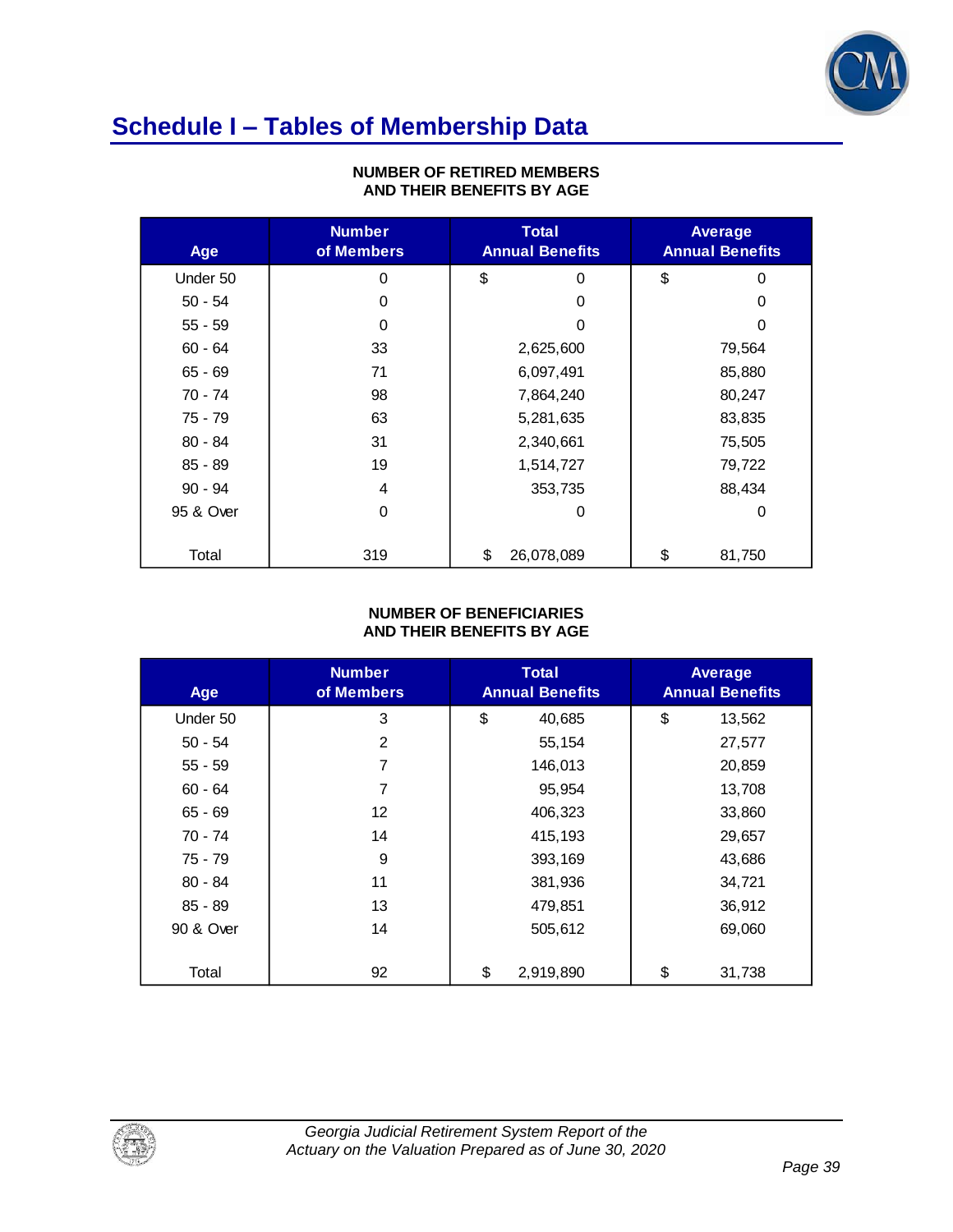

## **Schedule I – Tables of Membership Data**

| Age       | <b>Number</b><br>of Members | <b>Total</b><br><b>Annual Benefits</b> | Average<br><b>Annual Benefits</b> |          |  |
|-----------|-----------------------------|----------------------------------------|-----------------------------------|----------|--|
| Under 50  | 0                           | \$<br>0                                | \$                                | $\Omega$ |  |
| $50 - 54$ | 0                           | 0                                      |                                   | 0        |  |
| $55 - 59$ | 0                           | 0                                      |                                   | 0        |  |
| $60 - 64$ |                             | 58,631                                 |                                   | 58,631   |  |
| $65 - 69$ | 0                           | 0                                      |                                   | 0        |  |
| $70 - 74$ | 0                           | 0                                      |                                   | 0        |  |
| 75 - 79   |                             | 57,904                                 |                                   | 57,904   |  |
| $80 - 84$ | 0                           | 0                                      |                                   | 0        |  |
| 85 - 89   | 0                           | 0                                      |                                   | 0        |  |
| $90 - 94$ | 0                           | 0                                      |                                   | 0        |  |
| 95 & Over | 0                           | 0                                      |                                   | 0        |  |
| Total     | 2                           | \$<br>116,535                          | \$                                | 58,268   |  |

### **NUMBER OF DISABLED RETIREES AND THEIR BENEFITS BY AGE**

### **NUMBER OF DEFERRED VESTED MEMBERS AND THEIR BENEFITS BY AGE**

| Age       | <b>Number</b><br>of Members | Total<br><b>Annual Benefits</b> | <b>Average</b><br><b>Annual Benefits</b> |  |
|-----------|-----------------------------|---------------------------------|------------------------------------------|--|
| Under 45  | 0                           | \$<br>0                         | \$<br>0                                  |  |
| 45-49     | 6                           | 318,421                         | 53,070                                   |  |
| 50-54     | 6                           | 267,885                         | 44,648                                   |  |
| 55-59     | 12                          | 566,137                         | 47,178                                   |  |
| 60-64     |                             | 2,568                           | 2,568                                    |  |
| 65 & Over |                             | 9,273                           | 9,273                                    |  |
|           |                             |                                 |                                          |  |
| Total     | 26                          | \$<br>1,164,284                 | \$<br>44,780                             |  |